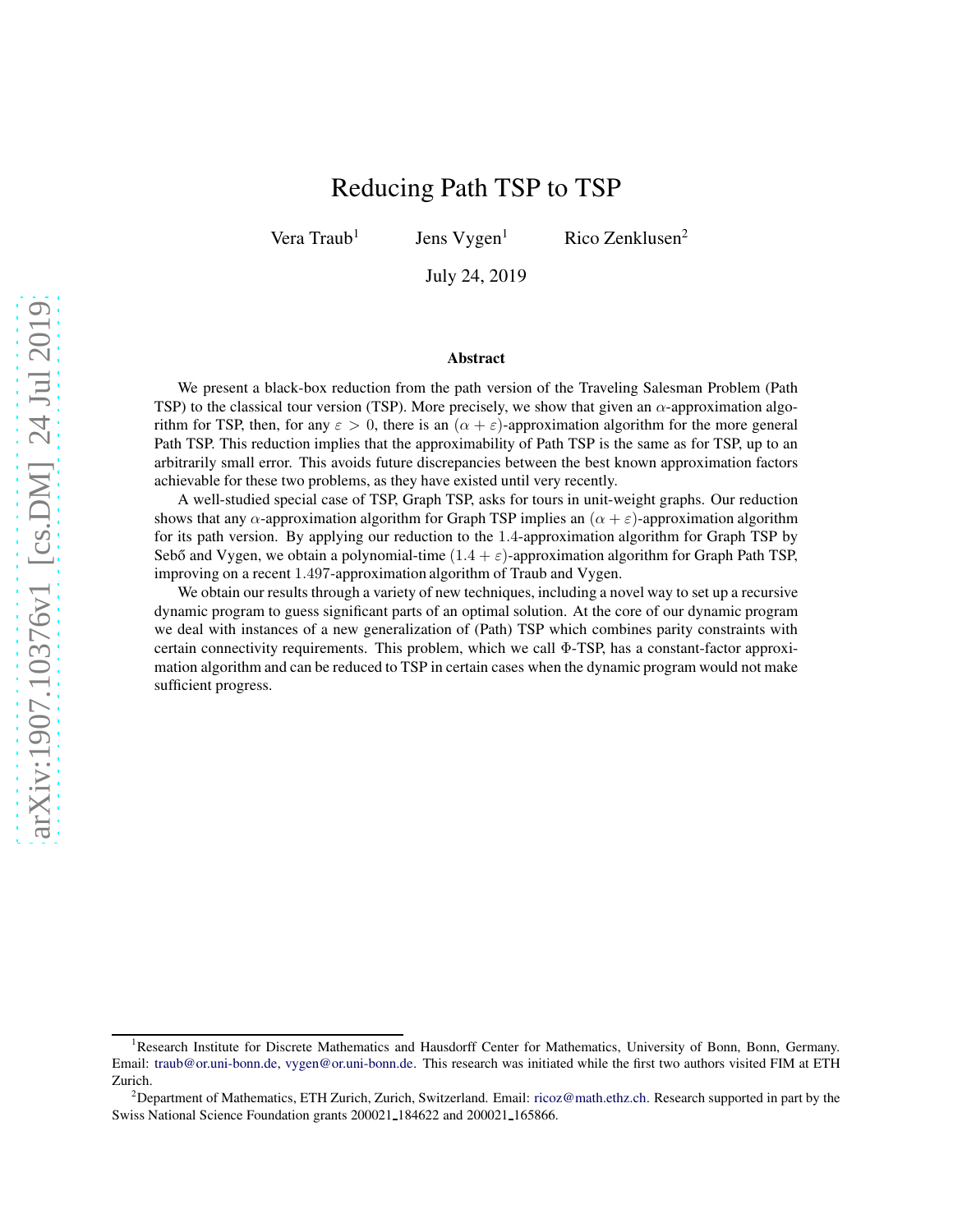### 1 Introduction

The Traveling Salesman Problem (TSP) is one of the most fundamental and well-studied problems in Combinatorial Optimization with a multitude of applications. The common denominator of the numerous variants of the problem is that a set of cities have to be visited on a shortest possible tour. Its best-known variant, often just dubbed TSP, assumes that the distances between the cities are non-negative and symmetric, and the task is to find a tour beginning and ending in the same city. For our purposes it will be useful to work with an undirected graph  $G = (V, E)$  with edge lengths  $\ell : E \to \mathbb{R}_{\geq 0}$ . While it is often assumed that G is complete and  $\ell$  fulfills the triangle-inequality, we do not assume this, but allow the tour to visit cities more than once; this is easily seen (and well-known) to be equivalent. So a tour is a closed walk in  $G$  visiting all vertices.

One of the best-studied extensions of TSP is Path TSP, where in addition to G and  $\ell$ , a fixed start  $s \in V$ and end  $t \in V$  are given and the task is to find a shortest walk from s to t visiting all vertices.

TSP and its variants are well-known to be APX-hard (see [\[20,](#page-28-0) [14\]](#page-28-1) and references therein) and they have been studied very extensively under the viewpoint of approximation algorithms. While TSP and Path TSP look quite similar, there are fundamental differences. First, there is a classical 3/2-approximation algorithm for TSP by Christofides [\[4\]](#page-27-0) and Serdjukov [\[25\]](#page-28-2). This algorithm can easily be adapted to Path TSP, but then has only approximation ratio  $\frac{5}{3}$  as Hoogeveen [\[12\]](#page-28-3) showed in the early 90's. Second, the integrality gaps of the classical LP relaxations seem to be different. For TSP it is widely believed to be  $4/3$ , while for Path TSP it is at least  $\frac{3}{2}$ . In both cases there are well-known instances attaining these lower bounds on the integrality gaps, and these instances have unit lengths ( $\ell(e) = 1$  for all  $e \in E$ ). Therefore the unit-length special cases, Graph TSP and Graph Path TSP, have received considerable attention [\[1,](#page-27-1) [19,](#page-28-4) [16,](#page-28-5) [17,](#page-28-6) [24,](#page-28-7) [8,](#page-27-2) [26\]](#page-28-8). In these special cases, the integrality gaps are known to be different: it is at most  $\frac{7}{5}$  for Graph TSP and exactly  $\frac{3}{2}$ for Graph Path TSP as shown by Sebő and Vygen [\[24\]](#page-28-7).

While Christofides' algorithm for TSP is still unbeaten after more than four decades, the approximation ratio for Path TSP has been improved. The first improvement, about 20 years after Hoogeveen [\[12\]](#page-28-3), was obtained by An, Kleinberg, and Shmoys [\[1\]](#page-27-1), who devised an elegant  $(1 + \sqrt{5})/2 \approx 1.618$ -approximation algorithm. A sequence of successive improvements [\[22,](#page-28-9) [28,](#page-28-10) [10,](#page-27-3) [23,](#page-28-11) [27\]](#page-28-12) culminated in Zenklusen's recent 3/2-approximation algorithm [\[30\]](#page-29-0). Hence, at the moment, the best known approximation ratios for TSP and Path TSP are the same.

For Graph TSP and Graph Path TSP the situation is different. The best known approximation ratios are 7/5 for Graph TSP [\[24\]](#page-28-7) and 1.497 for Graph Path TSP [\[26\]](#page-28-8). Since the latter result achieves an approximation ratio better than the integrality gap 3/2, one might hope that Graph Path TSP is actually no harder than Graph TSP although the integrality gaps differ.

These recent developments naturally lead to the following general question regarding the relation between the approximability of Path TSP and TSP, which we address in this paper:

Is (Graph) Path TSP substantially harder to approximate than its well-known special case (Graph) TSP?

The answer is no. The main contribution of this paper is to show in a constructive way that Path TSP can be approximated equally well as TSP (up to an arbitrarily small error), by presenting a black-box reduction that transforms approximation algorithms for TSP into ones for Path TSP.

### 1.1 Our results

The main consequence of our reduction can be summarized as follows.

<span id="page-1-0"></span>**Theorem 1.** Let A be an  $\alpha$ -approximation algorithm for TSP. Then, for any  $\varepsilon > 0$ , there is an  $(\alpha + \varepsilon)$ *approximation algorithm for Path TSP that, for any instance* (G, ℓ, s, t)*, calls* A *a strongly polynomial*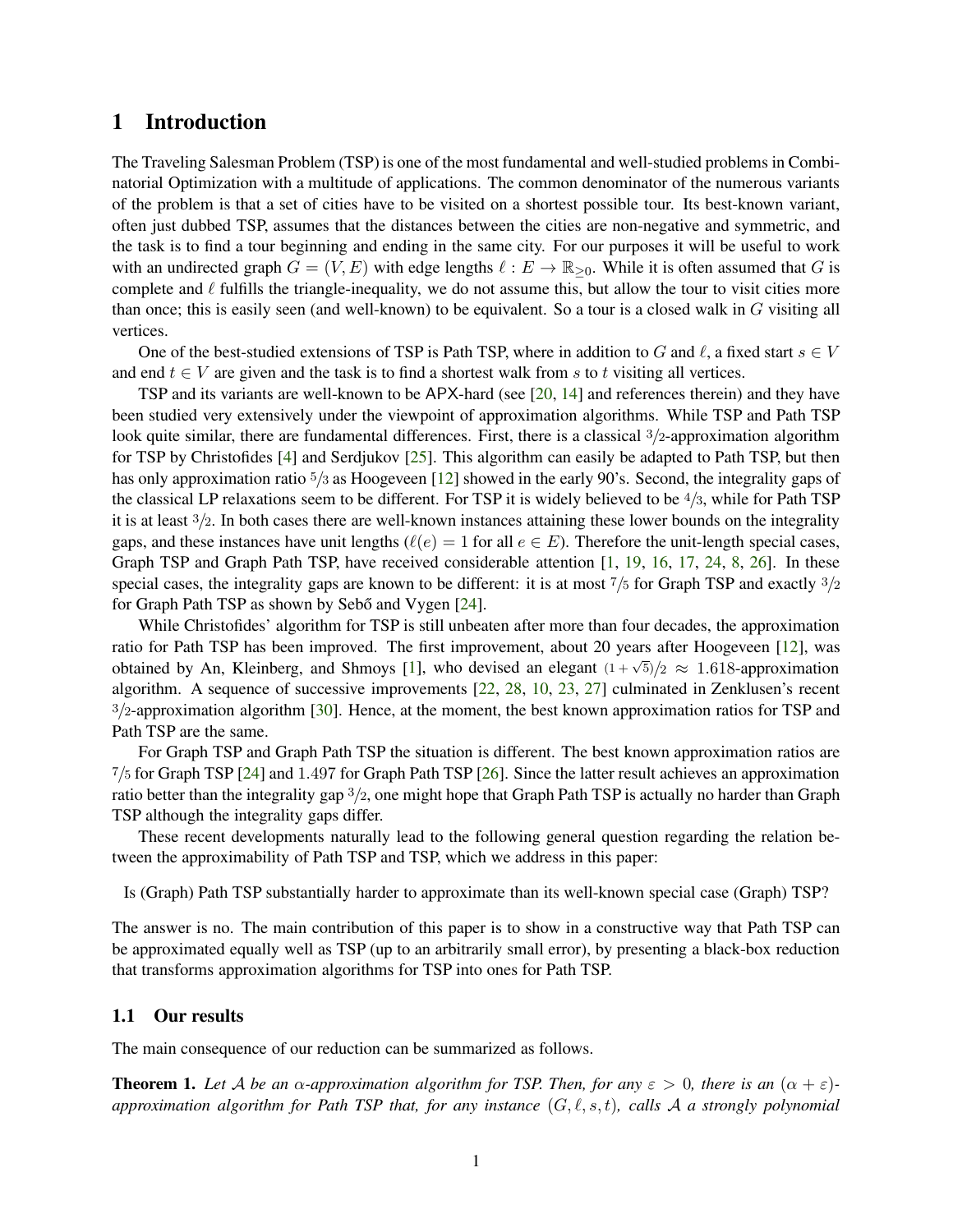*number of times on TSP instances defined on subgraphs of* (G, ℓ)*, and performs further operations taking strongly polynomial time.*

The following two statements are immediate consequences of the above theorem.

**Corollary 2.** *Let*  $\varepsilon > 0$  *and*  $\alpha > 1$ *. If there is a (strongly) polynomial-time*  $\alpha$ -approximation algorithm for *TSP, then there is a (strongly) polynomial-time*  $(\alpha + \varepsilon)$ -*approximation algorithm for Path TSP.* 

<span id="page-2-0"></span>**Corollary 3.** Let  $\varepsilon > 0$  and  $\alpha > 1$ . If there is a polynomial-time  $\alpha$ -approximation algorithm for Graph *TSP, then there is a polynomial-time*  $(\alpha + \varepsilon)$ *-approximation algorithm for Graph Path TSP.* 

Notice that since Graph (Path) TSP does not involve any large numbers in its input, the notions of polynomial-time and strongly polynomial-time algorithm are identical in this context.

The above statements create a strong link between the approximability of Path TSP and TSP, as well as its graph versions. More precisely, Theorem [1](#page-1-0) implies that such a link exists for any class of TSP instances that is closed under taking instances on subgraphs of the original instance (without changing the edge lengths). In particular, any potential future progress on the approximability of (Graph) TSP will immediately carry over to (Graph) Path TSP.

Moreover, Corollary [3](#page-2-0) allows us to make significant progress on the currently best approximation factor of 1.497 for Graph Path TSP [\[26\]](#page-28-8), through a black-box reduction to the 1.4-approximation algorithm for Graph TSP by Sebő and Vygen [\[24\]](#page-28-7).

Corollary 4. *For any* ε > 0*, there is a polynomial-time* (1.4 + ε)*-approximation algorithm for Graph Path TSP.*

Our reduction technique is quite versatile. In particular, it applies to a pretty general problem class (the Φ-tour problem with interfaces of bounded size; see Definition [6](#page-6-0) and Theorem [25\)](#page-22-0). This includes the T-tour problem for bounded |T| (see [\[24,](#page-28-7) [3,](#page-27-4) [22\]](#page-28-9) for a definition) and certain uncapacitated vehicle routing problems such as the one with a fixed number of depots studied in [\[29\]](#page-28-13).

### 1.2 Organization of the paper

After some brief preliminaries in Section [2](#page-2-1) to fix basic terminology and notation, we provide an overview of our approach in Section [3.](#page-3-0) Here, we first focus on some key aspects of our approach, which is based on a new way to employ dynamic programming by using a well-chosen auxiliary problem, which we call Φ-TSP. Moreover, we break down the problem of finding a short solution to Φ-TSP into two cases. Combining the two cases, applying the same algorithm recursively, and using a constant-factor approximation algorithm for Φ-TSP on the final recursion level will imply our main reduction result, Theorem [1.](#page-1-0)

For one case, we show in Section [4](#page-9-0) how to reduce the problem to TSP. For the other case, we show in Section [5](#page-11-0) how to guess a constant fraction of an optimum solution via dynamic programming. The detailed proof of Theorem [1](#page-1-0) is in Section [6.](#page-22-1) Finally, Section [7](#page-23-0) contains a 4-approximation algorithm for Φ-TSP, which is followed by concluding remarks in Section [8.](#page-26-0)

### <span id="page-2-1"></span>2 Preliminaries

A weighted graph is a tuple  $(V, E, \ell)$ , where V is the vertex set, E is the edge set, which we assume w.l.o.g. not to have loops or parallel edges, and  $\ell : E \to \mathbb{R}_{\geq 0}$  denotes the edge lengths. We only consider undirected graphs with non-negative edge lengths and do not always state this explicitly.

We often deal with multi-sets of edges. Although  $E$  does not contain parallel edges, when we write  $F \subseteq E$ , we mean a multi-set F that can contain several copies of the same edge. We use the operator  $\cup$  to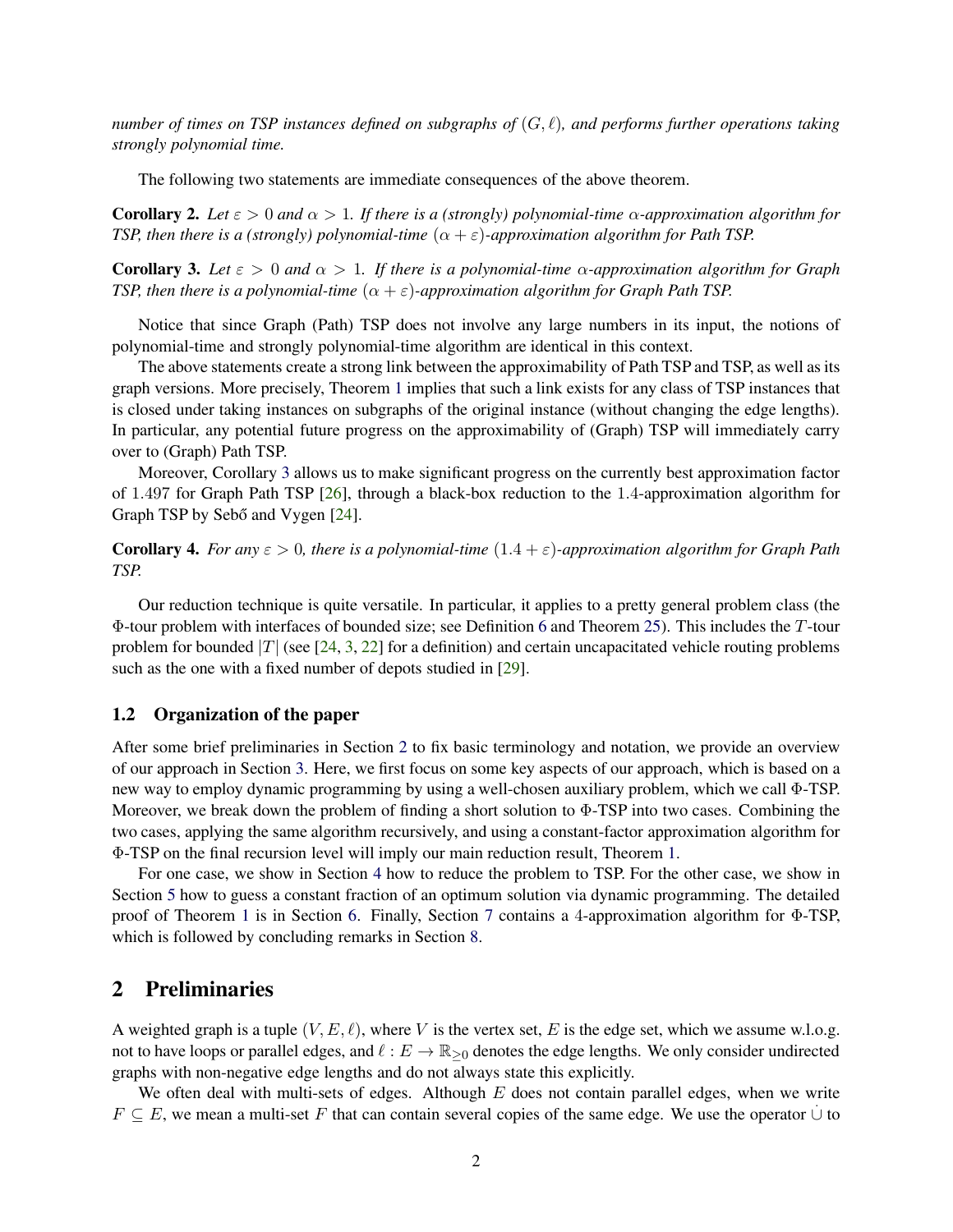designate the multi-union. For a vertex set  $W \subseteq V$ , we denote by  $\delta(W) \subseteq E$  all edges with exactly one endpoint in W, and, for  $v \in V$ , we use  $\delta(v)$  as a shorthand for  $\delta({v})$ . For a multi-set  $F \subseteq E$ , we define

odd $(F) := \{v : v$  is a vertex with  $|\delta(v) \cap F|$  is odd $\}$ .

For a vertex set  $T \subseteq V$ , a  $T$ -join is a multi-set of edges  $F \subseteq E$  with  $odd(F) = T$ .

For a set  $I \subseteq V$  and a graph G, we denote by  $G/I$  the graph obtained from G by contracting the vertex set I. If I is empty, we define  $G/\emptyset := G$ . For a vertex set W and an edge set F, we define  $F[W] := \{e \in F :$  both endpoints of e are in W $\}$ . Moreover,  $G[W]$  denotes the induced subgraph with vertex set  $W$  and edge set  $E[W]$ .

Instead of describing tours as walks in  $G$ , it is convenient to consider them as multi-edge sets. Then a solution to (Graph) TSP is a multi-edge set F such that  $(V, F)$  is connected and  $odd(F) = \emptyset$ . A solution to (Graph) Path TSP (with  $s \neq t$ ) is a multi-edge set F such that  $(V, F)$  is connected and  $odd(F) = \{s, t\}.$ From such multi-edge sets—which we also call *tours* or s-*t tours*, respectively—we can easily recover walks by Euler's theorem.

We often use OPT as an arbitrary (but fixed) optimal solution for the problem in question. Finally, when using the notion of *approximation algorithm* we will not assume that the algorithm is polynomial time, but state it explicitly if this is the case.

In the interest of clarity and simplicity of the presentation, we did not try to optimize the running times of our procedures. Consequently, we often opt for weaker constants that are easier to obtain.

## <span id="page-3-0"></span>3 Overview of approach

A key novelty of our approach is a new way to set up a dynamic program to successively strengthen a basic algorithm by combining it with a stronger algorithm for TSP. Every time we apply our dynamic program to obtain a stronger algorithm, we end up with a more difficult problem, slowly approaching problem settings for which it is very challenging to find strong approximation algorithms. However, as we show, by guessing a well-chosen set of edges through the dynamic program, we can limit the recursion depth by a constant, which allows us to stay in a regime where our approach runs efficiently.

To introduce our approach, we start with a brief discussion of a much more basic dynamic programming idea that has previously been used in related settings. We explain the challenges this procedure faces when trying to extend it for our purposes, and outline how we overcome the barriers encountered by existing methods.

#### <span id="page-3-1"></span>3.1 Key challenges and high-level approach

Assume we are given an  $\alpha$ -approximation algorithm A for TSP. Then finding a short Path TSP solution using A as an oracle would be easy if the distance  $d(s, t)$  between the start s and the end t was short compared to  $\ell(OPT)$ , i.e., the length of a shortest Path TSP solution OPT. Indeed, in this case the length of a shortest TSP tour  $OPT_{TSP}$  and a shortest s-t tour OPT do not differ by much because any solution of one problem can be converted to a solution of the other one by adding a shortest  $s-t$  path  $P$ . More precisely, OPT<sub>TSP</sub>  $\cup$  P is an s-t tour and OPT  $\cup$  P is a TSP tour. Hence, one can simply compute an  $\alpha$ -approximate TSP tour F and a shortest s-t path P and return  $F \cup P$ .

Consequently, a canonical plan would be to try to transform the Path TSP instance to another one with small s-t distance. It turns out that if the distance between s and t is very large, then such a reduction is indeed possible by using a technique based on dynamic programming that goes back to Blum, Chawla, Karger, Lane, Meyerson, and Minkoff [\[2\]](#page-27-5), who studied variants of the Orienteering Problem. Their approach was later extended by Traub and Vygen [\[26\]](#page-28-8) in the context of Graph Path TSP. This approach allows for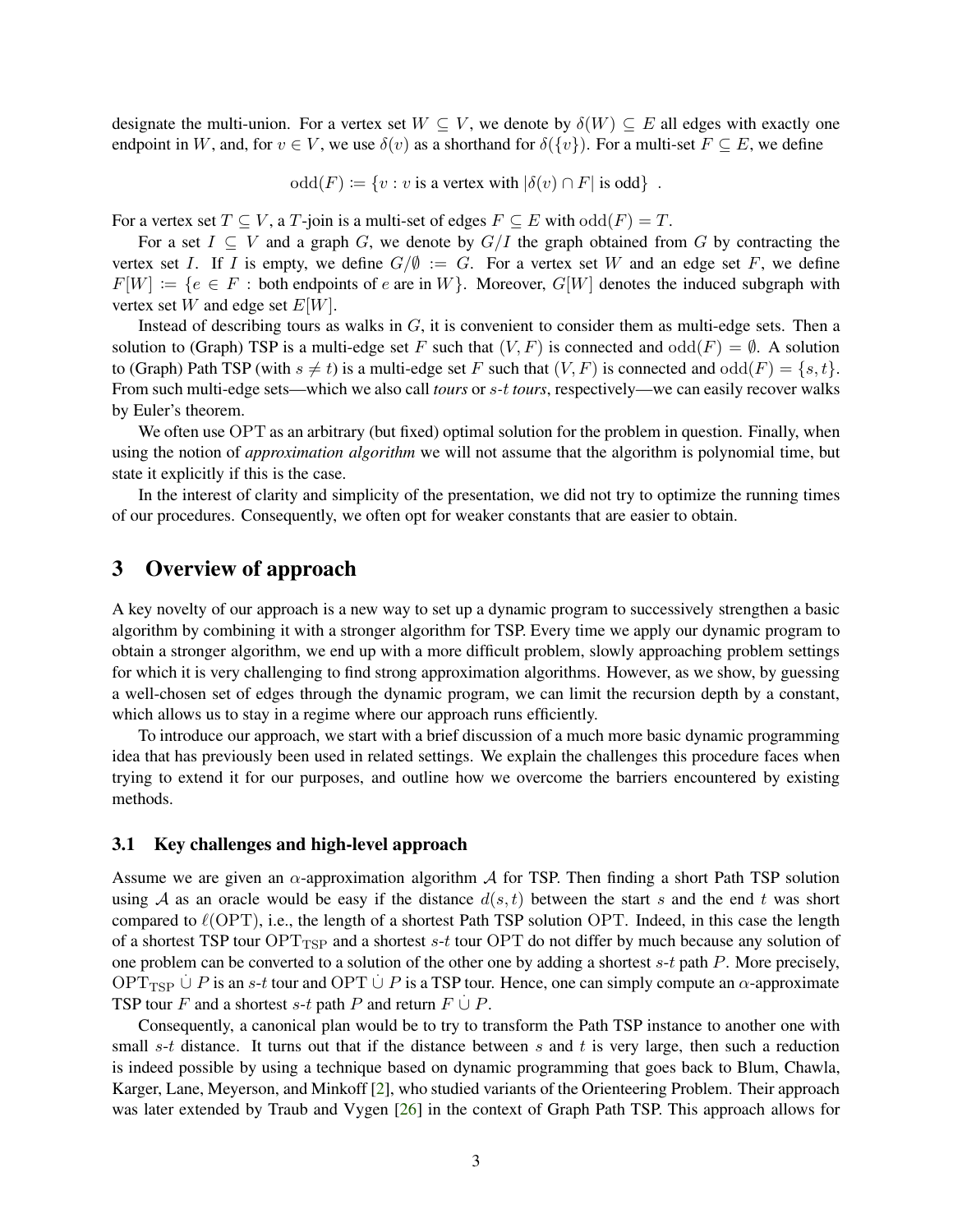reducing to Path TSP instances where the distance between s and t is at most  $(1/3 + \varepsilon) \cdot \ell(OPT)$ , for some arbitrarily small constant  $\varepsilon > 0$  (see [\[26\]](#page-28-8)).

However, this technique faces significant barriers when aiming at a reduction to smaller s-t distances. Thus our approach follows a different path. Nevertheless, it is on a high level inspired by the dynamic program in [\[2\]](#page-27-5) and later variations and extensions thereof [\[27,](#page-28-12) [30,](#page-29-0) [26,](#page-28-8) [18\]](#page-28-14). We therefore start with a brief discussion of this prior technique in the context of Path TSP as used in [\[26\]](#page-28-8), which will be helpful for the understanding of our approach.

For simplicity of exposition, consider a Graph Path TSP instance and assume that  $d(s,t) \geq (1/3 + \varepsilon)$ . |OPT| for some constant  $\varepsilon > 0$ . The idea is to study the structure of edges of OPT in the  $d(s, t)$  many s-t cuts  $\delta(L_0), \ldots, \delta(L_{d(s,t)-1})$  defined by

$$
L_i := \{ v \in V : d(s, v) \leq i \} \qquad \forall i \in 0, ..., d(s, t) - 1 \; .
$$

The key observation is that a constant fraction of these s-t cuts will only contain a single edge of OPT, and, hence, one can try to "guess" these edges through a dynamic program. Indeed, every edge can be in at most one of the cuts  $\delta(L_0), \delta(L_1), \ldots, \delta(L_{d(s,t)-1})$ . Hence, the average number of OPT-edges in a cut  $\delta(L_i)$  can be no higher than  $|OPT|/d(s, t)$ . Using that every s-t cut must have an odd intersection with OPT, because OPT is an s-t tour, this implies that a constant fraction of the cuts contains only one edge of OPT. For brevity, we call a cut  $\delta(L_i)$  with  $|\delta(L_i) \cap \text{OPT}| = 1$  a 1*-cut*. Assume we knew all edges of OPT contained in 1-cuts. Then the problem decomposes into smaller Path TSP instances. See Figure [1](#page-4-0) for an illustration.

<span id="page-4-0"></span>

**Figure 1:** Illustration of an optimal solution OPT of a Graph Path TSP instance with  $9 = d(s, t) > 1/3 \cdot |OPT|$  $^{23}/_3$ . Thick blue edges are OPT-edges that are the only one in some cut  $\delta(L_i)$ . Knowing these edges, the problem breaks into six smaller instances: a trivial s- $u_0$  Path TSP problem in  $G[L_0]$ , one  $v_0$ - $u_2$  Path TSP problem in  $G[L_2 \setminus L_0]$  and so on, with the last instance being a trivial  $v_8$ -t Path TSP problem in  $G[V \setminus L_8]$ .

Of course, the OPT-edges in 1-cuts are not known upfront, and hence, the problem cannot be decomposed so easily. However, one can use a dynamic program to guess the 1-cuts from left to right, i.e., from  $\delta(L_0)$  to  $\delta(L_{d(s,t)-1})$ , together with the OPT-edge in each of them. Notice that the sub-instances may not have a short start-to-end distance (e.g.  $d(v_6, u_8)$  in Figure [1](#page-4-0) may be substantially larger than  $1/3$  times an optimum  $v_6$ - $v_8$ -tour in  $G[L_8 \setminus L_6]$ ). As shown in [\[26\]](#page-28-8), this issue can be addressed by applying the dynamic program recursively to the sub-instances. A key observation in [\[26\]](#page-28-8) is that a constant recursion depth is enough to ensure that the total cost of the remaining sub-instances becomes negligible compared to the edges guessed through the recursive dynamic program.

Notice that to apply this dynamic programming idea, one crucially needs  $d(s,t) \ge (1/3 + \varepsilon) \cdot |OPT|$ for some constant  $\varepsilon > 0$ . Indeed, otherwise none of the cuts  $\delta(L_i)$  may be a 1-cut, and no decomposition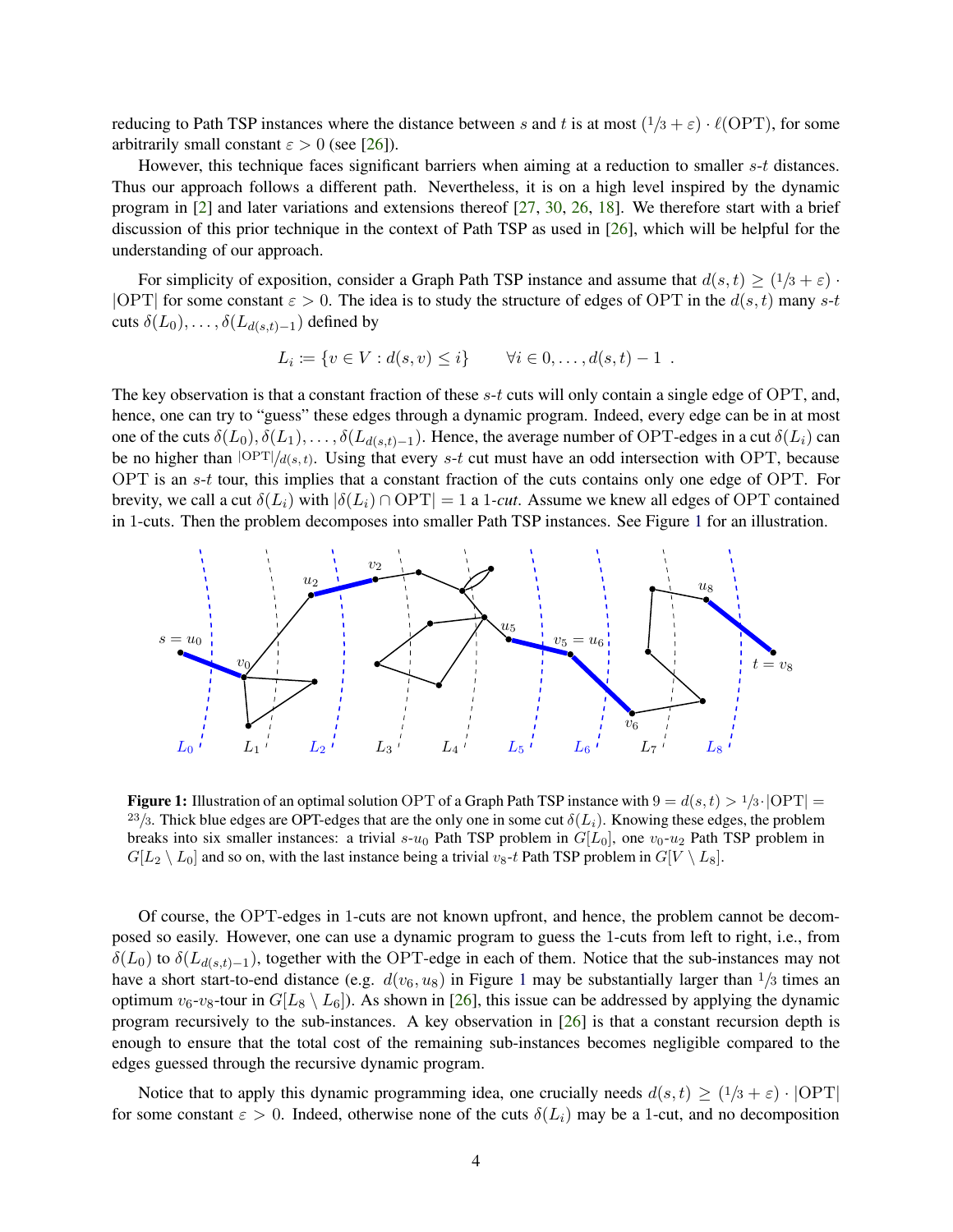into smaller Path TSP instances as above is possible. This is the reason why this techniques has only been applied to reduce the start-to-end distance to about a third of OPT.

If we could guess not only 1-cuts, but also cuts with a larger constant number of OPT-edges, say up to 5, then we could handle instances with an s-t distance below  $1/3 \cdot \ell(OPT)$ . (This idea is inspired by a recent dynamic programming approach in [\[18\]](#page-28-14) in the context of chain-constrained spanning trees.) Our approach aims at realizing this high-level plan. However, this ostensibly simple algorithmic idea comes with several significant technical hurdles. Most importantly, if we guess more than one edge, the resulting sub-problems are not Path TSP problems anymore. More precisely, if we guess 5 edges in each of two consecutive 5-cuts, then we have up to 10 *interface vertices*, i.e., endpoints of guessed edges. See Figure [2](#page-5-0) for an example.

<span id="page-5-0"></span>

**Figure 2:** Illustration for guessing edges in cuts  $\delta(L_i)$  that contain at most five OPT-edges. In this example,  $\delta(L_0), \delta(L_1)$ , and  $\delta(L_3)$  are these cuts and the edges crossing them are highlighted as thick blue edges. We now define a sub-problem in  $G[L_3 \setminus L_1]$ . We call the endpoints of the thick blue edges *interface vertices* (red). The gray sets show the connectivity requirements on the interfaces vertices in this sub-problem: in a solution of the sub-problem, vertices in the same gray set must be in the same connected component. Interface vertices shown as squares must have odd degree; all other vertices must have even degree.

An optimum s-t tour is not necessarily connected inside the vertex set of a sub-problem but every connected component must contain at least one interface vertex. Moreover, OPT needs to connect some of the interface vertices to each other. This induces connectivity constraints for the sub-problem, shown as gray sets in Figure [2.](#page-5-0) They can also be guessed since the number of interface vertices is constant. Note, however, that we cannot guess the entire connected components, as there are exponentially many options.

Clearly, these sub-problems become significantly more difficult than the original Path TSP problem. Moreover, if we try to apply such a procedure recursively, then the sub-problems can become more complex with each recursion step, because of an increase in the number of interface vertices per sub-problem. Another important issue in a recursive application to our more complex sub-problem is to identify good cuts in which we should guess edges of OPT. Our cuts will result from the dual of a T-join problem. They will no longer form a chain, but their laminar structure still allows for a dynamic programming approach.

Moreover, it is not obvious how to reduce the problem to TSP in the case when we cannot guess edges by dynamic programming, and this will involve a careful guessing of further edges of OPT.

We will now describe our approach in detail. We start by defining a new problem class around which our method is centered, and which we call Φ-TSP.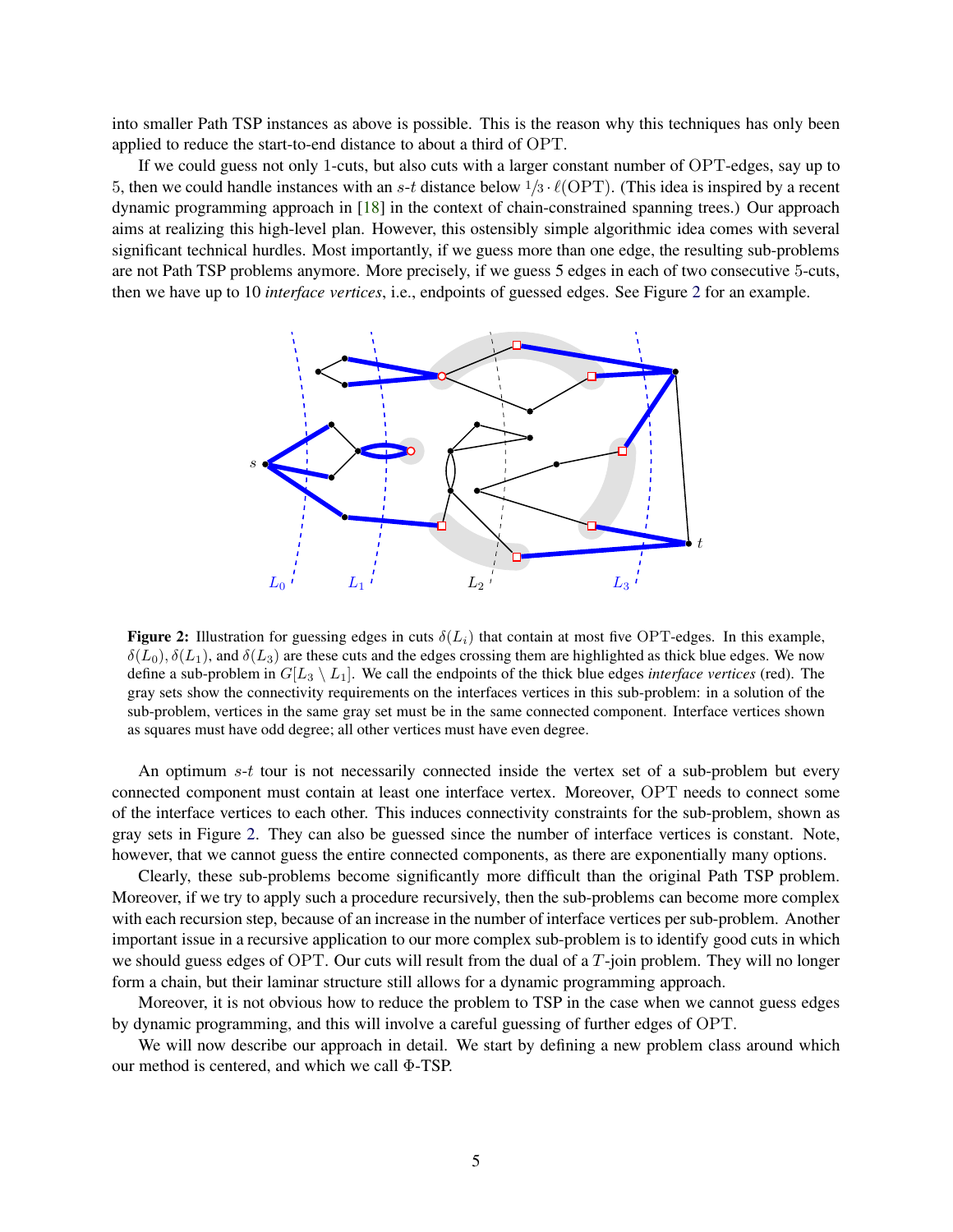### 3.2 Φ-TSP

As described above, when guessing edges, the endpoints of those edges play a special role in terms of how we have to connect things. We capture this through the notion of an interface. We define this notion for a general graph G below and will typically use it for subgraphs of the instance we are interested in.

**Definition 5** (interface). An interface  $\Phi$  of a graph  $G = (V, E)$  is a triple  $\Phi = (I, T, C)$  with *(i)*  $T \subseteq I \subseteq V$ *, where*  $|T|$  *is even, and* 

(*ii*)  $C \subseteq 2^I$  *is a partition of I*.

*For an interface*  $\Phi$  *of G, we denote by*  $(I_{\Phi}, T_{\Phi}, C_{\Phi})$  *its corresponding triple and call*  $|I_{\Phi}|$  *its size.* 

For a given interface, we are interested in finding what we call Φ*-tours*, which are defined as follows.

<span id="page-6-2"></span><span id="page-6-0"></span>**Definition 6** ( $\Phi$ -tour). Let  $G = (V, E)$  be a graph. Let  $\Phi = (I, T, C)$  be an interface of G. A  $\Phi$ -tour in G *is a multi-set*  $F \subseteq E$  *with* 

- <span id="page-6-4"></span> $(i)$   $T = \text{odd}(F)$ , *i.e.*, *F is a*  $T$ *-join*,
- <span id="page-6-3"></span>*(ii)*  $(V, F)/I$  *is connected, and*
- *(iii) for any*  $C \in \mathcal{C}$ *, the vertices in*  $C$  *lie in the same connected component of*  $(V, F)$ *.*

<span id="page-6-1"></span>Figure [3](#page-6-1) exemplifies the notation of an interface  $\Phi$  and a  $\Phi$ -tour.



Figure 3: Example of an interface  $\Phi = (I, T, C)$  and a  $\Phi$ -tour. The partition  $C = \{C_1, C_2, C_3, C_4\}$  of I is highlighted as gray sets. Hence,  $I = \bigcup_{i=1}^{4} C_i$ . Moreover, the vertices in T are drawn as red rectangles. This defines a  $\Phi$ -TSP instance that results as a sub-problem in Figure [2.](#page-5-0) The shown edges F are a  $\Phi$ -tour.

The problem we focus on in the following, which we call Φ-TSP, seeks to find a shortest Φ-tour.

**Definition 7** ( $\Phi$ -TSP). *Given a weighted graph*  $G = (V, E, \ell)$  *and an interface*  $\Phi$  *of G*, *compute a shortest* Φ*-tour in* G *or decide that none exists. In short,*

$$
\min \{ \ell(F) : F \text{ is a } \Phi\text{-tour in } G \} \tag{ \Phi\text{-TSP} }
$$

Note that for any distinct  $s, t \in V$ , by choosing the interface  $\Phi = (I, T, C)$  with  $I = T = \{s, t\}$  and  ${C} = {\{s, t\}}$ , we have that  $\Phi$ -tours correspond to solutions to s-t Path TSP. Analogously, for larger sets T, one captures the T-tour problem (see [\[24,](#page-28-7) [3,](#page-27-4) [22\]](#page-28-9)). Another special case is the uncapacitated vehicle routing problem with a fixed number of depots, for which Xu and Rodrigues [\[29\]](#page-28-13) gave a 3/2-approximation. Here, I is the set of depots,  $T = \emptyset$ , and C is the partition into singletons.

Depending on the structure of the graph G and the interface  $\Phi$ , it may be that no  $\Phi$ -tour exists. We call an interface Φ of G *feasible* if G admits a Φ-tour. The existence of a Φ-tour admits the following easy characterization, which can be checked in linear time.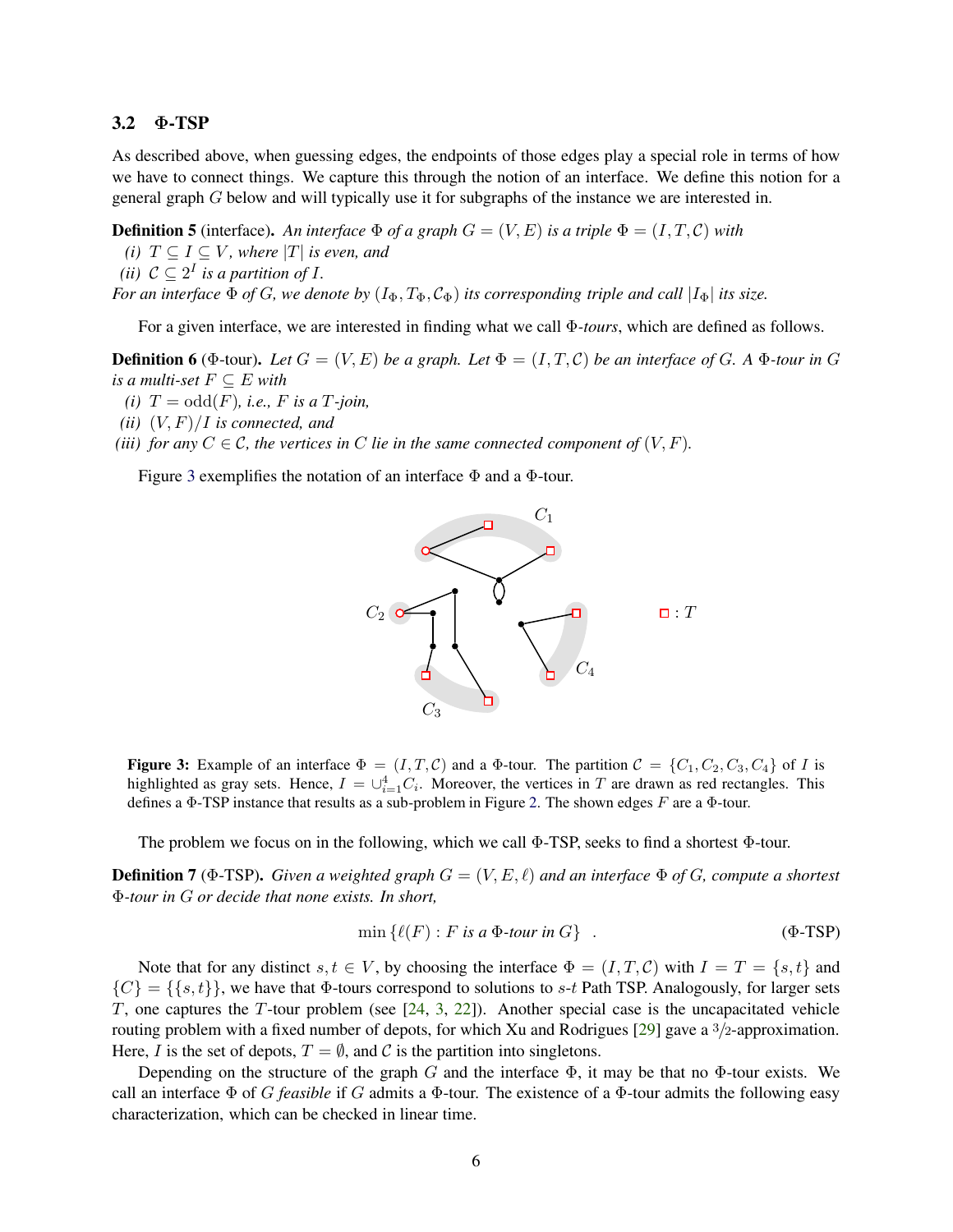<span id="page-7-6"></span><span id="page-7-0"></span>**Lemma 8.** Let  $G = (V, E, \ell)$  be a weighted graph. Let  $\Phi = (I, T, \mathcal{C})$  be an interface of G. Then G admits *a* Φ*-tour if and only if all of the following conditions hold.*

- <span id="page-7-1"></span>*(i) Each connected component of* G *contains an even number of vertices in* T*,*
- <span id="page-7-2"></span>*(ii)* G/I *is connected, and*
- *(iii) for every*  $C \in \mathcal{C}$ , the vertices in C lie in the same connected component of G.

*Proof.* The three mentioned conditions are clearly necessary for G to admit a  $\Phi$ -tour. Moreover, if they are satisfied then, due to [\(i\),](#page-7-0) there exists a T-join  $J \subseteq E$ , and points [\(ii\)](#page-7-1) and [\(iii\)](#page-7-2) guarantee that  $E \cup (E \setminus J)$  is a  $\Phi$ -tour in  $G$ . П

It is crucial for our approach to start with a polynomial-time constant-factor approximation algorithm, which we will successively strengthen as discussed in the following.

A 7-approximation algorithm for Φ-TSP can be obtained easily as follows. Compute a minimum cost edge set  $F_1$  satisfying [\(i\)](#page-7-0) (T-join), a minimum cost edge set  $F_2$  satisfying [\(ii\)](#page-7-1) (spanning tree in  $G/I$ ), and a 2-approximation  $F_3$  of a minimum cost edge set satisfying [\(iii\)](#page-7-2) (Steiner forest). Then the disjoint union  $F_1 \cup F_2 \cup F_2 \cup F_3 \cup F_3$  is a 7-approximation.

With a little more care we can obtain a 4-approximation algorithm, using Jain's iterative rounding framework [\[13\]](#page-28-15):

#### <span id="page-7-3"></span>Theorem 9. Φ*-TSP admits a strongly polynomial* 4*-approximation algorithm.*

We defer the proof to Section [7.](#page-23-0) In the rest of this paper, we will derive a strongly polynomial  $(\alpha + \varepsilon)$ approximation algorithm for  $\Phi$ -TSP instances with bounded interface size, where  $\alpha$  is the approximation guarantee for TSP; see Theorem [25.](#page-22-0)

### 3.3 Iterative improvement of basic algorithm

For a TSP algorithm A, we denote for every weighted graph G by  $f_A(G)$  the maximum runtime of algorithm A on any subgraph of G. Similarly, for a  $\Phi$ -TSP algorithm B, we denote for every weighted graph G and any  $k \in \mathbb{R}_{\geq 0}$  by  $f_{\mathcal{B}}(G, k)$  the maximum runtime of algorithm  $\mathcal{B}$  on any instance  $(G', \Phi)$ , where  $G'$  is a subgraph of G and  $|I_{\Phi}| \leq k$ .

Our plan is to start with the 4-approximation algorithm for Φ-TSP guaranteed by Theorem [9,](#page-7-3) and successively improve it through a TSP algorithm with an approximation guarantee  $\alpha$ . The following Boosting Theorem is the main technical result towards this goal and quantifies the improvement in terms of approximation factor that we are able to obtain in one improvement step.

<span id="page-7-4"></span>**Theorem 10** (Boosting Theorem). Let  $\alpha, \beta > 1$ . Suppose we are given:

*(a) an* α*-approximation algorithm* A *for TSP, and*

*(b) a* β*-approximation algorithm* B *for* Φ*-TSP.*

*Then there is an algorithm that, for any*  $\varepsilon \in (0,1]$ *, any weighted graph*  $G = (V, E, \ell)$ *, and any feasible interface*  $\Phi = (I, T, C)$  *of G, returns a*  $\Phi$ *-tour* F *in G of length* 

<span id="page-7-5"></span>
$$
\ell(F) \le \max\left\{ (1+\varepsilon)\alpha, \ \beta - \frac{\varepsilon}{8}(\beta - 1) \right\} \cdot \ell(\text{OPT}) \tag{1}
$$

in time  $|V|^{O\left(\frac{|I|}{\varepsilon}\right)} \cdot \left(f_\mathcal{A}(G) + f_\mathcal{B}\left(G, \frac{9|I|}{\varepsilon}\right)\right)$ , where OPT is a shortest  $\Phi$ -tour in G. In particular, the *algorithm makes calls to B only on instances with interfaces of size bounded by*  $\frac{9|I|}{\varepsilon}$ .

To prove Theorem [1,](#page-1-0) we start with  $\beta = 4$  (Theorem [9\)](#page-7-3) and apply Theorem [10](#page-7-4) repeatedly, but only a constant number of times. The approximation guarantee  $\beta$  decreases until it reaches  $(1+\varepsilon)\alpha$ . All interfaces will have constant size. We defer the details to Section [6.](#page-22-1)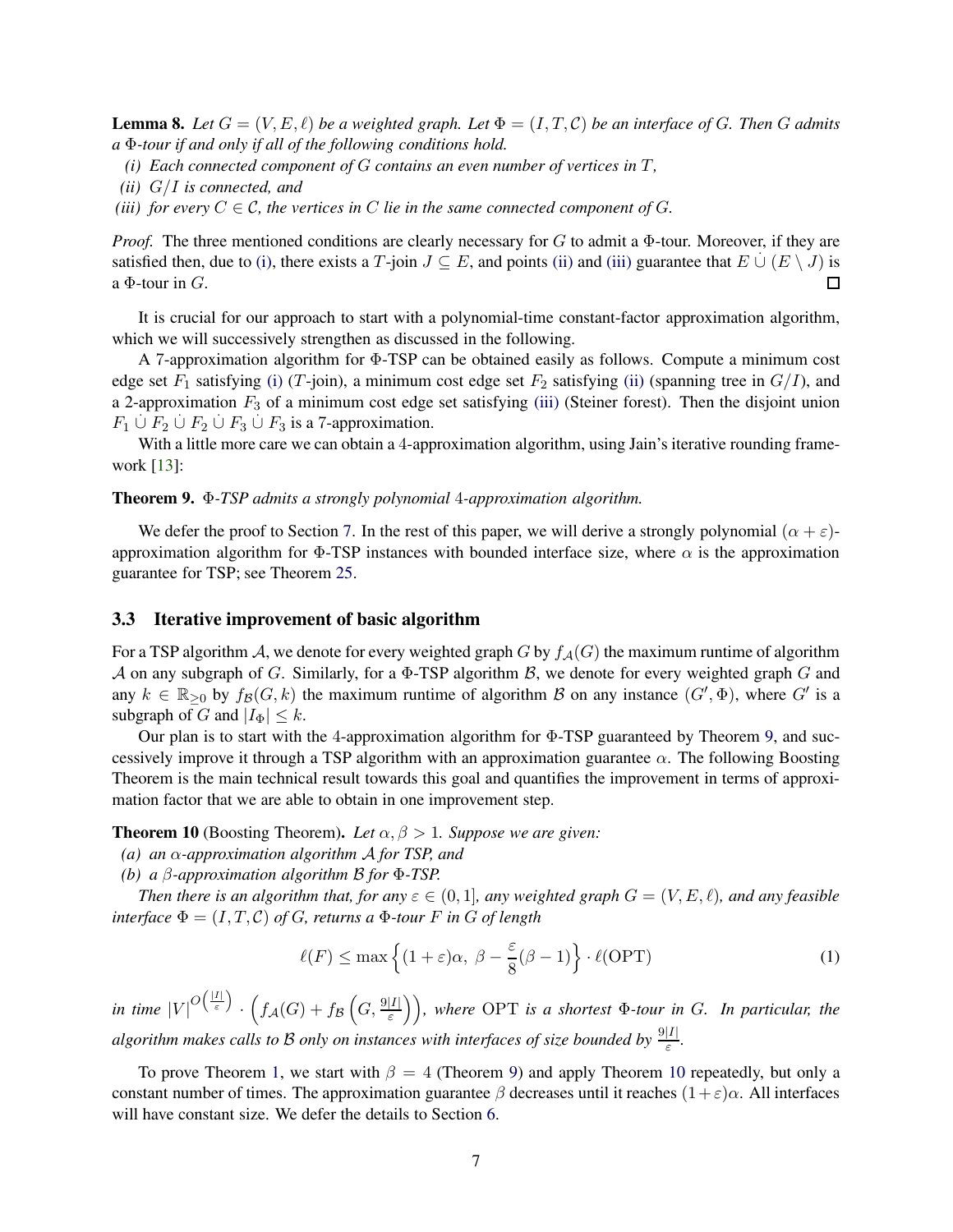### 3.4 Proof outline of Boosting Theorem (Theorem [10\)](#page-7-4)

Theorem [10](#page-7-4) is obtained by designing two algorithms to obtain a  $\Phi$ -tour and then returning the better of the Φ-tours computed by these algorithms. Each of the following two theorems summarizes the guarantee we obtain with one of the two algorithms. After that, Algorithm [1,](#page-8-0) described below, combines these two sub-procedures to obtain an algorithm that implies Theorem [10.](#page-7-4)

The following theorem yields a short  $\Phi$ -tour if the length of a minimum  $T_{\Phi}$ -join is small.

<span id="page-8-1"></span>**Theorem 11.** Let  $\alpha > 1$ . Assume we are given an  $\alpha$ -approximation algorithm A for TSP. Then, for any  $\delta > 0$ , any weighted graph  $G = (V, E, \ell)$ , and any feasible interface  $\Phi = (I, T, \mathcal{C})$  of G, one can determine *a* Φ*-tour* F *in* G *with*

$$
\ell(F) \le (1 + \delta) \cdot \alpha \cdot \ell(OPT) + (\alpha + 1) \cdot \ell(J)
$$

in time  $|V|^{O(\frac{|I|}{\delta})} \cdot f_A(G)$ , where  $J$  is a shortest  $T$ -join in  $G$  and OPT is a shortest  $\Phi$ -tour in  $G$ .

We will give the proof in Section [4.](#page-9-0) The next theorem, proven in Section [5,](#page-11-0) states that we also obtain a short  $\Phi$ -tour if the length of a minimum  $T$ -join is large.

<span id="page-8-2"></span>Theorem 12. *Let* β > 1*. Assume we are given a* β*-approximation algorithm* B *for* Φ*-TSP. Then, for any*  $\delta > 0$ , any weighted graph  $G = (V, E, \ell)$ , and any feasible interface  $\Phi = (I, T, \mathcal{C})$  of G, one can determine *a* Φ*-tour* F *in* G *with*

 $\ell(F) \leq (\beta + \delta \cdot (\beta - 1)) \cdot \ell(OPT) - (\beta - 1) \cdot \ell(J)$ 

in time  $|V|^{O(|I|+\frac{|T|}{\delta})} \cdot f_{\mathcal{B}}\left(G,|I|+\frac{|T|}{\delta}\right)$ , where  $J$  is a shortest  $T$ -join in  $G$  and OPT is a shortest  $\Phi$ -tour *in* G*.*

Algorithm 1: Approximation algorithm for Φ-TSP to prove Theorem [10](#page-7-4)

- 1. Run algorithm guaranteed by Theorem [11](#page-8-1) with  $\delta = \epsilon/2$  to obtain  $\Phi$ -tour  $F_1$ .
- 2. Run algorithm guaranteed by Theorem [12](#page-8-2) with  $\delta = \epsilon/8$  to obtain  $\Phi$ -tour  $F_2$ .
- <span id="page-8-0"></span>3. Return the shorter  $\Phi$ -tour among  $F_1$  and  $F_2$ .

<span id="page-8-3"></span>**Lemma [1](#page-8-0)3.** *Given a weighted graph G and a feasible interface*  $\Phi = (I, T, C)$  *of G, Algorithm 1 returns a* Φ*-tour* F *in* G *with the guarantees stated in Theorem [10.](#page-7-4)*

*Proof.* The running time guarantee stated in Theorem [10](#page-7-4) immediately follows from Theorem [11](#page-8-1) and Theo-rem [12,](#page-8-2) using  $|I| + \frac{|T|}{\varepsilon/8} \leq \frac{9|I|}{\varepsilon}$ .

Let  $F \in \{F_1, F_2\}$  be the  $\Phi$ -tour returned by Algorithm [1.](#page-8-0) To show that F fulfills the approximation guarantee stated in [\(1\)](#page-7-5), we distinguish two cases.

If  $\ell(J) \leq \frac{\varepsilon}{4} \cdot \ell(\text{OPT})$ , then the solution  $F_1$  will be short enough:

$$
\ell(F) \le \ell(F_1) \le \left(1 + \frac{\varepsilon}{2}\right) \alpha \cdot \ell(OPT) + (\alpha + 1)\frac{\varepsilon}{4} \cdot \ell(OPT) \le (1 + \varepsilon) \cdot \alpha \cdot \ell(OPT) ,
$$

where we used  $(\alpha + 1)/2 \leq \alpha$  for the last inequality, which holds because  $\alpha \geq 1$ .

If  $\ell(J) \geq \frac{\varepsilon}{4}$  $\frac{\varepsilon}{4} \cdot \ell(\text{OPT})$ , then the  $\Phi$ -tour  $F_2$  will be short enough:

$$
\ell(F) \leq \ell(F_2) \leq \left(\beta + \frac{\varepsilon}{8}(\beta - 1)\right) \cdot \ell(OPT) - (\beta - 1) \cdot \frac{\varepsilon}{4} \cdot \ell(OPT) = \left(\beta - \frac{\varepsilon}{8}(\beta - 1)\right) \cdot \ell(OPT) ,
$$

thus completing the proof of Lemma [13.](#page-8-3)

For the proof of Theorem [10,](#page-7-4) it remains to show Theorem [11](#page-8-1) and Theorem [12.](#page-8-2)

 $\Box$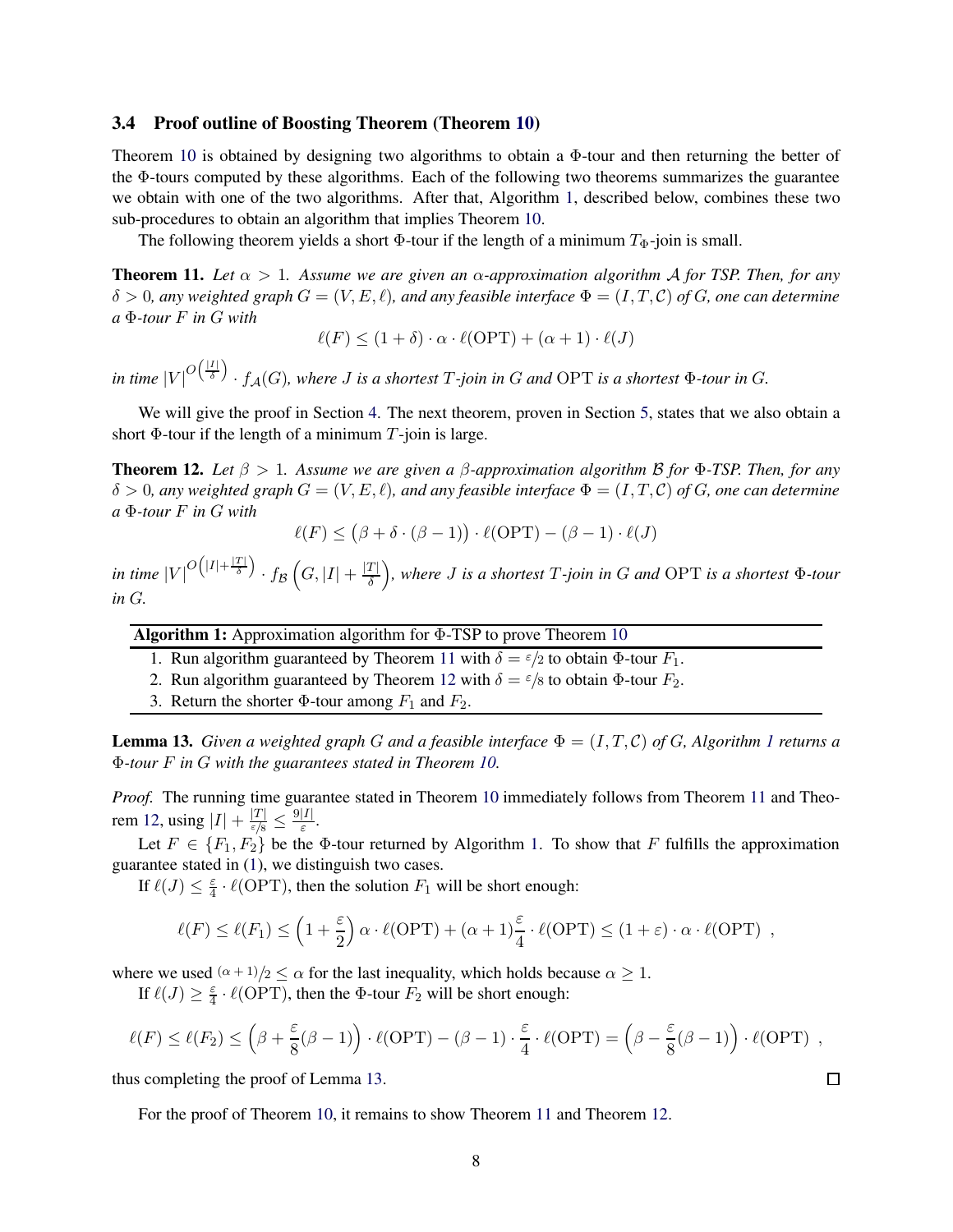### <span id="page-9-0"></span>4 Finding a short  $\Phi$ -tour if there is a short T-join

In this section we prove Theorem [11,](#page-8-1) i.e., how to get a short  $\Phi$ -tour if the shortest T-join has small length compared to  $\ell$ (OPT).

We start by analyzing a simple algorithm for computing a  $\Phi$ -tour. However, this simple algorithm will not be sufficient to prove Theorem [11.](#page-8-1) Thus in a second step, we will refine the algorithm to obtain the desired bound.

|  | <b>Algorithm 2:</b> A simple $\Phi$ -TSP algorithm |
|--|----------------------------------------------------|
|  |                                                    |

**Input:** a weighted graph G, an interface  $\Phi = (I, T, C)$  of G, and a T-join J in G. **Output:** an edge set  $F$ .

- 1. In each connected component of G apply A to get an  $\alpha$ -approximate TSP-tour. Let Q be the union of these tours.
- <span id="page-9-1"></span>2. Return  $F = Q \cup J$ .

Notice that Algorithm [2](#page-9-1) always returns an edge set  $F$ , even if the input is infeasible. We therefore show first that Algorithm [2](#page-9-1) does return a Φ-tour whenever it is run with a feasible input.

Lemma 14. *The set* F *returned by Algorithm [2](#page-9-1) is a* Φ*-tour if and only if the input is feasible, i.e.,* G *admits a* Φ*-tour.*

*Proof.* Assume that G admits a  $\Phi$ -tour, which implies by Lemma [8](#page-7-6) that the three properties [\(i\),](#page-7-0) [\(ii\),](#page-7-1) and [\(iii\)](#page-7-2) listed in Lemma [8](#page-7-6) are fulfilled. Because the set Q computed in Algorithm [2](#page-9-1) consists of TSP tours in each connected component of G, the vertex sets of the connected components of  $(V, Q)$  and G are the same. Because G fulfills [\(ii\)](#page-7-1) and [\(iii\),](#page-7-2) this implies that also  $(V, Q)$  and  $(V, Q \cup J)$  fulfill these two conditions. Finally,  $odd(Q \cup J) = odd(J) = T$ , because  $odd(Q) = \emptyset$  and J is a T-join, which shows that  $Q \cup J$  is indeed a Φ-tour.  $\Box$ 

We now analyze the length of the Φ-tour returned by Algorithm [2.](#page-9-1)

<span id="page-9-3"></span>**Lemma 15.** Assume we are given an  $\alpha$ -approximation algorithm A for TSP. Let  $G = (V, E, \ell)$  be a weighted  $graph, \Phi = (I, T, C)$  *a feasible interface of G, and J a T-join in G. Then, Algorithm [2](#page-9-1) computes a*  $\Phi$ *-tour* F *in* G *with*

 $\ell(F) \leq \alpha \cdot \ell(OPT) + (\alpha + 1) \cdot \ell(J) + 2\alpha \cdot |I| \cdot \max \{ \ell(e) : e \in E \setminus (OPT \cup J) \}$ ,

*in time*  $O(|V| \cdot f_A(G))$ *, where* OPT *is a shortest*  $\Phi$ *-tour. Here* max  $\emptyset := 0$ *.* 

*Proof.* First, observe that the running time is indeed as claimed, because the bottleneck of the algorithm is calling  $A$  for each connected component of  $G$ ; moreover, the connected components can be found in linear time and there are at most  $|V|$  many of them.

To bound  $\ell(Q)$ , we transform a shortest  $\Phi$ -tour OPT into a union of TSP solutions, one for each connected component of G. Let  $L \subseteq E$  be a minimal edge set such that the vertex sets of the connected components of  $(V, \text{OPT} \cup J \cup L)$  and G are the same. Observe that the multi-set  $\text{OPT} \cup J \cup L \cup L$ is a union of TSP solutions, one for each connected component of  $G$ . Because the set  $Q$  determined in Algorithm [2](#page-9-1) was obtained through A, which is an  $\alpha$ -approximation algorithm, we have

$$
\ell(Q) \leq \alpha \cdot (\ell(OPT) + \ell(J) + 2\ell(L)),
$$

and, hence, the solution  $F = Q \cup J$  returned by the algorithm satisfies

<span id="page-9-2"></span>
$$
\ell(F) = \ell(Q) + \ell(J) \le \alpha \cdot \ell(OPT) + (\alpha + 1) \cdot \ell(J) + 2\alpha \cdot \ell(L) \tag{2}
$$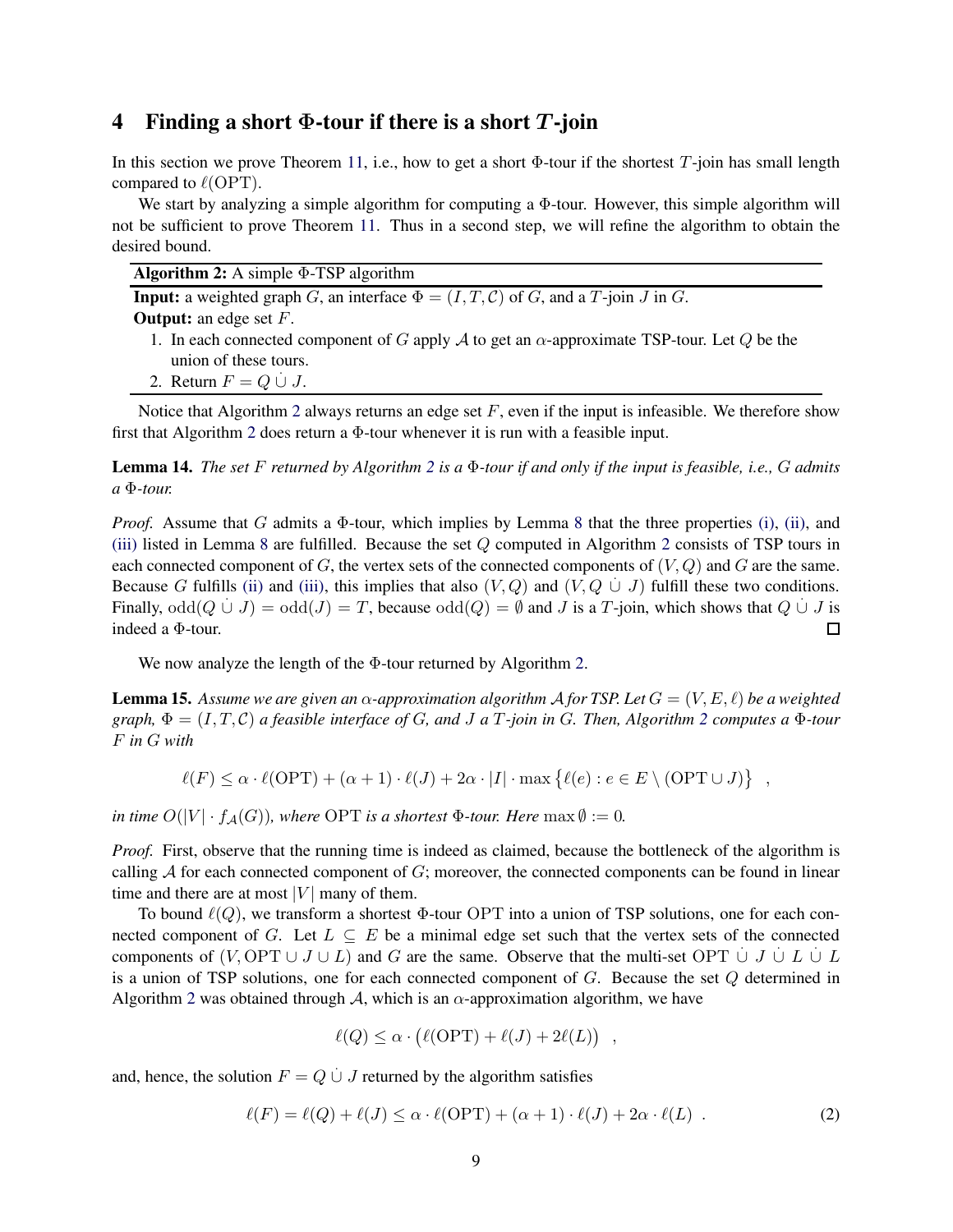Moreover, because OPT is a  $\Phi$ -tour, we have that  $(V, \text{OPT})/I$  must be connected, which implies that  $(V, \text{OPT})$  has at most |I| connected components, and thus

$$
|L| \leq |I| - 1.
$$

Together with [\(2\)](#page-9-2), this leads to the desired guarantee:

 $\ell(F) \leq \alpha \cdot \ell(OPT) + (\alpha + 1) \cdot \ell(J) + 2\alpha \cdot |I| \cdot \max \{ \ell(e) : e \in E \setminus (OPT \cup J) \}$ ,

where the inequality follows from  $L \subseteq E \setminus (OPT \cup J)$ , which holds because the edges in L connect different  $\Box$ connected components of  $(V, \text{OPT} \cup J)$ .

We now explain how to refine Algorithm [2](#page-9-1) by a guessing step to obtain the guarantees claimed in Theorem [11.](#page-8-1) If all edges that are not contained in OPT ∪ J have length at most  $\frac{\delta \cdot \ell(\text{OPT})}{2^2 |I|}$ , Lemma [15](#page-9-3) already implies the desired bound. To obtain this property, we delete all edges from G that are *heavy*, i.e. have length at least  $\frac{\delta \cdot \ell(\text{OPT})}{2^t|I|}$ , and are not contained in OPT ∪ J. We guess this set of edges to delete as follows. First we guess the set H of heavy edges, which can be done in polynomial time by guessing a minimum length edge in H. Then we guess the set  $H^* = \text{OPT} \cap H$  of heavy edges contained in OPT. Algorithm [3](#page-10-0) formalizes this procedure and, as we show next, indeed implies Theorem [11.](#page-8-1)

Algorithm 3: Φ-TSP algorithm to prove Theorem [11](#page-8-1)

Compute a shortest  $T$ -join  $J$  in  $G$ . For  $f \in E$  define  $H_f \coloneqq \{e \in E : \ell(e) \ge \ell(f)\}.$ for *every edge set*  $H \in \{H_f : f \in E\} \cup \{\emptyset\}$  do for every set  $H^*\subseteq H$  with  $|H^*|\leq 2|I|/\delta$  do Set  $D \coloneqq H \setminus (H^* \cup J)$ . Apply Algorithm [2](#page-9-1) to the graph  $(V, E \setminus D)$  to obtain a multi-set  $F_D$  of edges, which is a  $\Phi$ -tour in  $G$  if the input is feasible.

Among all computed  $\Phi$ -tours  $F_D$ , return a shortest one.

*Proof of Theorem [11.](#page-8-1)* We start by observing that the running time of Algorithm [3](#page-10-0) is indeed bounded by  $|V|^{O(|I|/\delta)} \cdot f_{\mathcal{A}}(G)$ . There are at most  $|V|^2$  possible edges f that are being considered in the outer for-loop. For each of them, there are  $|V|^{O(|I|/\delta)}$  possible sets  $H^*$  considered in the inner for-loop. Thus, there are at most  $|V|^{O(|I|/\delta)}$  calls to Algorithm [2.](#page-9-1) Finally, all other operations can be done in time  $|V|^{O(1)}$ .

We now show that Algorithm [3](#page-10-0) returns a Φ-tour with the guarantees claimed by Theorem [11.](#page-8-1) Let OPT be a shortest  $\Phi$ -tour and let  $H := \{e \in E : \ell(e) \geq \delta \cdot \ell(\text{OPT})/2|I|\}$  be the set of heavy edges. Then in some iteration of the outer for-loop we consider the set  $H$ . Because

$$
\ell(\text{OPT}) \ge \ell(H \cap \text{OPT}) \ge |H \cap \text{OPT}| \cdot \frac{\delta \cdot \ell(\text{OPT})}{2 \cdot |I|}
$$

<span id="page-10-0"></span>,

we have  $|H \cap \text{OPT}| \leq 2|I|/6$ , and thus, we consider the set  $H^* \coloneq H \cap \text{OPT}$  in some iteration of the inner for-loop. As  $D = H \setminus (H^* \cup J)$  does not contain any edge of OPT, the  $\Phi$ -tour OPT is a feasible solution of the instance to which we apply Algorithm [2.](#page-9-1) Moreover, the set  $D$  contains all heavy edges not contained in OPT ∪  $J$  and hence by Lemma [15,](#page-9-3) we obtain

$$
\ell(F_D) \leq \alpha \cdot \ell(OPT) + (\alpha + 1) \cdot \ell(J) + 2\alpha \cdot |I| \cdot \max \{ \ell(e) : e \in (E \setminus D) \setminus (OPT \cup J) \}
$$
  
 
$$
\leq \alpha \cdot \ell(OPT) + (\alpha + 1) \cdot \ell(J) + 2\alpha \cdot |I| \cdot \frac{\delta \cdot \ell(OPT)}{2 \cdot |I|}
$$
  
=  $(1 + \delta) \cdot \alpha \cdot \ell(OPT) + (\alpha + 1) \cdot \ell(J)$ .

 $\Box$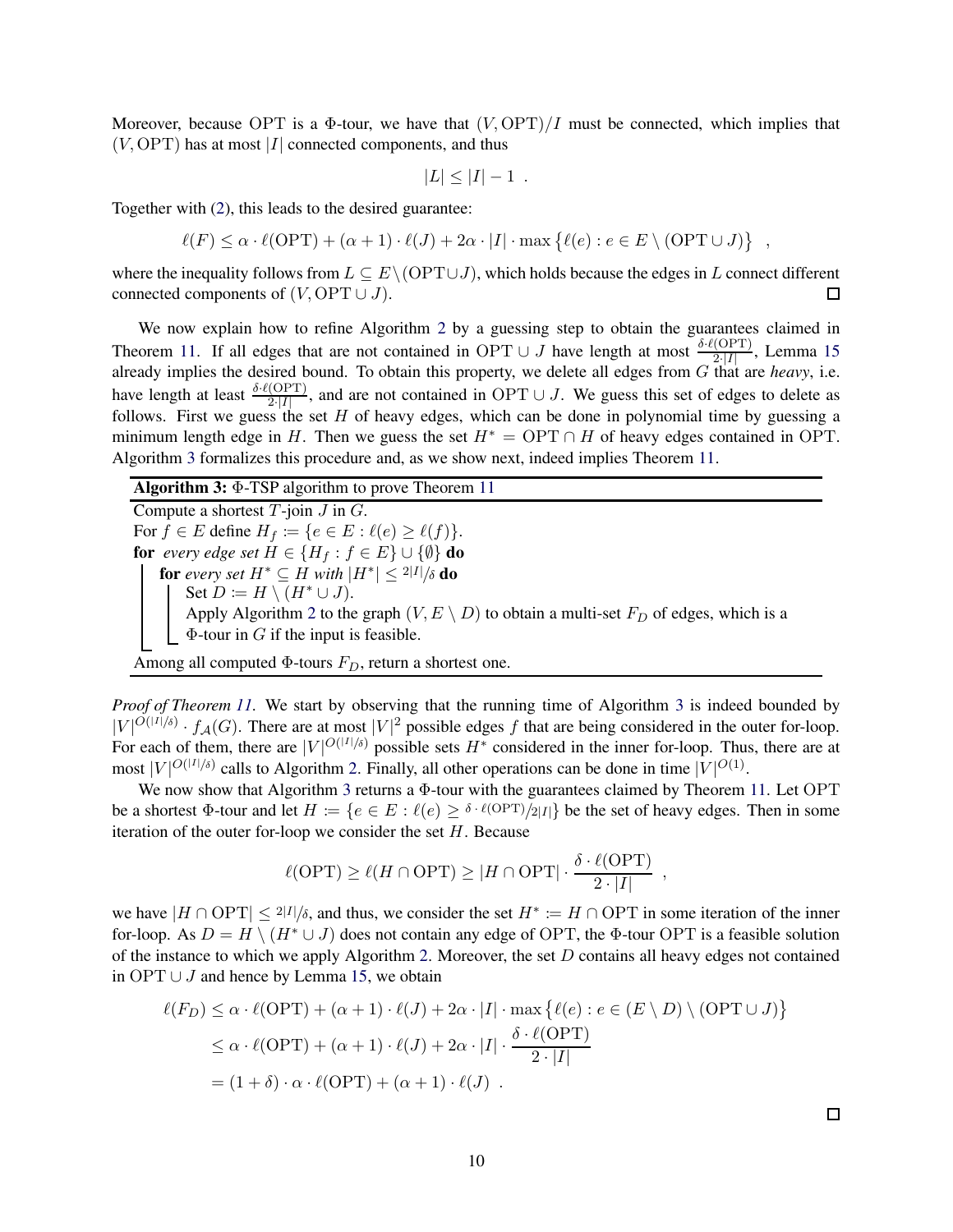### <span id="page-11-0"></span>5 Iterative improvement via dynamic programming

In this section, we show how to prove Theorem [12,](#page-8-2) i.e., how to obtain a short Φ-tour if the length of a shortest T-join is large. Here, our goal is to use dynamic programming to "guess" a significant portion, in terms of total length, of edges used in OPT. Very recently, dynamic programming has become a strong tool in the context of Path TSP, Chain-Constrained Spanning Trees, and related problems [\[27,](#page-28-12) [26,](#page-28-8) [30,](#page-29-0) [18\]](#page-28-14), leading to the currently best known approximation factors for these settings. The dynamic programming idea we employ combines and extends elements used in these prior dynamic programming techniques.

What we aim to achieve with dynamic programming in the context of  $\Phi$ -TSP, for some interface  $\Phi =$  $(I, T, C)$  of G, is the following. We can fix an arbitrary laminar family  $\mathcal L$  of subsets of V. Our goal is to guess what edges of OPT are crossing the cuts in L. Clearly, if  $\text{OPT} \cap \delta(L)$  contains many edges for some  $L \in \mathcal{L}$ , it seems computationally elusive to guess them. This is the reason why we fix some constant k and only guess OPT-edges in cuts  $\delta(L)$  for  $L \in \mathcal{L}$  if  $|\text{OPT} \cap \delta(L)| \leq k$ . We denote the sets inducing these cuts by  $\mathcal{L}(\text{OPT}, k) \subseteq \mathcal{L}$  and the OPT-edges in these cuts by  $\text{OPT}(\mathcal{L}, k) \subseteq \text{OPT}$ . Formally, for any edge set  $R \subseteq E$ , we define

$$
\mathcal{L}(R,k) := \{ L \in \mathcal{L} : |R \cap \delta(L)| \le k \}, \text{ and}
$$

$$
R(\mathcal{L},k) := \bigcup_{L \in \mathcal{L}(R,k)} (\delta(L) \cap R) .
$$

As we discuss in more detail later, guessing the edges  $\text{OPT}(\mathcal{L}, k)$  can be achieved through a dynamic program that guesses the OPT-edges in the different cuts defined by  $\mathcal L$  step by step, from smaller to larger sets in  $\mathcal L$ . However, the running time of the propagation step of the dynamic program depends on the number of disjoint sets in L that can be contained in some larger set  $L \in \mathcal{L}$ . We capture this dependency through the *width* width( $\mathcal{L}$ ) of the laminar family  $\mathcal{L}$  (see [\[18\]](#page-28-14) for a similar use of this notion).

**Definition 16** (width of a laminar family). *The* width width( $\mathcal{L}$ ) *of a laminar family*  $\mathcal{L}$  *is the number of minimal sets contained in the family.*

Observe that the number of minimal sets of a laminar family bounds the size of any subfamily of disjoint sets.

The following theorem formalizes what we can achieve through our dynamic program, which we present later in detail. Notice that for the algorithm to be efficient, we need  $\mathcal L$  to have width bounded by a constant.

<span id="page-11-2"></span>Theorem 17. *Let* β > 1*. Assume there is a* β*-approximation algorithm* B *for* Φ*-TSP. Then there is an algorithm that computes for any feasible interface*  $\Phi = (I, T, \mathcal{C})$  *of a weighted graph*  $G = (V, E, \ell)$ *, any*  $k \in \mathbb{Z}_{\geq 0}$ , and any laminar family  $\mathcal L$  over V, a  $\Phi$ -tour F with

<span id="page-11-1"></span>
$$
\ell(F) \le \min\left\{\beta \cdot \ell(R) - (\beta - 1) \cdot \ell(R(\mathcal{L}, k)) : R \text{ is a } \Phi\text{-tour}\right\} \tag{3}
$$

*in time*  $|V|^{O(|I|+k \cdot \text{width}(\mathcal{L}))} \cdot f_{\mathcal{B}}(G, |I|+k \cdot (\text{width}(\mathcal{L})+1)).$  In particular, the algorithm calls B only on *instances with interfaces of size bounded by*  $|I| + k \cdot (width(\mathcal{L}) + 1)$ *.* 

Note that the guarantee stated in [\(3\)](#page-11-1) for  $R = \text{OPT}$  indeed reflects the guessing of the edges in  $OPT(\mathcal{L}, k)$ . More precisely, by replacing R by OPT in [\(3\)](#page-11-1), we obtain a  $\Phi$ -tour F with an upper bound on its length  $\ell(F)$  that decomposes into two terms:

- (i) a term  $\ell(\text{OPT}(\mathcal{L}, k))$ , i.e., each edge  $e \in \text{OPT}(\mathcal{L}, k)$  contributes its length  $\ell(e)$ , and
- (ii) a term  $\beta \cdot \ell(OPT \setminus OPT(\mathcal{L}, k))$ , where the length of each other edge in OPT gets inflated by the approximation factor  $β$  of the algorithm  $β$ .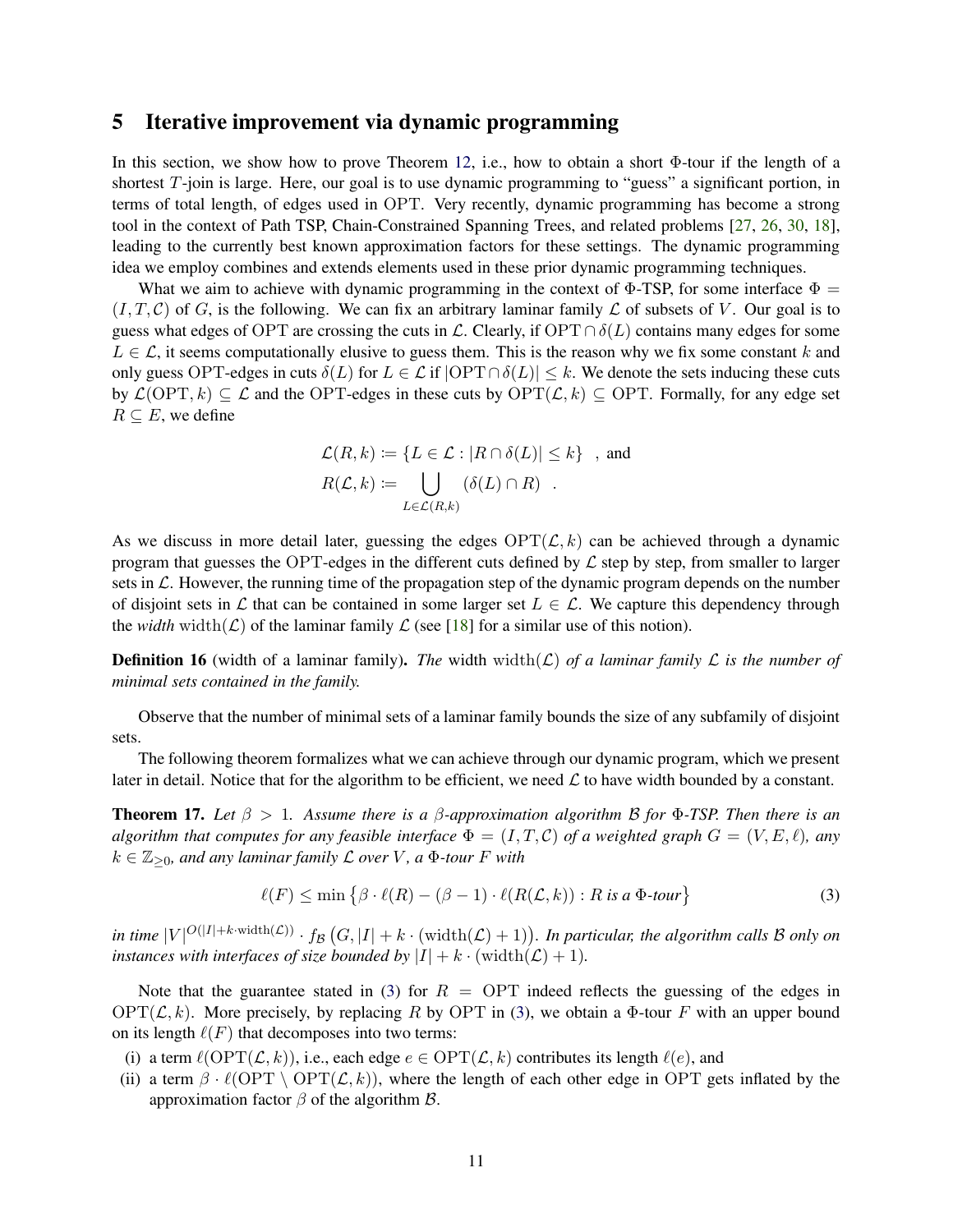### 5.1 Finding a suitable laminar family

To make significant progress through Theorem [17,](#page-11-2) we need to find a laminar family  $\mathcal L$  over V such that  $\ell(\text{OPT}(\mathcal{L}, k))$  is large. Let J be a shortest T-join. If  $\ell(J)$  is large, then we will construct a family  $\mathcal L$  with the property that even for any T-join R, the length  $\ell(R(\mathcal{L}, k))$  is large. Notice that this implies what we want because OPT is a T-join.

This statement is formalized in Lemma [19,](#page-13-0) which is derived from the dual of the natural linear program to find a shortest T-join. We exploit that there is an optimal dual solution whose support corresponds to a laminar family of subsets of  $V$ , which follows from combinatorial uncrossing arguments.

<span id="page-12-4"></span>**Lemma 18.** Let  $G = (V, E, \ell)$  be a weighted graph. Moreover, let  $T \subseteq V$  such that G contains a T-join, *and let*  $t \in T$ . Then there is strongly polynomial algorithm that computes a laminar family  $\mathcal L$  over  $V \setminus \{t\}$ and values  $y \in \mathbb{R}^{\mathcal{L}}_{>0}$  such that

$$
\sum_{\substack{L \in \mathcal{L}: \\ e \in \delta(L)}} y_L \le \ell(e) \qquad \forall e \in E , \qquad (4)
$$

<span id="page-12-5"></span><span id="page-12-1"></span><span id="page-12-0"></span>
$$
\sum_{L \in \mathcal{L}} y_L = \ell(J), \text{ and } (5)
$$

$$
|L \cap T| \text{ is odd} \qquad \forall L \in \mathcal{L} \tag{6}
$$

*Proof.* We start with a classical linear description to find a minimum length T-join, based on the dominant of the T-join polytope. To this end, let  $\mathcal{F} = \{Q \subseteq V \setminus \{t\} : |Q \cap T|$  is odd}; these vertex sets induce all T-cuts. Then, the following linear program computes the value  $\ell(J)$  of a shortest T-join (see, e.g., [\[21\]](#page-28-16)).

<span id="page-12-2"></span>
$$
\min \sum_{e \in E} \ell(e)x_e
$$
\n
$$
x(\delta(Q)) \ge 1 \qquad \forall Q \in \mathcal{F}
$$
\n
$$
x \in \mathbb{R}^E_{\ge 0} \tag{7}
$$

Its dual problem, which is a fractional T-cut packing problem, is given below.

<span id="page-12-3"></span>
$$
\max \sum_{\substack{Q \in \mathcal{F} \\ Q \in \mathcal{F}: \\ e \in \delta(Q)}} y_Q \le \ell(e) \quad \forall e \in E
$$
\n
$$
\sum_{e \in \delta(Q)} y_Q \le \ell(e) \quad \forall e \in E
$$
\n
$$
(8)
$$
\n
$$
y \in \mathbb{R}_{\geq 0}^{\mathcal{F}}
$$

If  $y \in \mathbb{R}_{\geq 0}^{\neq}$  is an optimum dual solution with laminar support  $\mathcal{L}$ , then y and  $\mathcal{L}$  have the desired properties. Here [\(5\)](#page-12-0) follows from strong duality and [\(6\)](#page-12-1) follows from  $L \in \mathcal{F}$ .

A strongly polynomial algorithm to compute such an optimal dual solution with laminar support can be obtained by standard techniques: Using the framework of Frank and Tardos [\[7\]](#page-27-6), one can first find in strongly polynomial time a vector  $\hat{\ell} \in \mathbb{R}^E_{\geq 0}$  with encoding length polynomial in  $|E|$ , and such that the set of optimal solutions of [\(7\)](#page-12-2) remains the same when replacing  $\ell$  by  $\ell$ . Moreover, also the set of optimal dual bases remains the same. This allows for solving [\(7\)](#page-12-2) in strongly polynomial time through the ellipsoid method. To find an optimal dual basis, one can delete all variables from [\(8\)](#page-12-3) that do not correspond to constraints encountered by the ellipsoid algorithm when solving [\(8\)](#page-12-3). Now solving the reduced dual problem [\(8\)](#page-12-3) with  $\ell$  instead of  $\ell$  allows for finding an optimal dual basis, which, by the result of Frank and Tardos, remains an optimal dual basis for [\(8\)](#page-12-3) without replacing  $\ell$  by  $\ell$ . Knowing an optimal dual basis, one can obtain an optimal solution to [\(8\)](#page-12-3) in strongly polynomial time by solving a linear equation system.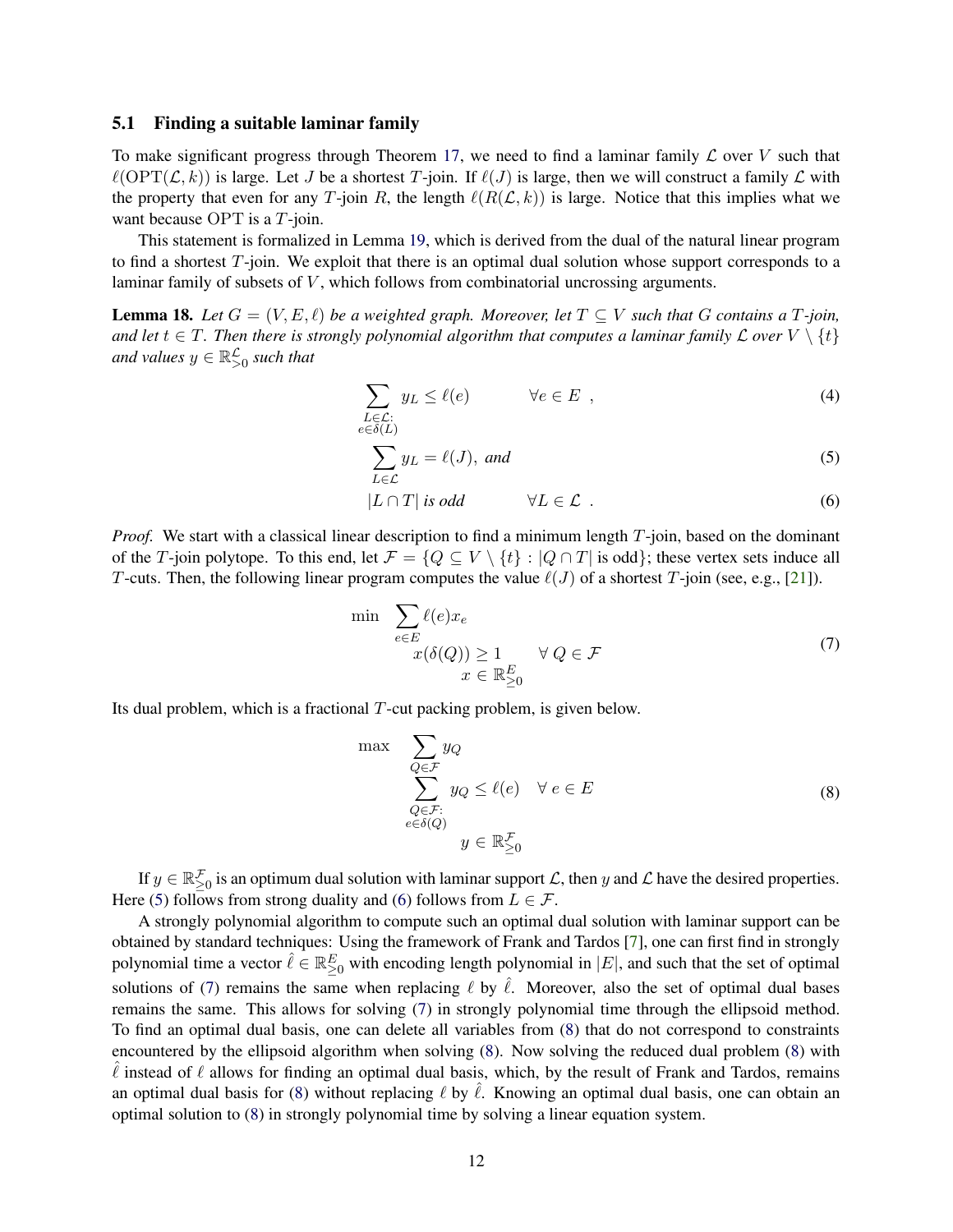Finally, this solution can be transformed into a laminar one by uncrossing: if  $y_A > 0$  and  $y_B > 0$  for  $A, B \in \mathcal{F}$  with  $A \setminus B \neq \emptyset$  and  $B \setminus A \neq \emptyset$  and  $A \cap B \neq \emptyset$ , then either  $A \cap B$  and  $A \cup B$  belong to  $\mathcal{F}$  or  $A \setminus B$ and  $B\setminus A$  belong to F; we can increase the dual variables on these two sets by  $\min\{y_A, y_B\}$  and decrease the dual variables  $y_A$  and  $y_B$  by the same amount, maintaining a feasible dual solution. Karzanov [\[15\]](#page-28-17) showed how to obtain a laminar family by a sequence of such uncrossing steps in strongly polynomial time.  $\Box$ 

We now show that the family  $\mathcal L$  from Lemma [18](#page-12-4) has the desired properties.

<span id="page-13-0"></span>**Lemma 19.** Let  $G = (V, E, \ell)$  be a weighted graph. Moreover, let  $T \subseteq V$  such that G admits a T-join. *Then, there is a strongly polynomial algorithm that computes a laminar family*  $\mathcal L$  *over* V *with* width( $\mathcal L$ )  $\leq$ max ${0, |T| − 1}$  *such that for any*  $T$ -*join*  $R ⊆ E$ *, and any*  $k ∈ \mathbb{Z}_{\geq 0}$ *, we have* 

$$
\ell(R(\mathcal{L}, k)) \ge \ell(J) - \frac{1}{k+1} \cdot \ell(R) ,
$$

*where* J *is a shortest* T*-join in* G*.*

*Proof.* If  $T = \emptyset$ , we can simply set  $\mathcal{L} = \emptyset$  because  $\ell(J) = 0$ . Otherwise, we compute  $\mathcal{L}$  and y as in Lemma [18](#page-12-4) and show that  $\mathcal L$  has the desired properties. Since every set in  $\mathcal L$  must contain an element of  $T \setminus \{t\}$ , we have width $(\mathcal{L}) \leq |T| - 1$ .

Let now  $R \subseteq E$  be a T-join, and let  $k \in \mathbb{Z}_{\geq 0}$ . Since R is a T-join, it has a non-empty intersection with every cut  $\delta(L)$  with  $L \in \mathcal{L}$  because of [\(6\)](#page-12-1). Hence, by [\(4\)](#page-12-5),

$$
\ell(R(\mathcal{L},k)) = \sum_{e \in R(\mathcal{L},k)} \ell(e) \ge \sum_{e \in R(\mathcal{L},k)} \sum_{\substack{L \in \mathcal{L}: \\ e \in \delta(L)}} y_L = \sum_{L \in \mathcal{L}} |R(\mathcal{L},k) \cap \delta(L)| \cdot y_L \ge \sum_{L \in \mathcal{L}(R,k)} y_L . \tag{9}
$$

Again using [\(4\)](#page-12-5), we moreover obtain

$$
\ell(R) \ge \sum_{e \in R} \sum_{\substack{L \in \mathcal{L}: \\ e \in \delta(L)}} y_L = \sum_{L \in \mathcal{L}} |R \cap \delta(L)| \cdot y_L \ge \sum_{L \in \mathcal{L} \setminus \mathcal{L}(R,k)} (k+1) \cdot y_L \tag{10}
$$

<span id="page-13-2"></span><span id="page-13-1"></span> $\Box$ 

Combining  $(5)$ ,  $(9)$ , and  $(10)$ , we obtain

$$
\ell(J) = \sum_{L \in \mathcal{L}} y_L = \sum_{L \in \mathcal{L}(R,k)} y_L + \sum_{L \in \mathcal{L} \setminus \mathcal{L}(R,k)} y_L \leq \ell(R(\mathcal{L},k)) + \frac{1}{k+1} \cdot \ell(R) ,
$$

as desired.

Finally, Theorem [12](#page-8-2) is a direct consequence of Theorem [17](#page-11-2) and Lemma [19.](#page-13-0)

*Proof of Theorem [12.](#page-8-2)* If  $T = \emptyset$ , we simply call the given  $\beta$ -approximation algorithm B. Otherwise, let  $k = \lfloor 1/\delta \rfloor$ . We apply Lemma [19](#page-13-0) to obtain in strongly polynomial time a laminar family  $\mathcal L$  over V such that (i)  $\ell(R(\mathcal{L}, k)) \geq \ell(J) - \frac{1}{l}$  $\frac{1}{k+1} \cdot \ell(R) \geq \ell(J) - \delta \cdot \ell(R) \quad \forall T\text{-join } R \subseteq E$ , and (ii) width $(\mathcal{L}) \le \max\{0, |T| - 1\} = |T| - 1$ , where the equality follows from the assumption  $T \neq \emptyset$ .

Because a shortest  $\Phi$ -tour OPT is a T-join, we have

$$
\ell(\mathrm{OPT}(\mathcal{L},k)) \ge \ell(J) - \delta \cdot \ell(\mathrm{OPT}) ,
$$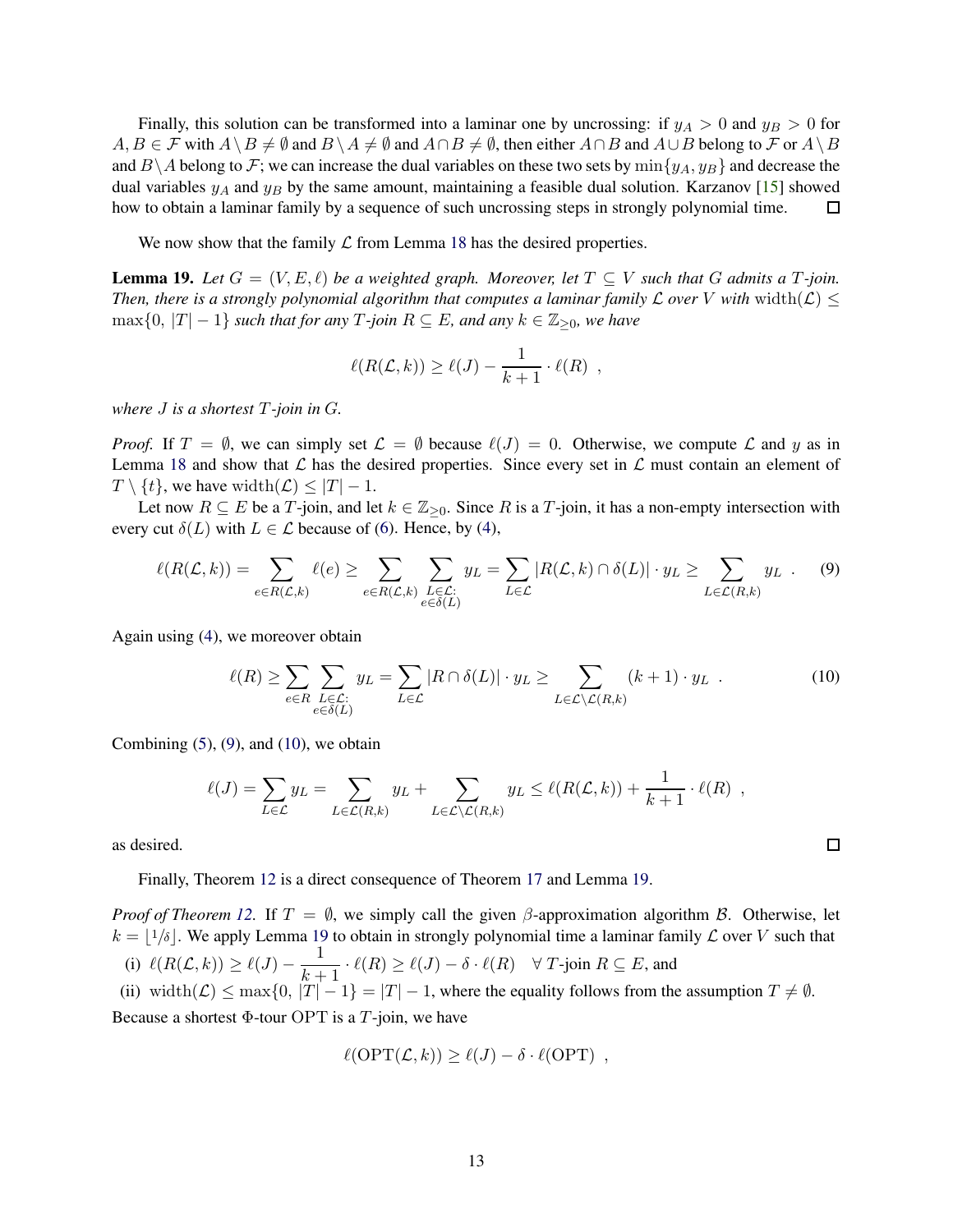which, together with Theorem [17](#page-11-2) implies the desired results, i.e., that one can find a  $\Phi$ -tour F in G with

$$
\ell(F) \leq \beta \cdot \ell(OPT) - (\beta - 1) \cdot \ell(OPT(\mathcal{L}, k))
$$
  
\n
$$
\leq \beta \cdot \ell(OPT) - (\beta - 1) (\ell(J) - \delta \cdot \ell(OPT))
$$
  
\n
$$
= (\beta + \delta \cdot (\beta - 1)) \cdot \ell(OPT) - (\beta - 1) \cdot \ell(J),
$$

in time

$$
|V|^{O(|I|+\frac{\text{width}(\mathcal{L})}{\delta})}\cdot f_{\mathcal{B}}\left(G,|I|+\frac{\text{width}(\mathcal{L})+1}{\delta}\right)\leq |V|^{O(|I|+\frac{|T|}{\delta})}\cdot f_{\mathcal{B}}\left(G,|I|+\frac{|T|}{\delta}\right)\quad\text{and}\quad\Box
$$

It remains to derive Theorem [17,](#page-11-2) which, as mentioned, we show through a dynamic programming approach.

### <span id="page-14-6"></span>5.2 Combining partial solutions

In the analysis of our dynamic programming algorithm we use the following notion of an *induced interface*, which allows us to analyze the algorithm with respect to interfaces coming from a shortest Φ-tour OPT.

<span id="page-14-0"></span>**Definition 20** (induced interface). Let  $G = (V, E, \ell)$  be a weighted graph. Let  $\Phi = (I, T, \mathcal{C})$  be an interface *of* G, and let F be a  $\Phi$ -tour in G. For  $W \subseteq V$ , the interface  $\Phi_W = (I_W, T_W, C_W)$  induced by  $(F, \Phi)$  on W *is defined by*

- <span id="page-14-1"></span> $(i)$  I<sub>W</sub> = (I∩W)∪U, where U is the set of vertices in W that are connected by an edge of F to a vertex *in*  $V \setminus W$ ,
- *(ii)*  $T_W = \text{odd}(F[W])$ *, and*
- *(iii)*  $C_W \subseteq 2^{I_W}$  contains, for each connected component of  $(W, F[W])$ , a set including all vertices of  $I_W$ *contained in that connected component.*

See Figure [4](#page-15-0) for an example of an induced interface. Moreover, also Figure [2,](#page-5-0) which we used as an illustrative example in the introduction to showcase the guessing of multiple edges per cut, highlights an induced interface with  $W = L_3 \setminus L_1$ , which is induced by an s-t tour. We remark that the interface induced by  $(F, \Phi)$  depends only on F and I, not on T or C.

The following lemma shows some basic properties of induced interfaces.

<span id="page-14-5"></span><span id="page-14-2"></span>**Lemma 21.** Let  $G = (V, E, \ell)$  be a weighted graph and  $\Phi = (I, T, \mathcal{C})$  an interface of G. Let F be a  $\Phi$ -tour *in* G and  $W \subseteq V$ . Let  $\Phi_W$  be the interface induced by  $(F, \Phi)$  on W. Then

- <span id="page-14-3"></span>*(i)*  $\Phi_W$  *is an interface of G[W],*
- <span id="page-14-4"></span>*(ii)*  $F[W]$  *is a*  $\Phi_W$ *-tour in G[W], and*
- *(iii) for every*  $W' \subseteq W$ , the interface induced by  $(F[W], \Phi_W)$  on  $W'$  equals the interface induced by  $(F, \Phi)$  *on*  $W'$ .

*Proof.* Let  $\Phi_W = (I_W, T_W, C_W)$ . As in Definition [20](#page-14-0) [\(i\),](#page-14-1) let U be the set of vertices in W that are connected by an edge of F to a vertex in  $V \setminus W$ .

To prove [\(i\),](#page-14-2) we have to observe that  $T_W \subseteq I_W$ . (Notice that we clearly have that  $|T_W|$  is even because  $T_W = \text{odd}(F[W])$ .) Let  $u \in T_W$ . If F contains an edge connecting u with  $V \setminus W$ , then  $u \in U$  and hence  $u \in I_W$ . Otherwise we have  $(\delta(u) \cap F) \subseteq E[W]$  and hence  $u \in T_W = \text{odd}(F[W])$  implies  $u \in \text{odd}(F)$ . Since F is a  $\Phi$ -tour, we conclude  $u \in T \subseteq I$ . Moreover,  $u \in T_W = \text{odd}(F[W]) \subseteq W$ , so  $u \in I \cap W \subseteq I_W$ .

To prove [\(ii\),](#page-14-3) we have to show that  $(W, F[W])/I_W$  is connected (the other two conditions of Definition [6](#page-6-0) trivially hold). Suppose not. Then there is a set  $W' \subseteq W \setminus I_W$  with  $W' \neq W$  and  $F[W] \cap \delta(W') = \emptyset$ .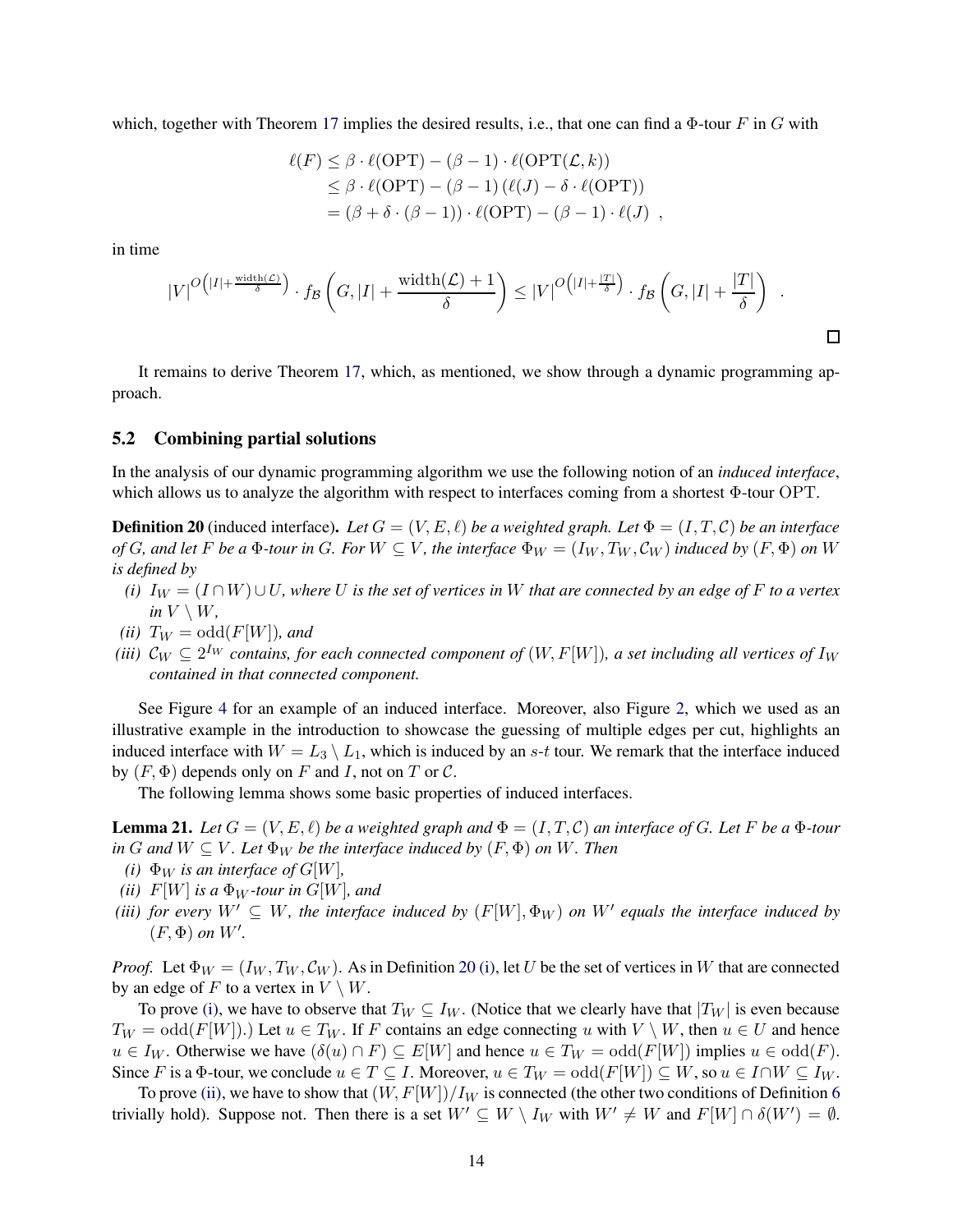<span id="page-15-0"></span>

**Figure 4:** On the left-hand side, an interface  $\Phi = (I, T, C)$  on a graph  $G = (V, E)$  is shown together with a  $\Phi$ -tour  $F \subseteq E$  (the black edges) and a set  $W \subseteq V$ . The right-hand side figure depicts the interface  $\Phi_W = (I_W, T_W, C_W)$ induced by  $(F, \Phi)$  on W.

This implies, together with  $I_W = (I \cap W) \cup U$ —which holds by definition of  $I_W$ —that  $W' \subseteq V \setminus I$  with  $W' \neq V$  and  $F \cap \delta(W') = F[W] \cap \delta(W') = \emptyset$ . This contradicts the fact that  $(V, F)/I$  is connected, which has to hold because  $F$  is a  $\Phi$ -tour.

To show [\(iii\),](#page-14-4) let  $(I_1, T_1, C_1)$  be the interface induced by  $(F, \Phi)$  on  $W'$  and let  $(I_2, T_2, C_2)$  be the interface induced by  $(F[W], \Phi_W)$  on  $W'$ . Let  $U_1$  be the set of vertices in  $W'$  that are connected by an edge of  $F$  to a vertex in  $V \setminus W'$ . Let  $U_2$  be the set of vertices in  $W'$  that are connected by an edge of  $F[W]$  to a vertex in  $W \setminus W'$ . Then  $U_1 = (U \cap W') \cup U_2$ . Therefore,

$$
I_1 = (I \cap W') \cup U_1
$$
  
=  $(I \cap W') \cup (U \cap W') \cup U_2$   
=  $((I \cap W) \cup U) \cap W') \cup U_2$   
=  $(I_W \cap W') \cup U_2$   
=  $I_2$ .

Finally, because  $(F[W])[W']=F[W'],$  which follows from  $W'\subseteq W$ , we have

$$
T_2 = \text{odd}((F[W])[W']) = \text{odd}(F[W']) = T_1 ,
$$

and also  $C_1 = C_2$ , because these partitions of  $I_1 = I_2$  are both defined with respect to the connected components of  $(W', F[W'])$ , because  $(W', (F[W])[W']) = (W', F[W'])$ .  $\Box$ 

Notice that given an interface  $\Phi = (I, T, C)$  on a graph  $G = (V, E)$  and a  $\Phi$ -tour  $F \subseteq E$ , then the interface  $\Phi_V$  induced by  $(F, \Phi)$  on V is not necessarily identical to  $\Phi$ . More precisely,  $\Phi_V = (I_V, T_V, C_V)$ always fulfills  $I_V = I$  and  $T_V = T$ . However, F may connect different parts of the partition C, which, in the interface  $\Phi_V$ , will then only appear as one set in  $\mathcal{C}_V$ . See the left-hand side illustration in Figure [4](#page-15-0) for such an example where the highlighted  $\Phi$ -tour would induce an interface  $\Phi_V \neq \Phi$  on V because  $C_2 \cup C_3$  is a single set in  $\mathcal{C}_V$ .

In our dynamic program we will combine solutions for different subgraphs with induced interfaces. The following lemma shows sufficient conditions under which this works out.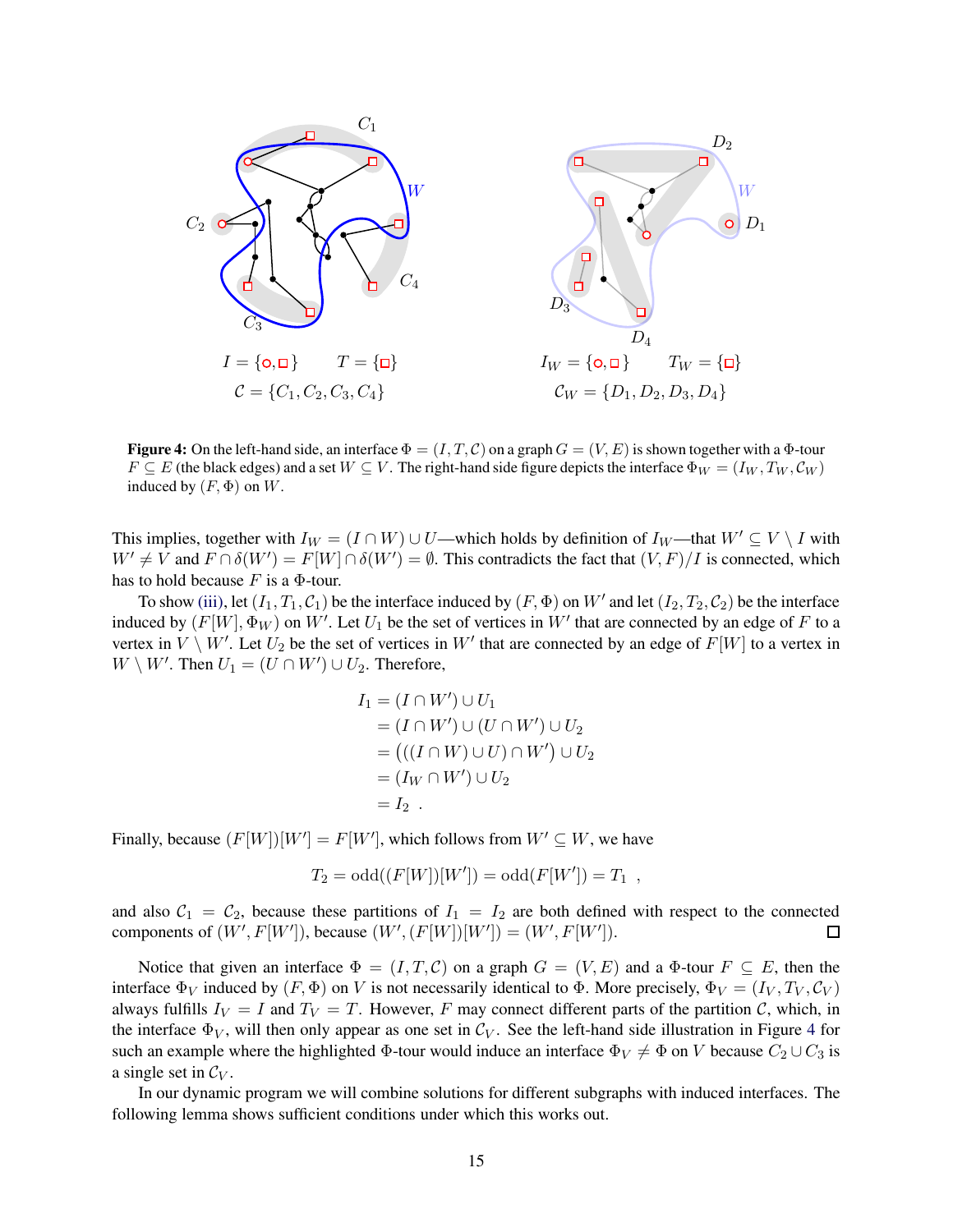<span id="page-16-0"></span>

**Figure 5:** The dashed ellipsoids show the partition of V into  $W_0, \ldots, W_p$ . The thick blue edges are the edges in X. Only the vertices in  $\bar{I}$  are shown here, where the vertices with a red boundary are those contained in  $\bar{I}$ .

<span id="page-16-2"></span>**Lemma 22.** Let  $G = (V, E, \ell)$  be a weighted graph. Let  $\Phi = (I, T, C)$  be an interface of G and let F be a  $\Phi$ *-tour in G. Let*  $W_0, \ldots, W_p$  *be a partition of V. For*  $i \in \{0, \ldots, p\}$ *, let*  $\Phi_i = (I_i, T_i, C_i)$  *be the interface*  $i$ nduced by  $(F, \Phi)$  on  $W_i$ , and let  $F_i$  be a  $\Phi_i$ -tour in  $G[W_i]$ . Then

$$
F' \coloneqq X \cup \left(\bigcup_{i=0}^p F_i\right)
$$

*is a*  $\Phi$ *-tour in G, where*  $X \coloneqq F \cap \bigcup_{i=0}^p \delta(W_i)$ *.* 

*Proof.* We first show point [\(i\)](#page-6-2) of Definition [6,](#page-6-0) i.e.  $odd(F') = T$ . For  $i \in \{0, ..., p\}$ , we have  $odd(F_i) = T$  $T_i = \text{odd}(F[W_i])$  since  $F_i$  is a  $\Phi_i$ -tour. Thus

$$
odd(F') = odd(X) \triangle odd(F_0) \triangle \cdots \triangle odd(F_p)
$$
  
= odd(X)  $\triangle$  odd(F[W\_0])  $\triangle \cdots \triangle odd(F[W_p])$   
= odd(F)  
= T,

where  $\triangle$  denotes the symmetric difference; we used  $F = X \cup F[W_0] \cup ... \cup F[W_p]$ . Before proving that  $F'$  also fulfills the remaining two properties of a  $\Phi$ -tour, we show the following claim. See Figure [5](#page-16-0) for an illustration.

<span id="page-16-1"></span>**Claim 23.** Let  $\overline{I} := I_0 \cup ... \cup I_p$  and  $a, b \in \overline{I}$ . Suppose  $(V, F)$  contains an a-b path. Then  $(V, F')$  contains *an* a*-*b *path.*

*Proof of Claim* [23.](#page-16-1) Suppose the claim is wrong. Then there exist vertices  $a, b \in \overline{I}$  such that  $(V, F)$  contains an a-b path P, but  $(V, F')$  does not. We choose a, b, and P such that the number of edges of P is minimum. Consequently, P contains no vertex of  $\overline{I} \setminus \{a, b\}$ . We now distinguish two cases. **Case 1:**  $X \cap E(P) = \emptyset$ .

Then P is completely contained in a single set  $W_i$  for some  $i \in \{0, \ldots, p\}$ , by definition of X. Hence,  $a, b \in W_i \cap I = I_i$  and a and b are connected by the path P in  $(W_i, F[W_i])$ . Since  $\Phi_i$  is the interface induced by  $(F, \Phi)$  on  $W_i$ , the vertices a and b are contained in the same set of the partition  $C_i$  of  $I_i$ . This implies that every  $\Phi_i$ -tour, and in particular  $F_i$ , must contain an  $a$ -b path, contradicting the assumption that  $(V, F')$  contains no  $a$ -b path.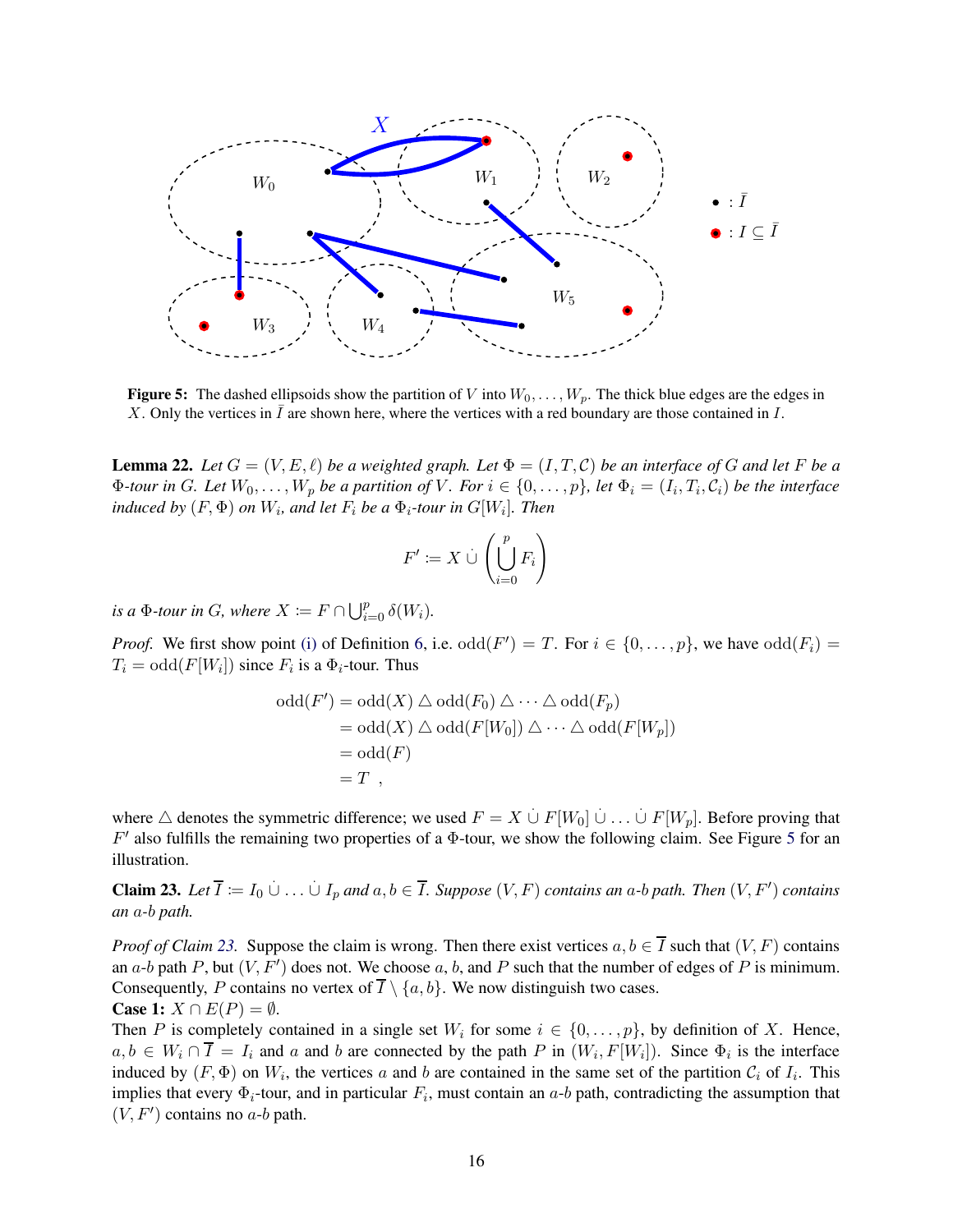**Case 2:**  $X \cap E(P) \neq \emptyset$ .

Recall  $X = F \cap \bigcup_{i=0}^{p} \delta(W_i)$ . For  $i \in \{0, \dots, p\}$ , the set  $I_i$  contains all vertices of  $W_i$  that are an endpoint of an edge in X, by definition of the induced interface  $\Phi_i$ . Thus all endpoints of edges in X are contained in *I*. Since P contains no vertex of  $\overline{I} \setminus \{a, b\}$ , we have  $X \cap E(P) = \{\{a, b\}\}\$ , i.e. the path P consists only of a single edge that is contained in X and thus also in F'. This contradicts our assumption that  $(V, F')$  contains no a-b path.  $\Box$ 

(proof of Claim [23\)](#page-16-1)

To show point [\(iii\)](#page-6-3) of Definition [6,](#page-6-0) we need to show that any two vertices  $a$  and  $b$  that are contained in the same set of the partition C of I are also contained in the same connected component of  $(V, F')$ . If a and b are contained in the same set of the partition  $C$ , they are contained in the same connected component of  $(V, F)$  because F is a  $\Phi$ -tour. Hence by Claim [23](#page-16-1) and  $I \subseteq \overline{I}$ , also  $(V, F')$  contains an a-b path.

It remains to show point [\(ii\)](#page-6-4) of Definition [6,](#page-6-0) i.e., we prove that  $(V, F')/I$  is connected. First observe that if  $p = 0$ , then the result holds because then  $F' = F_0$  is a  $\Phi_0$ -tour and  $I_0 = I$ . Hence, assume from now on  $p > 0$ . In this case, we first observe that

<span id="page-17-1"></span>
$$
I_i \neq \emptyset \quad \forall i \in \{0, \dots, p\} \tag{11}
$$

Indeed, because  $(V, F)/I$  is connected, which follows from F being a  $\Phi$ -tour, we have for each  $i \in$  $\{0,\ldots,p\}$  that either  $I \cap W_i \neq \emptyset$  or  $\delta(W_i) \cap F \neq \emptyset$ , both of which imply  $I_i \neq \emptyset$ .

<span id="page-17-0"></span>To conclude that  $(V, F')/I$  is connected, we will observe the following two properties, which immediately imply the result:

<span id="page-17-2"></span>(a) For each  $i \in \{0, \ldots, p\}$ , each vertex  $v \in W_i$  is connected to a vertex in  $I_i$  in the graph  $(W_i, F_i)$ .

(b) All vertices in  $\bigcup_{i=0}^{p} I_i$  are connected in  $(V, F')/I$ .

Notice that [\(a\)](#page-17-0) is a consequence of [\(11\)](#page-17-1) and the fact that  $(W_i, F_i)/I_i$  is connected, which holds because  $F_i$ is a  $\Phi_i$ -tour in  $G[W_i]$ . Finally, [\(b\)](#page-17-2) follows from Claim [23](#page-16-1) due to the following. Either  $I = \emptyset$ , in which case  $(V, F)/I = (V, F)$  is connected—because F is a  $\Phi$ -tour—which implies [\(b\)](#page-17-2) by Claim [23.](#page-16-1) Or  $I \neq \emptyset$ , in which case the connectivity of  $(V, F)/I$  implies that in  $(V, F)$  each vertex  $v \in \bigcup_{i=0}^{p} I_i$  is connected to a vertex of I, again implying [\(b\)](#page-17-2) by Claim [23.](#page-16-1)  $\Box$ 

### 5.3 The dynamic program

We now expand on the dynamic program used to show Theorem [17.](#page-11-2) The dynamic program is formally described by Algorithm [4](#page-19-0) below. See also Figure [6](#page-18-0) for an illustration. Before formally proving that Algorithm [4](#page-19-0) indeed returns a Φ-tour implying Theorem [17,](#page-11-2) we provide a brief explanatory discussion outlining the core ideas of the algorithm and the line of reasoning we employ to show its correctness.

To this end, let R be a  $\Phi$ -tour (unknown to the algorithm), and we will show that the dynamic program returns a  $\Phi$ -tour  $F \subseteq E$  such that  $\ell(F) \leq \beta \cdot \ell(R) - (\beta - 1) \cdot \ell(R(\mathcal{L}, k))$ . Conceptually, we want to consider the elements of the laminar family  $\mathcal{L}(R, k) \subseteq \mathcal{L}$  from smaller to larger ones. Since we do not know the laminar family  $\mathcal{L}(R, k)$ , we consider all sets in  $\mathcal L$  in an arbitrary fixed order of non-decreasing cardinality. We then guess, for every vertex set  $L \in \mathcal{L}(R, k)$ , the interface  $\Phi_L$  induced by  $(R, \Phi)$  on L. Now we compute a  $\Phi_L$ -tour  $F_{L,\Phi_L}$  in  $G[L]$  as follows.

First, we guess the children  $L_1, \ldots, L_p$  of L in the laminar family  $\mathcal{L}(R, k)$ . Then we guess the set  $X \subseteq R[L]$  of edges that cross the cuts  $\delta(L_1), \ldots, \delta(L_p)$ . In other words, we guess all edges in  $R(\mathcal{L}, k)$  that are contained in L, but not in any child of L. Moreover, for each child  $L_i$  with  $i \in \{1, \ldots, p\}$ , we guess the interface  $\Phi_i$  induced by  $(R, \Phi)$  on  $L_i$ . Because we consider the elements of the laminar family  ${\cal L}$  in an order of non-decreasing cardinality, we have already considered  $L_i$  before considering the current set  $L$ . Hence we have already computed some  $\Phi_i$ -tour  $F_{L_i, \Phi_i}$  for all  $i \in \{1, \ldots, p\}$ .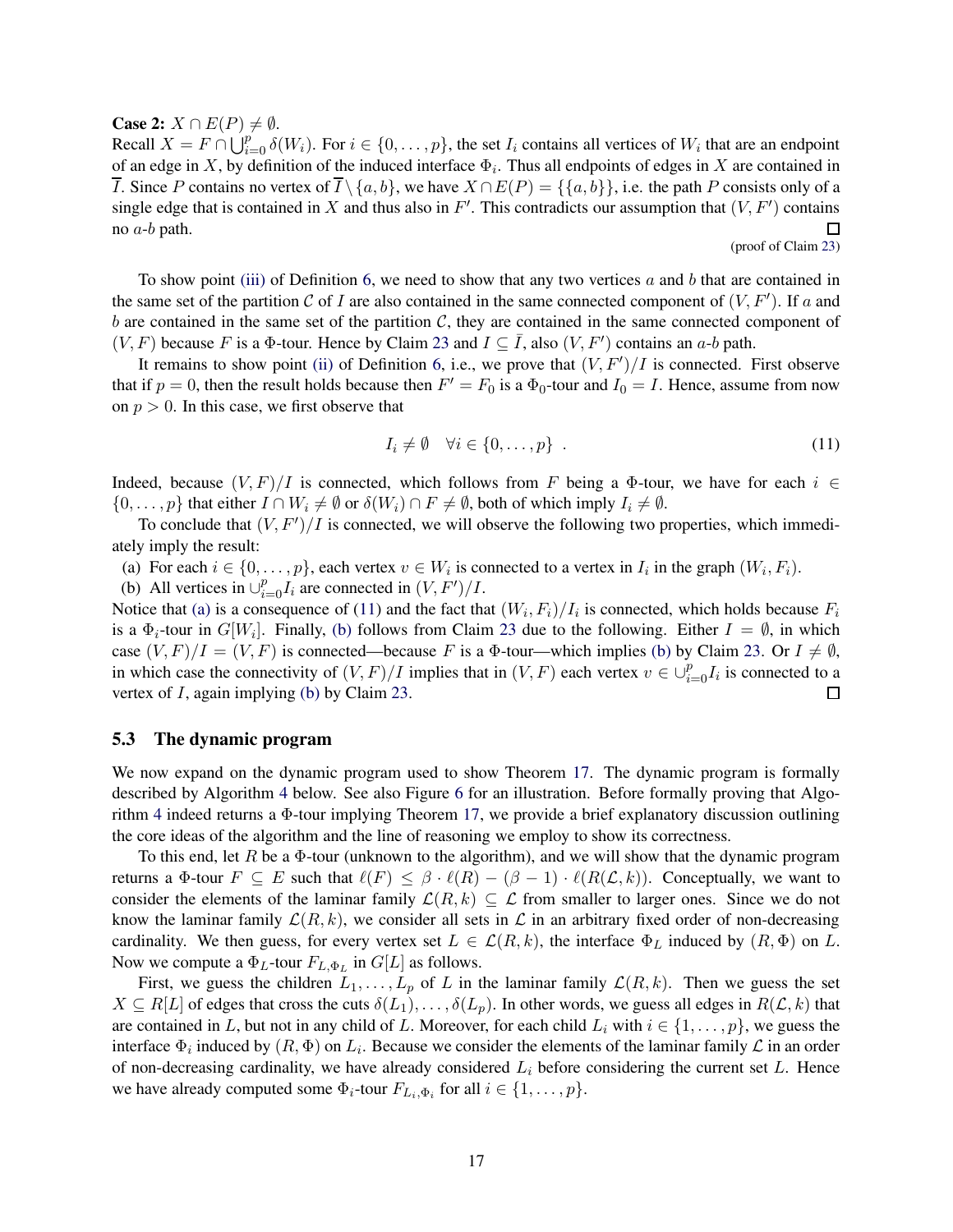We now want to extend the union of these  $\Phi_i$ -tours for all  $i \in \{1, \ldots, p\}$  and the set X of edges crossing the boundaries of the children  $L_1, \ldots, L_p$  to a  $\Phi_L$ -tour in  $G[L]$ . To this end we define  $L_0 := L \setminus \cup_{i=1}^p L_i$ . Then  $L_0, \ldots, L_p$  is a partition of L. We also guess the interface  $\Phi_0$  that  $(R, \Phi)$  induces on  $L_0$ . Then, by Lemma [22](#page-16-2) applied to the graph  $G[L]$ , the union of X and arbitrary  $\Phi_i$ -tours in  $G[L_i]$  for  $i = \{0, \ldots, p\}$  is a  $\Phi_L$ -tour in  $G[L]$ . Here we use that  $\Phi_i$  is the interface induced by  $(R[L], \Phi_L)$  on  $L_i$  for  $i = \{0, \ldots, p\}$ (cf. Lemma [21](#page-14-5) [\(iii\)\)](#page-14-4). Finally, we use the given algorithm B to compute a  $\beta$ -approximation  $F_0$  of a minimum length  $\Phi_0$ -tour in the subgraph  $G[L_0]$  and combine X,  $F_0$ , and the  $\Phi_i$ -tours  $F_{L_i,\Phi_i}$  for  $i \in \{1,\ldots,p\}$  to a  $\Phi_L$ -tour  $F_{L,\Phi_L}$ .

<span id="page-18-0"></span>

**Figure 6:** Illustration of Algorithm [4.](#page-19-0) The dashed ellipses show the laminar family  $\mathcal{L}$ ; these sets are considered by the algorithm in an order of non-decreasing cardinality. Suppose we are considering  $L \in \mathcal{L}(R, k)$ ; only subsets of L are shown in the figure. In the dynamic program we guess the children  $L_1, \ldots, L_p$  of L in the laminar family  $\mathcal{L}(R, k)$ . The sets  $L_1, \ldots, L_p$  are shown as blue ellipses with white interior. The light blue area shows the set  $L_0 = L \setminus (L_1 \cup \cdots \cup L_p).$ 

We also guess the set X of edges in  $R[L] \cap (\delta(L_1) \cup \cdots \cup \delta(L_p))$ ; these are the thick blue edges. The thin gray edges are the edges in  $R \cap \delta(L)$ ; these will be guessed only in a later step. However, we do guess the interface  $\Phi_L = (I_L, T_L, C_L)$  that  $(R, \Phi)$  induces on L, where  $I_L$  consists of all vertices in  $I \cap L$  (shown with a thick red boundary) and all vertices in  $L$  that are endpoints of gray edges. Moreover, we guess the interfaces  $\Phi_i = (I_i, T_i, C_i)$  that  $(R, \Phi)$  induces on the sets  $L_i$  for  $i \in \{0, \ldots, p\}$ . The picture shows only the vertices in  $I_0 \cup \cdots \cup I_p$ ; these are the vertices in L that are contained in the set I or are an endpoint of a thick blue or thin gray edge.

We compute a  $\Phi_0$ -tour in  $G[L_0]$  and combine it with X and the  $\Phi_i$ -tours in  $G[L_i]$  for  $i \in \{1, \ldots, p\}$  that we have computed in previous steps of the dynamic program. This yields a  $\Phi_L$ -tour in  $G[L]$ .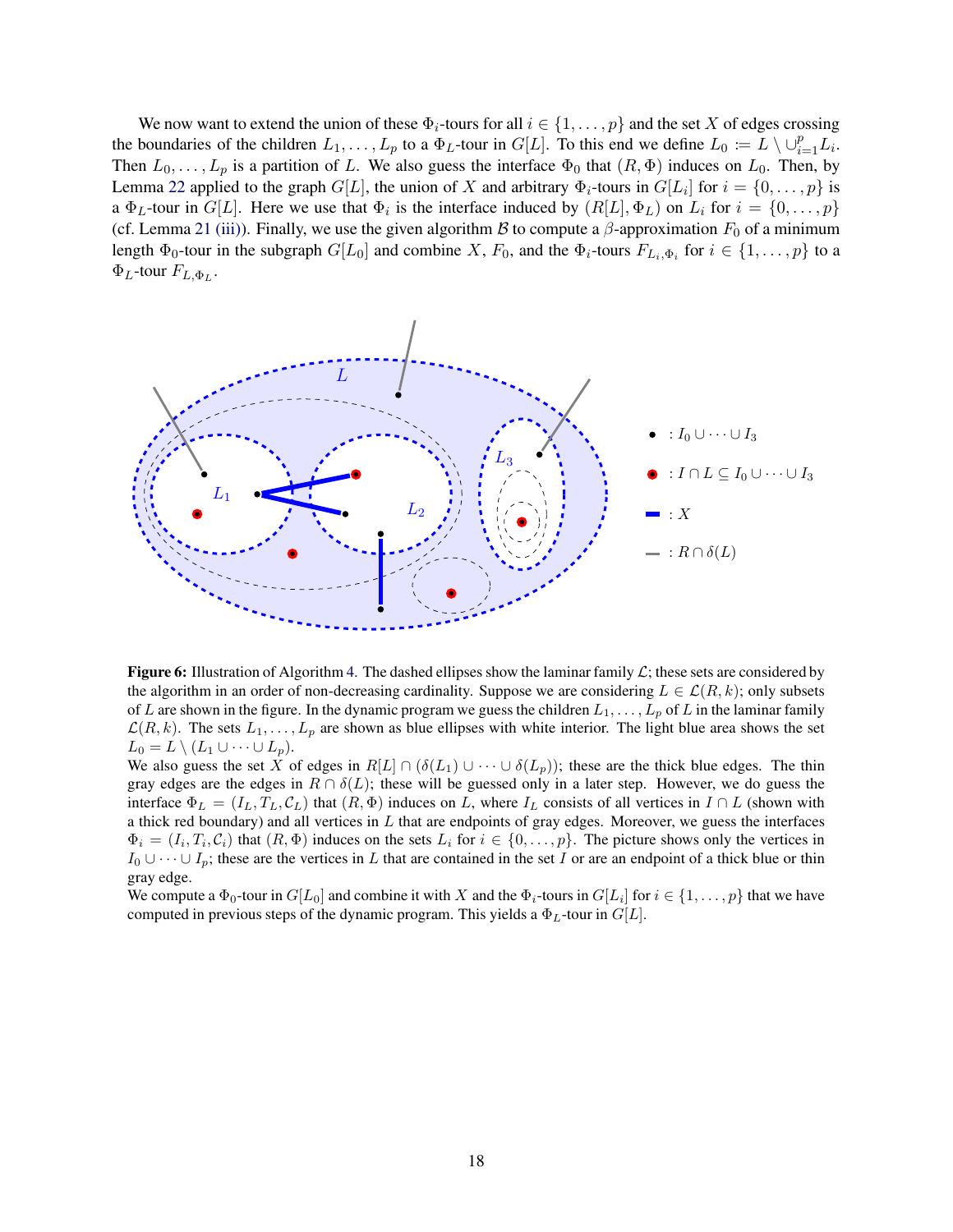Algorithm 4: Algorithm computing a Φ-tour with the properties mentioned in Theorem [17](#page-11-2)

Let  $\overline{\mathcal{L}} = \mathcal{L} \cup \{V\};$ for  $L \in \overline{\mathcal{L}}$ , in non-decreasing order of cardinality **do for** each interface  $\Phi_L = (I_L, T_L, C_L)$  of  $G[L]$  with  $|I_L| \leq |I| + k$  **do** Let  $F_{L,\Phi_L} \coloneqq$  Nil;  $\sqrt{1/N}$  No  $\Phi_L$ -tour found yet. // We set by convention:  $\ell(Nil) = \infty$ . for *each subfamily*  $\{L_1, \ldots, L_p\} \subseteq \overline{\mathcal{L}}$  *of disjoint proper subsets of* L **do** Let  $L_0 \coloneqq L \setminus \cup_{i=1}^p L_i$ ; for all  $X \subseteq (\bigcup_{i=1}^p \delta(L_i)) \cap E[L]$  *with*  $|X \cap \delta(L_i)| \leq k \ \ \forall i \in \{1, \ldots, p\}$  do For  $i \in \{0, \ldots, p\}$ , let  $U_i \subseteq L_i$  be the set of all vertices in  $L_i$  that are an endpoint of some edge in  $X$ ; Let  $I_i \coloneqq (I_L \cap L_i) \cup U_i \ \ \forall i \in \{0, \dots, p\};$ for all  $T_i$ ,  $\mathcal{C}_i$  such that  $\Phi_i=(I_i,T_i,\mathcal{C}_i)$  is an interface of  $G[L_i] \ \ (i\in\{0,\ldots,p\})$  do Use Algorithm  $\beta$  to find a  $\Phi_0$ -tour  $F_0$ ; Let  $F \coloneqq X \cup F_0 \cup \bigcup_{i=1}^p F_{L_i, \Phi_i};$ **if** F is a  $\Phi_L$ -tour and  $\ell(F) \leq \ell(F_{L,\Phi_L})$  **then** Set  $F_{L,\Phi_L} = F;$ return  $F_{V,\Phi}$ ;

<span id="page-19-0"></span>In what follows, we now provide a rigorous proof that Algorithm [4](#page-19-0) implies Theorem [17](#page-11-2) by leveraging the tools from Section [5.2.](#page-14-6)

### 5.4 Proof of Theorem [17](#page-11-2)

We start by showing that Algorithm [4](#page-19-0) has indeed the claimed running time, before proving its correctness.

#### Running time

The running time of Algorithm [4](#page-19-0) is dominated by the 5-fold nested for-loops. We first determine upper bounds on the number of iterations of each for-loop separately, whenever the algorithm reaches it.

- 1<sup>st</sup> for-loop: It goes over all sets in  $\overline{\mathcal{L}}$ . Because  $\overline{\mathcal{L}}$  is a laminar family over V, it contains  $O(|V|)$  sets.
- $2<sup>nd</sup>$  for-loop: It goes over all interfaces  $\Phi_L = (I_L, T_L, C_L)$  of  $G[L]$  with  $|I_L| \leq |I| + k$ . There are no more than  $(|L|+1)^{|I|+k} \leq (|V|+1)^{|I|+k}$  choices for choosing  $I_L$ . Moreover, there are at most  $2^{|I_L|} \leq 2^{|I|+k}$  choices for  $T_L \subseteq I_L$ . Finally, the number of partitions  $\mathcal{C}_L$  of  $I_L$  can be upper bounded by  $|I_L|^{ |I_L| } \leq |V|^{ |I| + k }$ . Overall, the number of iterations of any run of the second for-loop is bounded by  $|V|^{O(|I|+k)}$ .
- $3<sup>rd</sup>$  for-loop: It iterates over subfamilies of  $\overline{L}$  of disjoint proper subsets of L. Because the sets are disjoint, such a family can have at most width $(\overline{\mathcal{L}}) \leq$  width $(\mathcal{L})+1$  sets, and we can therefore bound the number of these subfamilies by  $|\overline{\mathcal{L}}|^{width(\mathcal{L})} = |V|^{O(width(\mathcal{L}))}$ .
- $4^{\text{th}}$  for-loop: It iterates over edge sets  $X \subseteq (\cup_{i=1}^p \delta(L_i)) \cap E[L]$  with  $|X \cap \delta(L_i)| \leq k$  for all  $i \in$  $\{1,\ldots,p\}$ , and can be bounded as follows. Notice that  $|X| \leq \sum_{i=1}^{p} |X \cap \delta(L_i)| \leq p \cdot k \leq$ width $(\mathcal{L}) \cdot k$ . Hence, there are at most  $(|E| + 1)^{k \cdot \text{width}(\mathcal{L})} = |V|^{O(k \cdot \text{width}(\mathcal{L}))}$  options for  $X$ .
- 5<sup>th</sup> for-loop: This loop runs for all  $i \in \{0, 1, ..., p\}$  over all interfaces  $\Phi_i = (I_i, T_i, C_i)$  of  $G[L_i]$ , where  $L_i$  and  $I_i$  are fixed. The number of interfaces  $\Phi_i$  for a fixed  $i \in \{0, \ldots, p\}$  is thus bounded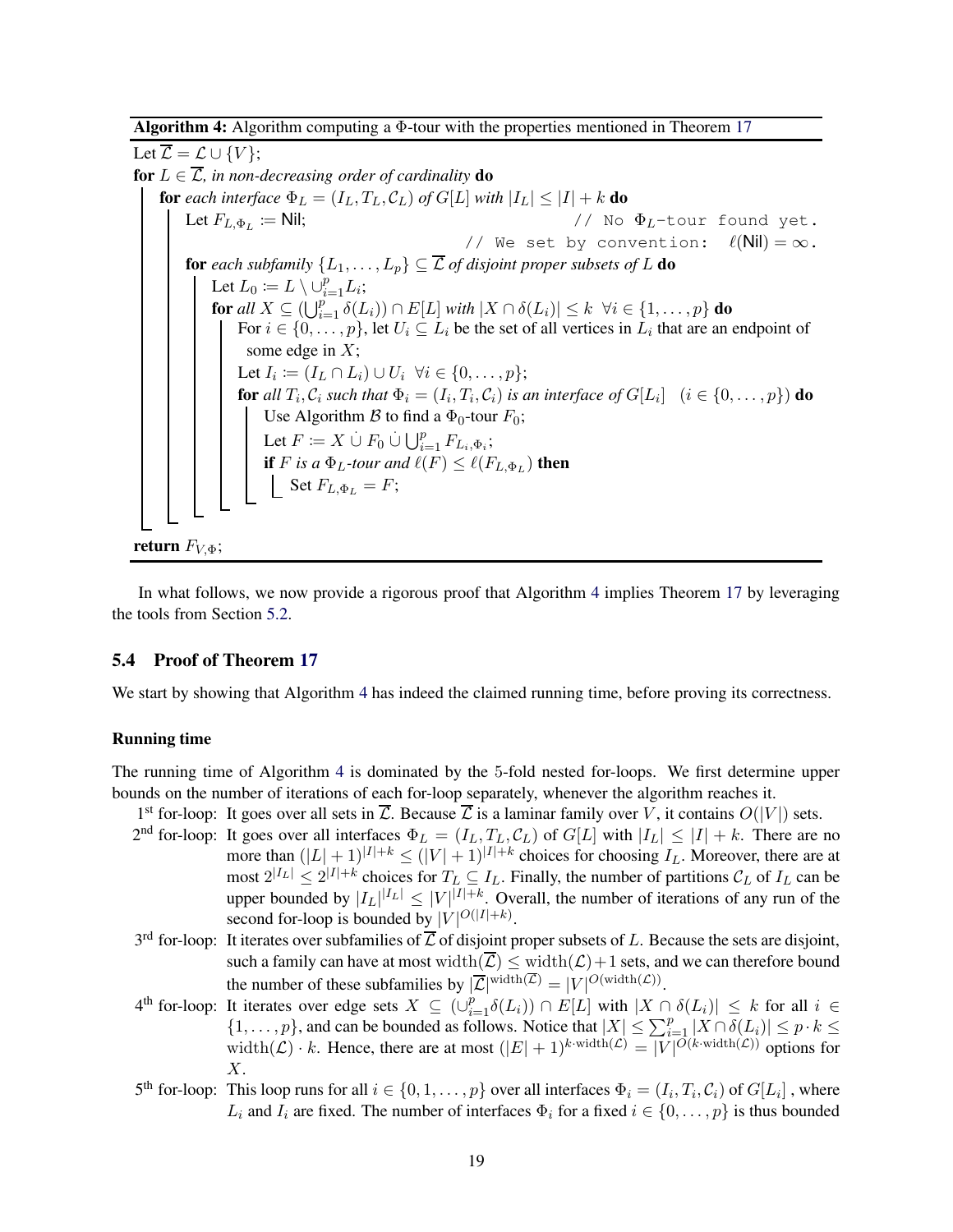by  $(2|I_i|)^{|I_i|} \leq (2|V|)^{|I_i|}$  and, hence, the total number of combinations of such interfaces, and thus also on the number of iterations each time this for-loop is run, is bounded by

<span id="page-20-2"></span>
$$
\prod_{i=0}^{p} (2|V|)^{|I_i|} = (2|V|)^{\sum_{i=0}^{p} |I_i|} . \tag{12}
$$

Moreover, for  $i \in \{1, \ldots, p\}$ , we have  $|I_i| \leq k + |I_L \cap L_i|$ , which follows from the fact that each set  $I_i$  contains the elements of  $I_L \cap L_i$  together with at most k endpoints of edges from X because  $|X \cap \delta(L_i)| \leq k$ . This implies

<span id="page-20-0"></span>
$$
\sum_{i=1}^{p} |I_i| \le p \cdot k + |I_L| \le \text{width}(\mathcal{L}) \cdot k + (|I| + k) = O(|I| + k \cdot \text{width}(\mathcal{L})) \tag{13}
$$

Similarly,

<span id="page-20-1"></span>
$$
|I_0| \le |I_L| + k \cdot \text{width}(\mathcal{L}) \le |I| + k + k \cdot \text{width}(\mathcal{L}) = O(|I| + k \cdot \text{width}(\mathcal{L})) \quad (14)
$$

Combining [\(13\)](#page-20-0) and [\(14\)](#page-20-1) with [\(12\)](#page-20-2), we can bound the number of iterations of the fifth for-loop by  $|V|^{O(|I|+k \cdot \text{width}(\mathcal{L}))}$ .

The most expensive single operation performed by Algorithm [4](#page-19-0) is the call to Algorithm  $\beta$  to find a  $\Phi_0$ -tour, which, by assumption, takes no more than  $f_B(G, |I_0|)$  time. Due to the bound on  $|I_0| \leq$  $|I| + k \cdot$  (width $(L) + 1$ ) provided by [\(14\)](#page-20-1), we have that the total running time is thus indeed bounded by  $|V|^{O(|I|+k \cdot \text{width}(\mathcal{L}))} \cdot f_{\mathcal{B}}(G, |I|+k \cdot (\text{width}(\mathcal{L})+1)).$ 

#### **Correctness**

We now show that, whenever G admits a  $\Phi$ -tour, then Algorithm [4](#page-19-0) will find a  $\Phi$ -tour  $F_{V,\Phi}$  with the length guarantee claimed by Theorem [17.](#page-11-2) So let R be a Φ-tour. We have to show that  $F_{V,\Phi}$  computed by the algorithm is a  $\Phi$ -tour (instead of Nil) and that it satisfies

<span id="page-20-3"></span>
$$
\ell(F_{V,\Phi}) \leq \beta \cdot \ell(R \setminus R(\mathcal{L},k)) + \ell(R(\mathcal{L},k)) \tag{15}
$$

We prove [\(15\)](#page-20-3) by showing the following claim from smaller to larger sets  $L \in \mathcal{L}(R, k) \cup \{V\}$ .

<span id="page-20-4"></span>Claim 24. *Let*  $L \in \mathcal{L}(R,k) \cup \{V\}$ . *If*  $L = V$ *, let*  $\Phi_L = \Phi$ *. Otherwise, let*  $\Phi_L = (I_L, T_L, C_L)$  *be the interface induced by*  $(R, \Phi)$  *on L. Then Algorithm [4](#page-19-0) computes a*  $\Phi_L$ -tour  $F_{L, \Phi_L}$  such that

$$
\ell(F_{L,\Phi_L}) \leq \beta \cdot \ell(R[L] \setminus R(\mathcal{L},k)) + \ell(R[L] \cap R(\mathcal{L},k)) .
$$

Observe that the claim immediately implies Theorem [17](#page-11-2) by choosing  $L = V$ . Hence, it remains to prove the claim.

*Proof of Claim* [24.](#page-20-4) We prove the claim by induction from smaller to larger sets in  $\mathcal{L}(R, k) \cup \{V\}$ . Hence, let  $L \in \mathcal{L}(R, k) \cup \{V\}$  and assume that the claim holds for sets in  $\mathcal{L}(R, k) \cup \{V\}$  of strictly smaller cardinality than L. In particular, it holds for the children  $L_1, \ldots, L_p$  of L in the laminar family  $\mathcal{L}(R, k) \cup \{V\}$ . (Note that L may also not have any children.) Let  $L_0 := L \setminus \dot{\cup}_{i=1}^p L_i$ , and for  $i \in \{0, \ldots, p\}$ , let  $\Phi_i = (I_i, T_i, C_i)$ be the interface induced by  $(R, \Phi)$  on  $L_i$ . By using Lemma [21](#page-14-5) [\(iii\)](#page-14-4) in the case  $L \neq V$ , we observe that  $\Phi_i$  is also the interface induced by  $(R[L], \Phi_L)$  on  $L_i$ . Let  $F_0$  be a  $\Phi_0$ -tour obtained through Algorithm  $\mathcal{B}$ . Because  $L_0, L_1, \ldots, L_p$  partitions L, we have by Lemma [22](#page-16-2) that

$$
F \coloneqq X \stackrel{.}{\cup} F_0 \stackrel{.}{\cup} \bigcup_{i=1}^p F_{L_i,\Phi_i}
$$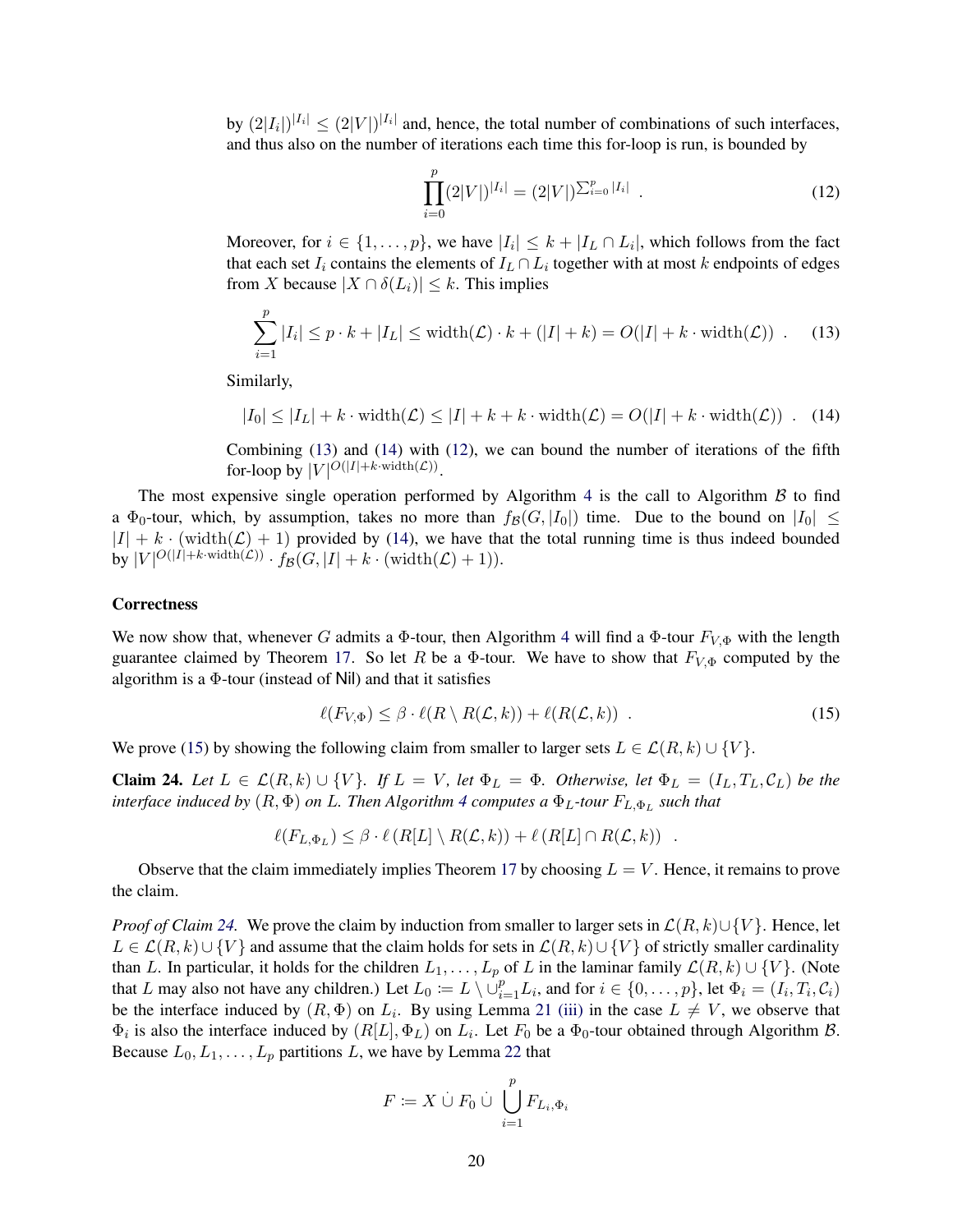is a  $\Phi_L$ -tour, where

<span id="page-21-1"></span><span id="page-21-0"></span>
$$
X := R[L] \cap \bigcup_{i=1}^{p} \delta(L_i) \quad . \tag{16}
$$

Before discussing that this  $\Phi_L$ -tour F will indeed be considered by Algorithm [4,](#page-19-0) we bound its length. First,  $\ell(F_0) \leq \beta \cdot \ell(R[L_0])$  because  $\beta$  is a  $\beta$ -approximation algorithm and  $R[L_0]$  is a  $\Phi_0$ -tour by Lemma [21](#page-14-5) [\(ii\).](#page-14-3) Moreover, for  $i \in \{1, \ldots, p\}$  we apply the induction hypothesis to  $L_i$  and  $\Phi_i$ , which is possible because  $L_i \in \mathcal{L}(R,k)$  has strictly smaller cardinality than L. Hence,  $F_{L_i,\Phi_i}$  is a  $\Phi_i$ -tour and fulfills the length bound stated in the claim. We therefore get

$$
\ell(F) = \ell(X) + \ell(F_0) + \sum_{i=1}^p \ell(F_{L_i, \Phi_i})
$$
  
\n
$$
\leq \ell(X) + \beta \cdot \ell(R[L_0]) + \sum_{i=1}^p (\beta \cdot \ell(R[L_i] \setminus R(\mathcal{L}, k)) + \ell(R[L_i] \cap R(\mathcal{L}, k)))
$$
  
\n
$$
= \beta \cdot \ell(R[L] \setminus R(\mathcal{L}, k)) + \ell(R[L] \cap R(\mathcal{L}, k)) , \qquad (17)
$$

where the last equality follows by observing that

$$
R[L_0], R[L_1] \setminus R(\mathcal{L}, k), \ldots, R[L_p] \setminus R(\mathcal{L}, k)
$$
 partitions  $R[L] \setminus R(\mathcal{L}, k)$ , and   
*X*,  $R[L_1] \cap R(\mathcal{L}, k), \ldots, R[L_p] \cap R(\mathcal{L}, k)$  partitions  $R[L] \cap R(\mathcal{L}, k)$ .

Due to [\(17\)](#page-21-0), the  $\Phi_L$ -tour F fulfills the length bound of the claim. It remains to show that the  $\Phi_L$ -tour F will indeed be considered by Algorithm [4.](#page-19-0) For this, we show that the following quantities are considered in the five nested for-loops:

1<sup>st</sup> for-loop: considers L,

 $2<sup>nd</sup>$  for-loop: considers the interface  $\Phi_L = (I_L, T_L, C_L)$ ,

3<sup>rd</sup> for-loop: considers the children  $L_1, \ldots, L_p$  of L in the laminar family  $\mathcal{L}(R, k) \cup \{V\}$ ,

 $4<sup>th</sup>$  for-loop: considers the set X,

5<sup>th</sup> for-loop: considers, for  $i \in \{0, ..., p\}$ , the interfaces  $\Phi_i$  induced by  $(R[L], \Phi_L)$  on  $L_i$ .

This run would indeed produce  $F$ . All that remains to be shown is that the above five quantities, to be considered within the five nested for-loops, fulfill the conditions set by the respective for-loops:

1<sup>st</sup> for-loop: Algorithm [4](#page-19-0) considers all sets in  $\mathcal L$  and hence, also  $L$ .

- 2<sup>nd</sup> for-loop: If  $L = V$ , the interface  $\Phi$  is obviously considered. Otherwise  $\Phi_L = (I_L, T_L, C_L)$  is the interface induced by  $(R, \Phi)$  on L, and we have  $I_L = (I \cap L) \cup U$ , where U is the set of vertices in L connected by an edge of R to a vertex in  $V \setminus L$ . As  $L \in \mathcal{L}(R, k) \cup \{V\}$ , we have  $|\delta(L) \cap R| \leq k$ , and hence  $|U| \leq k$ , which implies  $|I_L| \leq |I| + k$  and shows that the interface  $\Phi_L$  is considered in the second for-loop.
- 3<sup>rd</sup> for-loop: We have  $\{L_1,\ldots,L_p\}\subseteq\overline{\mathcal{L}}$  . Hence, the subfamily  $\{L_1,\ldots,L_p\}$  will be considered in the third nested for-loop.
- $4^{\text{th}}$  for-loop: The set X we want to consider is given by [\(16\)](#page-21-1). This set clearly satisfies  $X \subseteq (\cup_{i=1}^p \delta(L_i)) \cap$  $E[L]$  because  $R[L] \subseteq E[L]$ . Moreover, for each  $i \in \{1, \ldots, p\}$  we have

$$
|X \cap \delta(L_i)| = |R[L] \cap \delta(L_i)| \leq |R \cap \delta(L_i)| \leq k ,
$$

where the last inequality follows from  $L_i \in \mathcal{L}(R, k)$ . Hence, the set X will be considered during the fourth nested for-loop of the algorithm.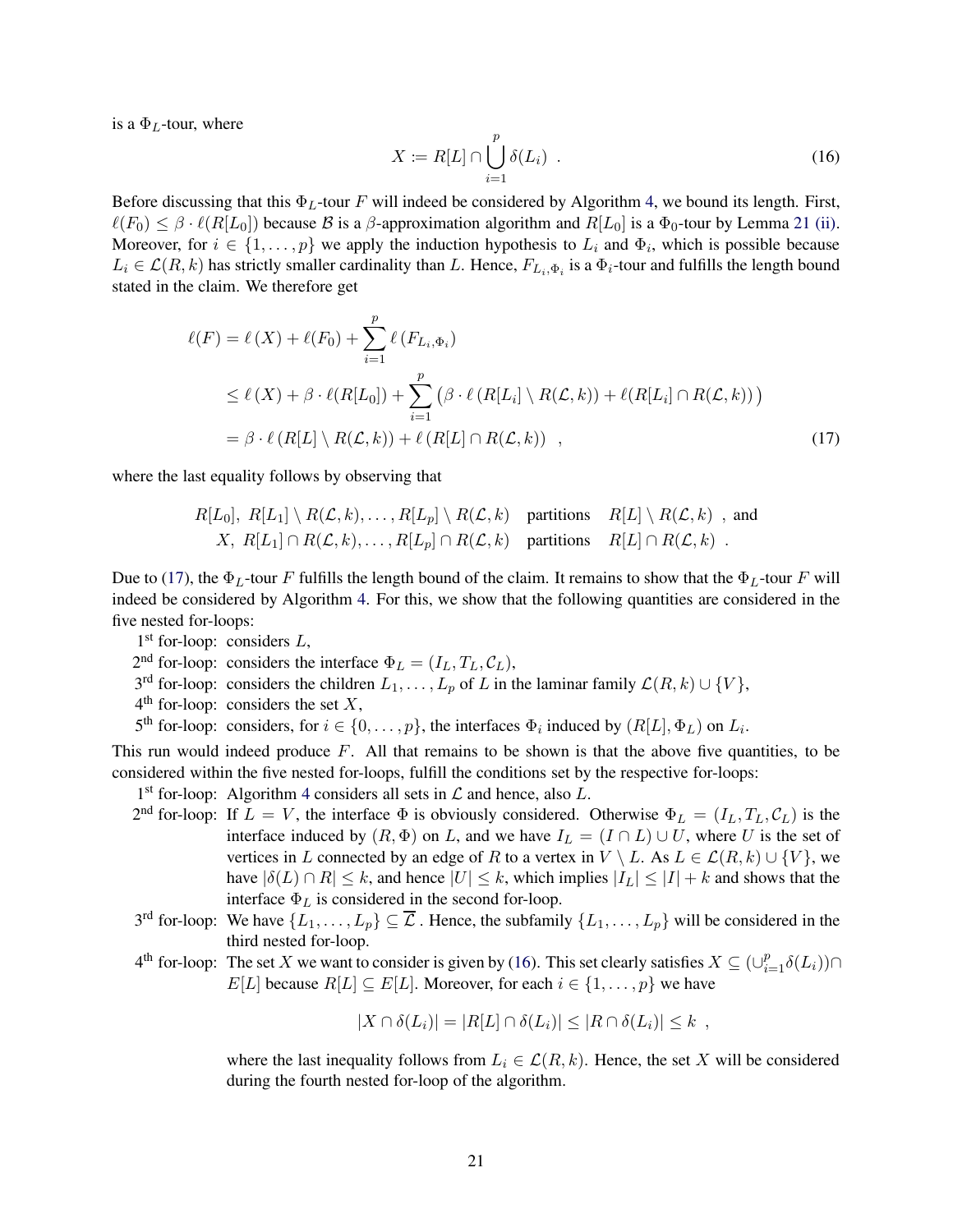5<sup>th</sup> for-loop: For  $i \in \{0, \ldots, p\}$  we have that  $\Phi_i = (I_i, T_i, C_i)$  is the interface of  $G[L_i]$  induced by  $(R[L], \Phi_L)$  on  $L_i$ . Hence,  $I_i = (I_L \cap L_i) \cup U_i$ , where  $U_i$  are all vertices in  $L_i$  connected by an edge of  $R[L]$  to a vertex in  $L \setminus L_i$ . We have  $R[L] \cap \delta(L_i) = X \cap \delta(L_i)$  by our choice of X as described in [\(16\)](#page-21-1) and because  $\{L_0, \ldots, L_p\}$  is a partition of L. Therefore,  $I_i := (I_L \cap L_i) \cup U_i$ , as desired. Hence, the interfaces  $\Phi_i$  for  $i \in \{0, ..., p\}$  indeed get considered in the fifth nested for-loop of the algorithm.

口

As said, Claim [24](#page-20-4) implies [\(15\)](#page-20-3), completing the proof of Theorem [17.](#page-11-2)

We remark that Claim [24](#page-20-4) can be slightly strengthened as follows. The statement also holds when replacing the induced interface  $\Phi_L = (I_L, T_L, C_L)$  by any interface  $\Phi'_L = (I_L, T_L, C'_L)$  where  $C'_L$  is a refinement of  $C_L$ . However, we do not need this for our purposes.

### <span id="page-22-1"></span>6 Proof of the main theorem

We finally prove that the Boosting Theorem (Theorem [10\)](#page-7-4) implies Theorem [1.](#page-1-0) In fact, we prove a gen-eralization, stated below as Theorem [25,](#page-22-0) which, for  $k = 2$  and  $\Phi = (I, T, C)$  with  $I = T = \{s, t\}$  and  $C = \{\{s, t\}\}\$ , yields Theorem [1.](#page-1-0)

<span id="page-22-0"></span>**Theorem 25.** Let A be an  $\alpha$ -approximation algorithm for TSP. Then, for any  $\varepsilon > 0$  and any integer k, there *is an*  $(\alpha + \varepsilon)$ -approximation algorithm for  $\Phi$ -TSP restricted to instances with  $|I_{\Phi}| \leq k$  *that, for any instance* (G, Φ)*, calls* A *a strongly polynomial number of times on TSP instances defined on subgraphs of* G*, and performs further operations taking strongly polynomial time.*

*Proof.* We obtain the result by repeatedly applying the Boosting Theorem, i.e., Theorem [10,](#page-7-4) to strengthen the 4-approximation algorithm for  $\Phi$ -TSP guaranteed by Theorem [9](#page-7-3) through the  $\alpha$ -approximation algorithm for TSP which we assume to exist. Without loss of generality  $\varepsilon \leq 1$ . The Boosting Theorem will be repeated  $i_{\text{max}}$  many times with error parameter given by  $\varepsilon' = \varepsilon/\alpha$ , where

$$
i_{\max} := \left\lceil \frac{4 - (\alpha + \varepsilon)}{\alpha - 1} \cdot \frac{8\alpha}{\varepsilon} \right\rceil
$$

.

Notice that  $i_{\text{max}}$  is constant, because both  $\varepsilon$  and  $\alpha$  are fixed.

Let  $\beta_0 := 4$  be the approximation factor for  $\Phi$ -TSP before applying the Boosting Theorem. We assume  $\alpha \leq 1.5 < \beta_0$  because Christofides' algorithm is a strongly polynomial 1.5-approximation algorithm for TSP [\[4,](#page-27-0) [25\]](#page-28-2). Let  $i \in \{1, \ldots, i_{\text{max}}\}$ . After i applications of the Boosting Theorem we obtain an algorithm  $B_i$  for  $\Phi$ -TSP with approximation ratio at most

$$
\beta_i := \max \left\{ (1+\varepsilon')\alpha, \ \beta_{i-1} - \frac{\varepsilon'}{8} \cdot (\beta_{i-1} - 1) \right\} = \max \left\{ \alpha + \varepsilon, \ \beta_{i-1} - \frac{\varepsilon}{8\alpha} \cdot (\beta_{i-1} - 1) \right\} ,
$$

where we used  $\varepsilon' = \varepsilon/\alpha$ . We therefore have

$$
\beta_i \le \max\left\{\alpha + \varepsilon, \ \beta_{i-1} - \frac{\varepsilon}{8\alpha}(\alpha - 1)\right\} \le \max\left\{\alpha + \varepsilon, \ \beta_0 - i \cdot \frac{\varepsilon}{8\alpha}(\alpha - 1)\right\} ,
$$

where the last inequality follows by induction on  $i$ . Hence,

$$
\beta_{i_{\max}} \le \max \left\{ \alpha + \varepsilon, 4 - i_{\max} \cdot \frac{\varepsilon}{8\alpha} (\alpha - 1) \right\}
$$
  
=  $\max \left\{ \alpha + \varepsilon, 4 - \left\lceil \frac{4 - (\alpha + \varepsilon)}{\alpha - 1} \cdot \frac{8\alpha}{\varepsilon} \right\rceil \cdot \frac{\varepsilon}{8\alpha} (\alpha - 1) \right\}$   
=  $\alpha + \varepsilon$ .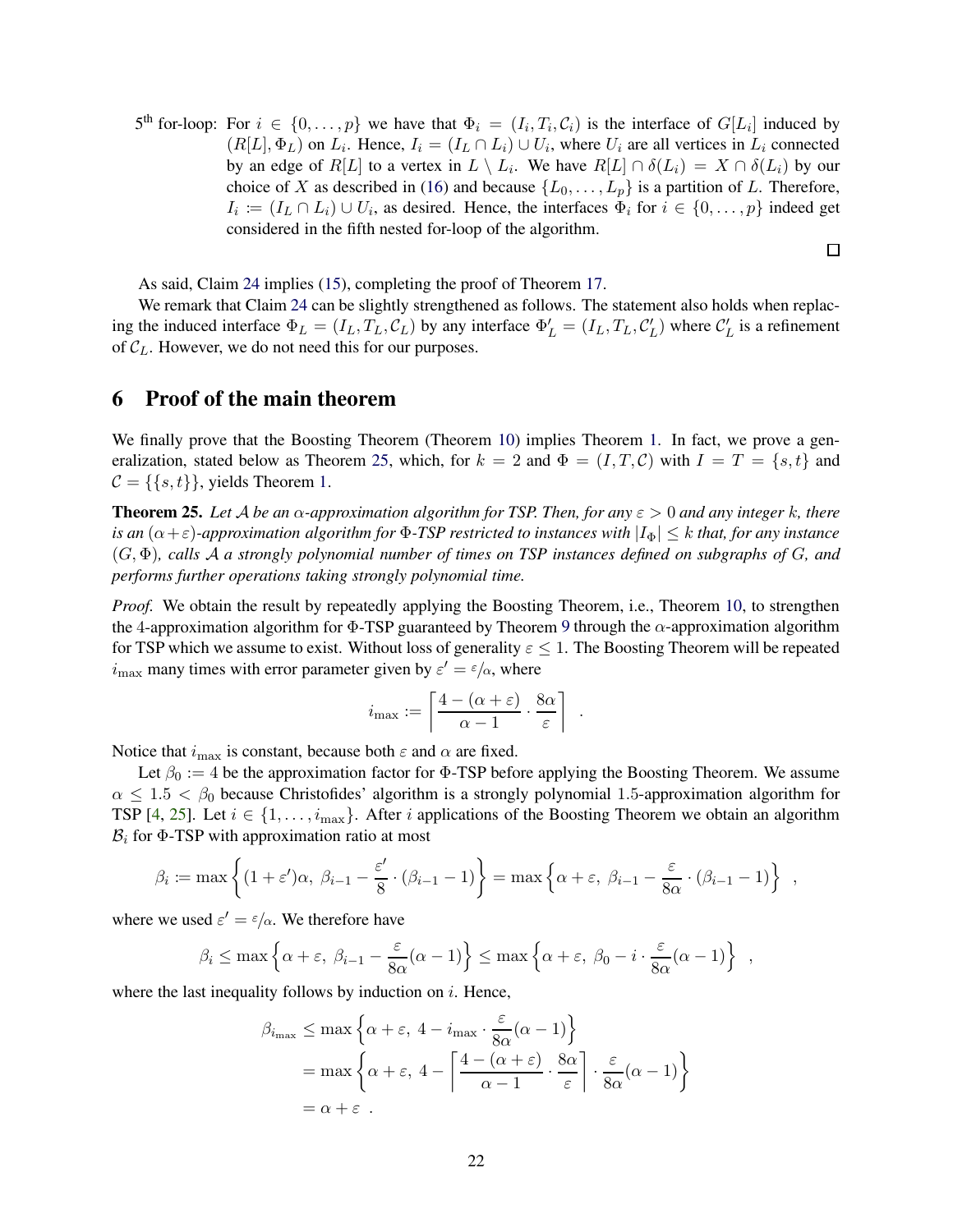Moreover, we define real numbers  $k_i > 0$  for  $i \in \{0, \ldots, i_{\text{max}}\}$  to upper bound the size of the interfaces we have to be able to handle after i boosting steps. We want the  $\beta_{i_{\text{max}}}$ -approximation algorithm  $\beta_{i_{\text{max}}}$ , obtained after  $i_{\max}$  many applications of the Boosting Theorem, to handle interfaces of size  $k_{i_{\max}} := k$ . Because  $\mathcal{B}_{i_{\max}}$  was obtained by applying the Boosting Theorem to  $\mathcal{B}_{i_{\max}-1}$ , we obtain that  $\mathcal{B}_{i_{\max}-1}$  needs to handle interfaces of size bounded by  $k_{i_{\text{max}}-1} := \frac{9}{\varepsilon'}$  $\frac{9}{\epsilon'} \cdot k_{i_{\text{max}}}$ . Repeating this reasoning, we obtain upper bounds  $k_i$  on the size of the interfaces that we have to handle with  $B_i$  that satisfy

$$
k_i := \frac{9}{\varepsilon'} \cdot k_{i+1} \quad \forall i \in \{i_{\max} - 1, \ldots, 1, 0\} \enspace ,
$$

which implies

$$
k_i = k \cdot \left(\frac{9}{\varepsilon'}\right)^{i_{\max}-i} \qquad \forall i \in \{0, \ldots, i_{\max}\}.
$$

Notice that because  $i_{\text{max}}$ , k, and  $\varepsilon'$  are constant, also  $k_0$  is constant.

For  $i = i_{\max}$ , the following claim implies Theorem [25](#page-22-0) because  $\beta_{i_{\max}} = \alpha + \varepsilon$  and  $i_{\max}$ ,  $k_0$ , and  $\varepsilon'$  are constant and  $B_0$  is a strongly polynomial algorithm.

**Claim 26.** Let  $c > 0$  be the hidden constant in the big-O notation in the runtime bound in Theorem [10.](#page-7-4) Let  $i \in \{0, \ldots, i_{\text{max}}\}$  and let A be the given  $\alpha$ -approximation algorithm for TSP. Then there is a  $\beta_i$ *approximation algorithm* B<sup>i</sup> *for* Φ*-TSP that, for every weighted graph* G*, runs in time at most*

$$
f_i(G) \coloneqq |V|^{i \cdot c \cdot \frac{k_0}{\varepsilon'}} \cdot \left( i \cdot f_{\mathcal{A}}(G) + f_{\mathcal{B}_0}(G) \right) \tag{18}
$$

*on any instance*  $(G', \Phi)$ *, where*  $G'$  *is a subgraph of*  $G$  *and*  $|I_{\Phi}| \leq k_i$ *.* 

We prove the claim by induction on i. By Theorem [9](#page-7-3) we have a strongly polynomial  $\beta_0$ -approximation algorithm  $\mathcal{B}_0$  for  $\Phi$ -TSP, implying the claim for  $i = 0$ .

Now let  $i \in \{1, \ldots, i_{\max}\}.$  By our induction hypothesis, there exists a  $\beta_{i-1}$ -approximation algorithm  $\mathcal{B}_{i-1}$  that runs in time  $f_{i-1}(G)$  on every weighted graph G and every interface  $\Phi$  of G with  $|I_{\Phi}| \leq k_{i-1}$ . Applying Theorem [10](#page-7-4) to the algorithms A and  $\mathcal{B}_{i-1}$  then yields a  $\beta_i$ -approximation algorithm  $\mathcal{B}_i$  for  $\Phi$ -TSP that runs on every graph G and every interface  $\Phi$  with  $|I_{\Phi}| \leq k_i$  in time at most

$$
|V|^{c\cdot\frac{k_i}{\varepsilon'}} \cdot \left(f_{\mathcal{A}}(G) + f_{\mathcal{B}_{i-1}}\left(G, \frac{9\cdot k_i}{\varepsilon'}\right)\right)
$$
  
\n
$$
\leq |V|^{c\cdot\frac{k_0}{\varepsilon'}} \cdot \left(f_{\mathcal{A}}(G) + f_{\mathcal{B}_{i-1}}(G, k_{i-1})\right)
$$
  
\n
$$
\leq |V|^{c\cdot\frac{k_0}{\varepsilon'}} \cdot \left(f_{\mathcal{A}}(G) + f_{i-1}(G)\right)
$$
  
\n
$$
= |V|^{c\cdot\frac{k_0}{\varepsilon'}} \cdot f_{\mathcal{A}}(G) + |V|^{i\cdot c\cdot\frac{k_0}{\varepsilon'}} \cdot \left((i-1)\cdot f_{\mathcal{A}}(G) + f_{\mathcal{B}_0}(G)\right)
$$
  
\n
$$
\leq f_i(G) .
$$

 $\Box$ 

### <span id="page-23-0"></span>7 Strongly polynomial 4-approximation algorithm for Φ-TSP

Theorem 9. Φ*-TSP admits a strongly polynomial* 4*-approximation algorithm.*

*Proof.* Let  $\Phi = (I, T, C)$  be an interface of  $G = (V, E)$ . By Lemma [8,](#page-7-6) we can assume that  $\Phi$  is feasible. The main component of our algorithm is to obtain a strongly polynomial 2-approximation algorithm for the problem of finding a set (not a multi-set)  $F \subseteq E$  of minimum length  $\ell(F)$  that satisfies the following three conditions: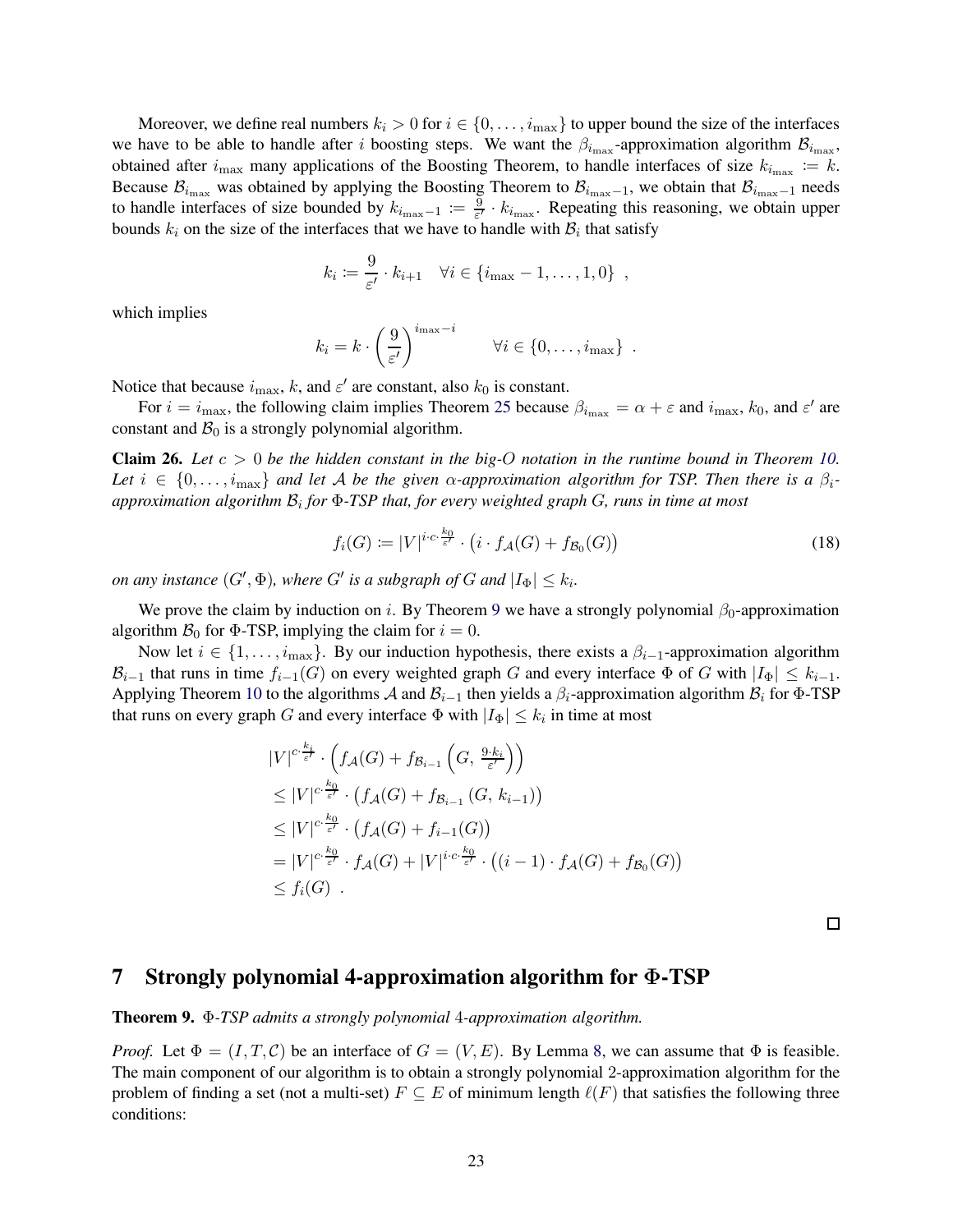<span id="page-24-1"></span><span id="page-24-0"></span>(i)  $(V, F)/I$  is connected;

- <span id="page-24-2"></span>(ii)  $(V, F)$  connects all vertices within any  $C \in \mathcal{C}$ ;
- (iii) each connected component of  $(V, F)$  contains an even number of vertices in T.

We will achieve this through an application of Jain's iterative rounding method for the Generalized Steiner Network Problem [\[13\]](#page-28-15) together with the elegant framework of Frank and Tardos [\[7\]](#page-27-6) to transform certain polynomial-time algorithms into strongly polynomial ones.

Before we discuss the details of Jain's method in our setting together with the framework of Frank and Tardos, we first assume that we can indeed find in strongly polynomial time a set  $F \subseteq E$  fulfilling [\(i\),](#page-24-0) [\(ii\),](#page-24-1) and [\(iii\)](#page-24-2) of length no larger than twice the length of a shortest edge set fulfilling these three conditions. Because a shortest  $\Phi$ -tour OPT must fulfill these conditions, and removing parallel edges does not destroy them, there is a subset of OPT that contains no parallel edges and satisifies [\(i\),](#page-24-0) [\(ii\),](#page-24-1) and [\(iii\).](#page-24-2) Therefore,  $\ell(F) \leq 2\ell(OPT)$ .

Due to property [\(iii\),](#page-24-2) the set F contains a T-join  $J \subseteq F$ , which we can find in linear time through standard techniques. We then return  $F \cup (F \setminus J)$ , which is indeed a  $\Phi$ -tour and satisfies

$$
\ell(F \cup (F \setminus J)) \leq 2\ell(F) \leq 4\ell(OPT) ,
$$

as desired. It remains to show how to obtain a strongly polynomial 2-approximation algorithm for finding a shortest edge set fulfilling [\(i\),](#page-24-0) [\(ii\),](#page-24-1) and [\(iii\).](#page-24-2) We start by showing how an application of Jain's iterative rounding method leads to a polynomial-time, but not necessarily strongly polynomial, 2-approximation algorithm.

To this end, observe that a set  $F \subseteq E$  satisfies [\(i\),](#page-24-0) [\(ii\),](#page-24-1) and [\(iii\)](#page-24-2) if and only if

<span id="page-24-6"></span>
$$
|F \cap \delta(S)| \ge f(S) \qquad \forall S \subseteq V , \tag{19}
$$

where the function  $f: 2^V \to \{0, 1\}$  is defined as follows. For  $S \subset V$  with  $S \neq \emptyset$ , we set  $f(S) = 1$  if at least one of the following three properties holds:

- <span id="page-24-4"></span><span id="page-24-3"></span>(a)  $S \cap I = \emptyset$ ;
- <span id="page-24-5"></span>(b)  $\exists C \in \mathcal{C}$  s.t.  $S \cap C \neq \emptyset$  and  $C \setminus S \neq \emptyset$ ;
- (c)  $|S \cap T|$  is odd.

Otherwise we set  $f(S) = 0$ . (In particular,  $f(\emptyset) = f(V) = 0$ .) Indeed, the properties [\(a\),](#page-24-3) [\(b\),](#page-24-4) and [\(c\)](#page-24-5) are just reformulations of [\(i\),](#page-24-0) [\(ii\),](#page-24-1) and [\(iii\),](#page-24-2) respectively.

Jain's technique [\[13\]](#page-28-15) leads to a polynomial-time 2-approximation algorithm for finding a shortest edge set  $F$  satisfying [\(19\)](#page-24-6) if, first, the function  $f$  is *weakly supermodular*, which means

<span id="page-24-7"></span>
$$
f(X) + f(Y) \le \max \{ f(X \cup Y) + f(X \cap Y), f(X \setminus Y) + f(Y \setminus X) \} \qquad \forall X, Y \subseteq V \tag{20}
$$

and, second, one can separate over the polytope

$$
P = \left\{ x \in [0,1]^E : x(\delta(S)) \ge f(S) \ \forall S \subseteq V \right\} \tag{21}
$$

in polynomial time.

We start by showing [\(20\)](#page-24-7). Notice that [\(20\)](#page-24-7) clearly holds if  $X \subseteq Y$ , because in this case we have  $\{X, Y\} = \{X \cup Y, X \cap Y\}$ . Hence, in what follows, we always assume that  $X \setminus Y \neq \emptyset$  and  $Y \setminus X \neq \emptyset$ .

Let  $f_a$ ,  $f_b$ , and  $f_c$  be the functions from  $2^V$  to  $\{0,1\}$  that take a value of 1 precisely for sets  $S\subsetneq V, S\neq \emptyset$ that satisfy [\(a\),](#page-24-3) [\(b\),](#page-24-4) or [\(c\),](#page-24-5) respectively. Hence,  $f(S) = \max\{f_a(S), f_b(S), f_c(S)\}\$ . First, one can observe that each of the functions  $f_a$ ,  $f_b$ , and  $f_c$  is weakly supermodular. Consider first  $f_a$  and let  $X, Y \subseteq V$  with  $X \ Y \neq \emptyset$  and  $Y \ X \neq \emptyset$ . If  $f_a(X) = 1$  then  $f_a(X \ Y) = 1$ . Similarly, if  $f_a(Y) = 1$ , then  $f_a(Y \ X) = 1$ . Hence,  $f_a$  satisfies [\(20\)](#page-24-7). The function  $f_b$  corresponds to pairwise connectivity requirements and, as shown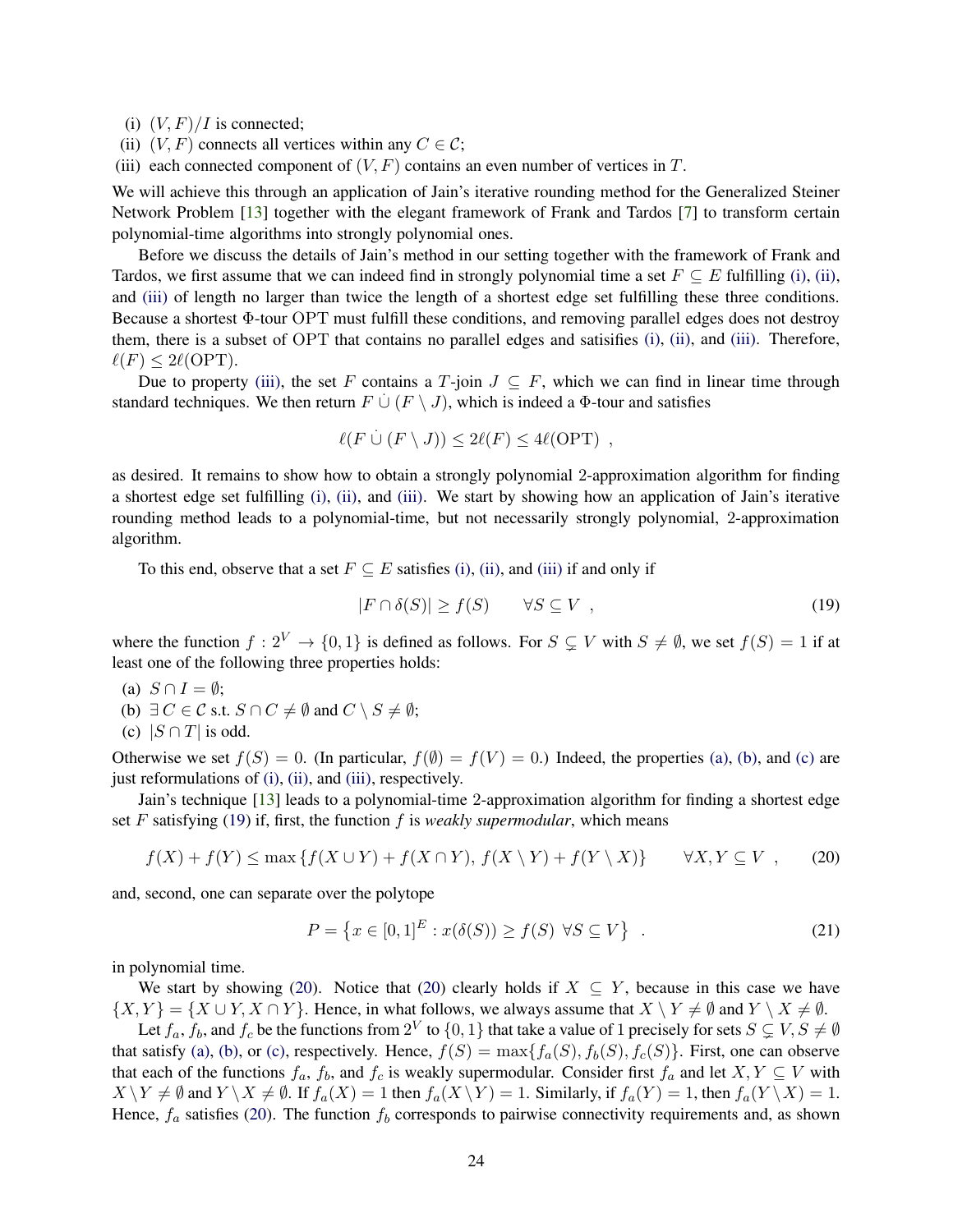in [\[13\]](#page-28-15), is therefore weakly supermodular. The function  $f_c$  is easily seen to be a so-called *proper* function, which means that  $f_c(V) = 0$ ,  $f_c$  is symmetric, and  $f_c(S_1 \cup S_2) \le \max\{f_c(S_1), f_c(S_2)\}\)$  for any pair of disjoint sets  $S_1, S_2 \subseteq V$ . Finally, it is well-known that any proper function is weakly supermodular (see [\[9\]](#page-27-7)).

We say that a set  $S \subsetneq V$  with  $S \neq \emptyset$  is of type [\(a\),](#page-24-3) [\(b\),](#page-24-4) or [\(c\),](#page-24-5) if it satisfies (a), (b), or (c), respectively. Because each of the functions  $f_a$ ,  $f_b$ , and  $f_c$  is weakly supermodular, the inequality [\(20\)](#page-24-7) holds whenever the sets  $X$  and  $Y$  are of the same type, or if  $X$  or  $Y$  is none of the three types. Hence, it remains to consider sets X and Y of two different types among the types [\(a\),](#page-24-3) [\(b\),](#page-24-4) and [\(c\).](#page-24-5) Let  $S_a$ ,  $S_b$ ,  $S_c \subseteq V$  be sets of type (a), (b), and [\(c\),](#page-24-5) respectively. Thus, we need to show that [\(20\)](#page-24-7) holds for the three cases where  $(X, Y)$  is either  $(S_a, S_b), (S_a, S_c)$ , or  $(S_b, S_c)$ . Moreover, let  $C \in \mathcal{C}$  be a set such that  $S_b \cap C \neq \emptyset$  and  $C \setminus S_b \neq \emptyset$ , which exists because  $S_b$  is of type [\(b\).](#page-24-4)

We start by considering the case  $(X, Y) = (S_a, S_b)$ . As discussed, we assume that  $S_a \not\subseteq S_b$  and  $S_b \nsubseteq S_a$ ; for otherwise, [\(20\)](#page-24-7) holds trivially. Notice that in this case we have

$$
2 = f(S_a) + f(S_b) \le f(S_a \setminus S_b) + f(S_b \setminus S_a) = 2 ,
$$

because  $(S_a \setminus S_b) \cap I \subseteq S_a \cap I = \emptyset$ , as well as  $(S_b \setminus S_a) \cap I = S_b \cap I$  and  $C \subseteq I$ . Hence,  $S_a \setminus S_b$  is of type [\(a\)](#page-24-3) and  $S_b \setminus S_a$  is of type [\(b\).](#page-24-4)

Consider now the case  $(X, Y) = (S_a, S_c)$ . Here, we have

$$
2 = f(S_a) + f(S_c) \le f(S_a \setminus S_c) + f(S_c \setminus S_a) = 2 ,
$$

because  $(S_a \setminus S_c) \cap I \subseteq S_a \cap I = \emptyset$ , implying that  $S_a \setminus S_c$  is of type [\(a\),](#page-24-3) and  $|(S_c \setminus S_a) \cap T| = |S_c \cap T|$ due to  $S_a \cap T \subseteq S_a \cap I = \emptyset$ , which implies that  $S_c \setminus S_a$  is of type [\(c\).](#page-24-5)

It remains to consider the case  $(X, Y) = (S_b, S_c)$ . We first observe that

<span id="page-25-1"></span><span id="page-25-0"></span>
$$
\max\left\{f(S_b \setminus S_c), \ f(S_b \cup S_c)\right\} \ge 1 \quad \text{and} \tag{22}
$$

$$
\max\left\{f(S_b \cap S_c), \, f(S_c \setminus S_b)\right\} \ge 1 \tag{23}
$$

due to the following. Inequality [\(22\)](#page-25-0) holds because  $S_b \cup S_c$  can be partitioned into  $S_c$  and  $S_b \setminus S_c$ . Because  $|S_c \cap T|$  is odd, either  $S_b \cup S_c$  or  $S_b \setminus S_c$  must also have an odd intersection with T and is thus of type [\(c\).](#page-24-5) Inequality [\(23\)](#page-25-1) follows from an analogous reasoning using the partition of  $S_c$  into  $S_b \cap S_c$  and  $S_c \setminus S_b$ . Moreover, we have

<span id="page-25-3"></span><span id="page-25-2"></span>
$$
\max\left\{f(S_b \setminus S_c), \ f(S_b \cap S_c)\right\} \ge 1 \quad \text{and} \tag{24}
$$

$$
\max\left\{f(S_b \cup S_c), \, f(S_c \setminus S_b)\right\} \ge 1 \tag{25}
$$

because  $S_b$  is of type [\(b\),](#page-24-4) i.e.,  $S_b \cap C \neq \emptyset$  and  $C \setminus S_b \neq \emptyset$ . Indeed, even without any assumptions on  $S_c \subseteq V$ , we have that either  $S_b \setminus S_c$  or  $S_b \cap S_c$  is also of type [\(b\).](#page-24-4) The same holds for either  $S_b \cup S_c$  or  $S_c \setminus S_b$ . Among the four expressions  $f(S_b \cup S_c)$ ,  $f(S_b \cap S_c)$ ,  $f(S_b \setminus S_c)$ , and  $f(S_c \setminus S_b)$ , consider any one of minimum value and sum up the two inequalities among [\(22\)](#page-25-0), [\(23\)](#page-25-1), [\(24\)](#page-25-2), and [\(25\)](#page-25-3) containing that expression. This gives the desired result. For example, if  $f(S_b \setminus S_c)$  achieves minimum value among the four, then [\(22\)](#page-25-0) implies  $f(S_b \cup S_c) = 1$  and [\(24\)](#page-25-2) implies  $f(S_b \cap S_c) = 1$ . Hence,

$$
2 = f(S_b) + f(S_c) \le f(S_b \cup S_c) + f(S_b \cap S_c) = 2 ,
$$

as desired. This completes the proof that  $f$  is weakly supermodular.

To apply Jain's method, it remains to show that we can separate over  $P$ , and we will in fact give a strongly polynomial algorithm. Given  $y \in [0,1]^E$ , we will either show that all constraints  $y(\delta(S)) \ge f(S)$ for  $S \subseteq V$  are fulfilled or return one of these constraints that is violated. Notice that, because  $y \ge 0$ , a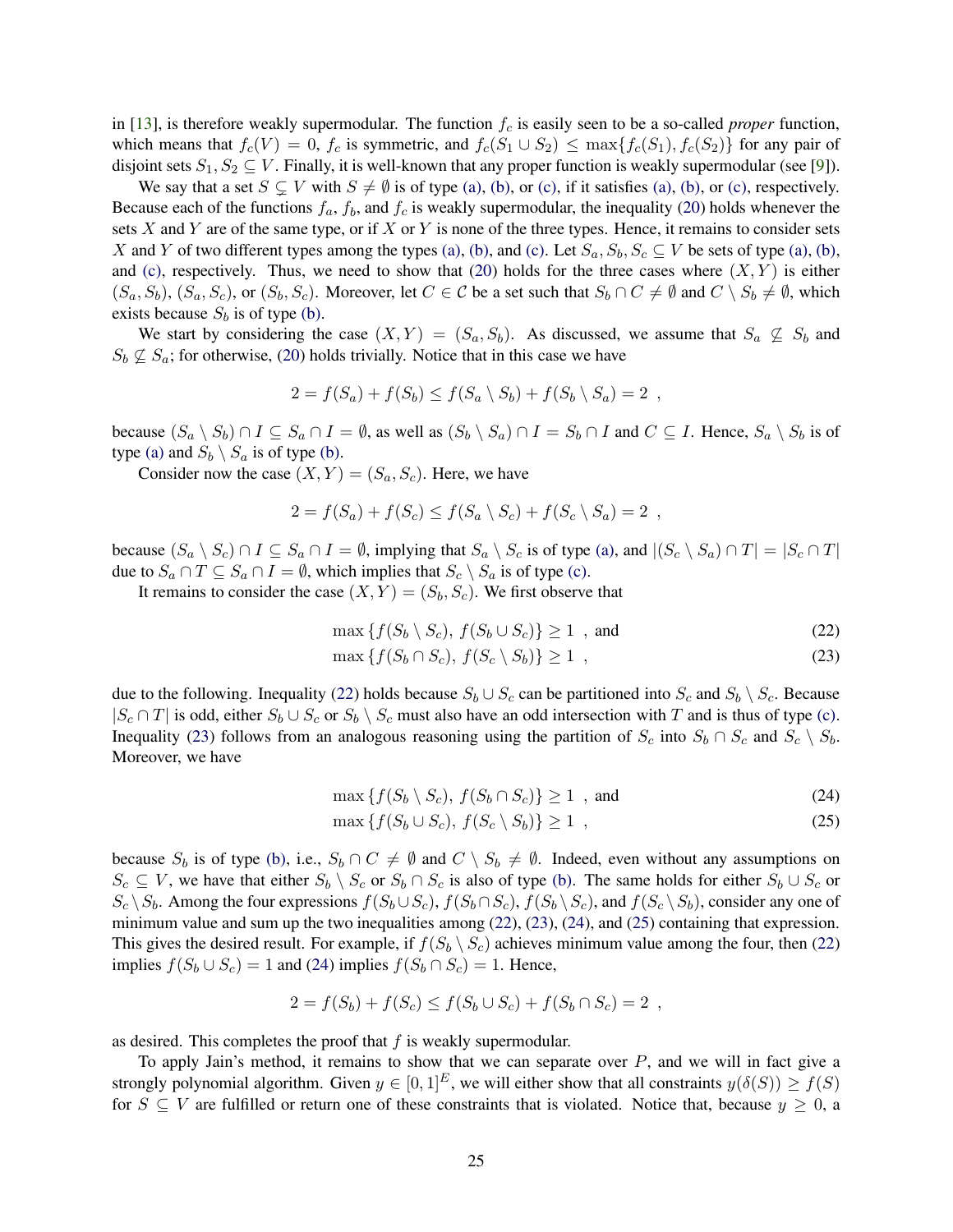constraint  $y(\delta(S)) \ge f(S)$  can only be violated if  $f(S) = 1$ , i.e., S is either of type [\(a\),](#page-24-3) [\(b\),](#page-24-4) [\(c\).](#page-24-5) Hence, we can check these constraints for each type separately.

Whether there is a violated constraints of type [\(a\)](#page-24-3) reduces to finding a minimizer of

$$
\min \{ y(\delta(S)) : S \subseteq V \text{ with } S \cap I = \emptyset \}
$$

This can be solved through a global minimum cut algorithm applied to the graph  $G/I$  with edge weights y. Indeed, this either leads to a cut S with  $S \cap I = \emptyset$  as desired or one where  $I \subseteq S$ , in which we can replace S by  $V \setminus S$ .

To check whether there is a violated constraint of type [\(b\)](#page-24-4) reduces to

$$
\min \{ y(\delta(S)) : \exists C \in \mathcal{C} \text{ with } S \cap C \neq \emptyset \text{ and } C \setminus S \neq \emptyset \} .
$$

This can be solved by performing the following for all  $C \in \mathcal{C}$  with  $|C| \geq 2$ . Number the vertices in C arbitrarily  $C = \{c_1, \ldots, c_k\}$ , and solve a minimum  $c_i$ - $c_{i+1}$  cut problem in G with edge weights y for each  $i \in \{1, \ldots, k-1\}$ . If any of these s-t cut problems leads to a cut of value strictly smaller than 1, then the minimizing cut corresponds to a violated constraint. Otherwise, there is no violated constraints of type  $y(\delta(S)) \ge f(S)$  for any set S of type [\(b\).](#page-24-4)

Finally, checking whether there is a violated constraint of type [\(c\)](#page-24-5) reduces to

$$
\min \{ y(\delta(S)) : S \subseteq V, |S \cap T| \text{ is odd} \}
$$

This is a minimum weight T-cut problem, for which strongly polynomial algorithms are well known (see, e.g., [\[21\]](#page-28-16)).

In summary, the separation problem over  $P$  can be solved in strongly polynomial time, and we can therefore apply Jain's technique as claimed.

It remains to show that the overall algorithm can be transformed into a strongly polynomial one. This is a consequence of the framework of Frank and Tardos [\[7\]](#page-27-6) (see also [\[11,](#page-27-8) [5,](#page-27-9) [13\]](#page-28-15) for similar applications). More precisely, the only step that is not strongly polynomial in Jain's iterative rounding method is solving linear programs on faces of P with objective function given by  $\ell$ . Notice that the coefficients in the constraints describing  $P$  are all 0 or 1. Hence, they have small encoding length. For such cases, Frank and Tardos [\[7\]](#page-27-6) show how  $\ell$  can be replaced (in strongly polynomial time) by another objective  $\ell$  of encoding length polynomial in the dimension |E| of the problem such that the set of optimal solutions over any polytope in |E| dimensions with constraints of small encoding length is the same for the two objectives  $\ell$  and  $\ell$ . Hence, one can find an optimal linear programming solution with respect to  $\ell$  instead of  $\ell$ , whenever a linear program has to be solved in Jain's procedure.  $\Box$ 

### <span id="page-26-0"></span>8 Conclusions and open problems

We showed that given a polynomial-time  $\alpha$ -approximation algorithm for TSP we can obtain a polynomialtime ( $\alpha + \varepsilon$ )-approximation algorithm for Path TSP. Feige and Singh [\[6\]](#page-27-10) proved a similar kind of result for the asymmetric traveling salesman problem (ATSP): given a polynomial-time  $\alpha$ -approximation algorithm for ATSP, there is a polynomial-time  $(2\alpha + \varepsilon)$ -approximation algorithm for its path version. A natural question is whether our techniques can be used to improve on their result and avoid losing a factor of two in the approximation ratio.

For the Asymmetric Path TSP, the relatively simple dynamic program (sketched in Section [3.1\)](#page-3-1) still works and could be used to reduce to the case where the distance  $d(s, t)$  from s to t is not much more than  $1/2 \cdot \ell(OPT)$ . (We get  $1/2$  instead of  $1/3$  because a cut can contain two forward edges and one backward edge, and backward edges can belong to many cuts.) To make further progress, we might again try to guess edges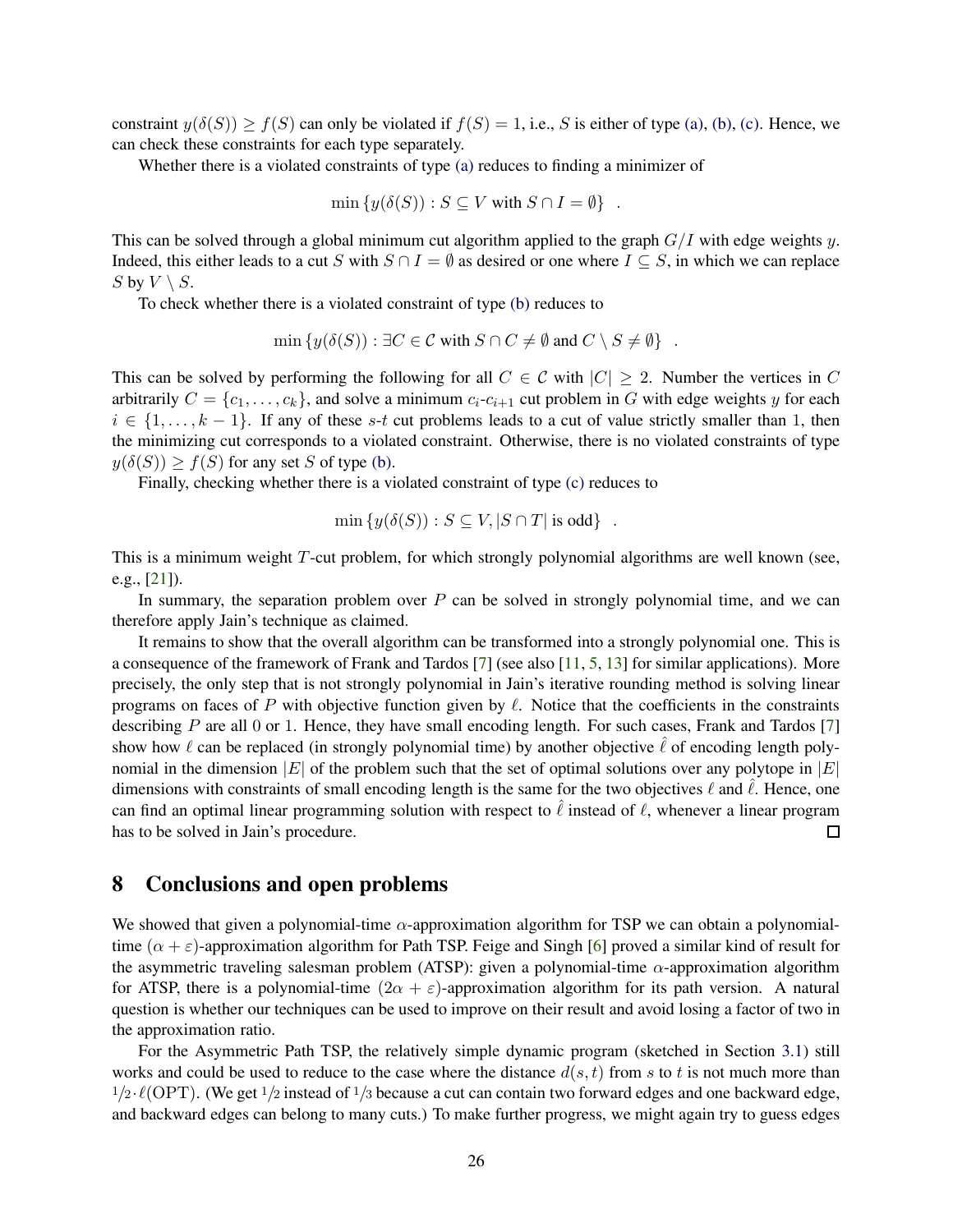also in cuts in which OPT contains a larger, but constant number of edges. However, even if the distance  $d(s, t)$  is very small, the distance  $d(t, s)$  from t to s could be large. In this case we do not know how to reduce to ATSP or guess edges of significant length via dynamic programming. Another obstacle is the following: Our approach for reducing Path TSP to TSP required a constant-factor approximation algorithm for Φ-TSP. Thus, for the asymmetric case one would probably need a suitable constant-factor approximation algorithm for a directed version of Φ-TSP, and we do not know how to obtain this.

A special case of  $\Phi$ -TSP that is more general than Path TSP is the T-tour problem. Here  $I_{\Phi} = T_{\Phi}$  is the given set T and  $\mathcal{C}_{\Phi} = \{T\}$ . None of the recent improvements for Path TSP seems to extend to general T-tours beyond constant |T|, so Sebő's  $8/5$ -approximation [\[22\]](#page-28-9) remains the best that we know. Another question is how well Φ-TSP can be approximated in general. We showed an approximation ratio of four, but a better ratio might be possible.

### <span id="page-27-1"></span>References

- <span id="page-27-5"></span>[1] H.-C. An, R. Kleinberg, and D. B. Shmoys. Improving Christofides' algorithm for the s-t path TSP. *Journal of the ACM*, 62(5):34:1–34:28, 2015. Short version appeared in STOC 2012.
- [2] A. Blum, S. Chawla, D. R. Karger, T. Lane, A. Meyerson, and M. Minkoff. Approximation algorithms for orienteering and discounted-reward TSP. *SIAM Journal on Computing*, 37(2):653–670, 2007. Short version appeared in FOCS 2003.
- <span id="page-27-4"></span><span id="page-27-0"></span>[3] J. Cheriyan, Z. Friggstad, and Z. Gao. Approximating minimum-cost connected T-joins. *Algorithmica*, 72:126–147, 2015. Short version appeared in APPROX/RANDOM 2012.
- <span id="page-27-9"></span>[4] N. Christofides. Worst-case analysis of a new heuristic for the Travelling Salesman Problem. Technical Report 388, Graduate School of Industrial Administration, Carnegie Mellon University, 1976.
- [5] F. Eisenbrand. Integer programming and algorithmic geometry of numbers. In M. Jünger, T. M. Liebling, D. Naddef, G. L. Nemhauser, and W. R. Pulleyblank, editors, *50 Years of Integer Programming 1958–2008*, pages 505–559. Springer, 2010.
- <span id="page-27-10"></span>[6] U. Feige and M. Singh. Improved approximation algorithms for traveling salesperson tours and paths in directed graphs. In *Proceedings of the 10th International Workshop on Approximation Algorithms for Combinatorial Optimization Problems (APPROX)*, pages 104–118, 2007.
- <span id="page-27-6"></span>[7] A. Frank and É. Tardos. An application of simultaneous diophantine approximation in combinatorial optimization. *Combinatorica*, 7(1):49–65, 1987.
- <span id="page-27-2"></span>[8] Z. Gao. An LP-based  $\frac{3}{2}$ -approximation algorithm for the s-t path graph traveling salesman problem. *Operations Research Letters*, 41:615–617, 2013.
- <span id="page-27-7"></span>[9] M. X. Goemans, A. V. Goldberg, S. Plotkin, D. B. Shmoys, E. Tardos, and D. P. Williamson. Improved ´ approximation algorithms for network design problems. In *Proceedings of the 5th Annual ACM-SIAM Symposium on Discrete Algorithms (SODA)*, pages 223–232, 1994.
- <span id="page-27-3"></span>[10] C. Gottschalk and J. Vygen. Better s-t-tours by Gao trees. *Mathematical Programming B*, 172:191– 207, 2018. Short version appeared at IPCO 2016.
- <span id="page-27-8"></span>[11] M. Grötschel, L. Lovász, and A. Schrijver. *Geometric Algorithms and Combinatorial Optimization*, volume 2 of *Algorithms and Combinatorics*. Springer, second corrected edition, 1993.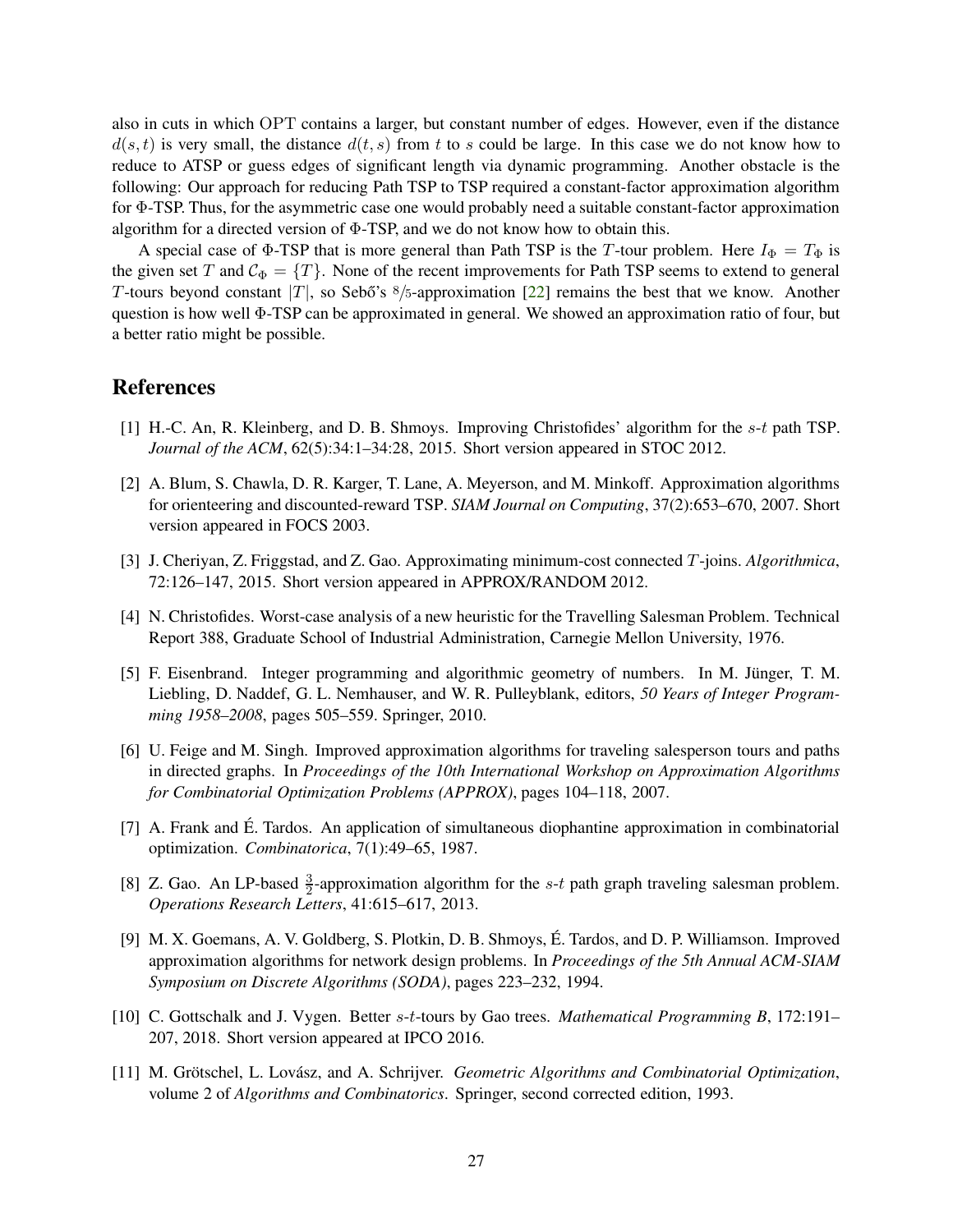- <span id="page-28-15"></span><span id="page-28-3"></span>[12] J.A. Hoogeveen. Analysis of Christofides' heuristic: Some paths are more difficult than cycles. *Operations Research Letters*, 10(5):291–295, 1991.
- <span id="page-28-1"></span>[13] K. Jain. A factor 2 approximation algorithm for the generalized Steiner Network Problem. *Combinatorica*, 21:39–60, 2001. Short version appeared in FOCS 1998.
- <span id="page-28-17"></span>[14] M. Karpinski, M. Lampis, and R. Schmied. New inapproximability bounds for TSP. *Journal of Computer and System Sciences*, 81:1665–1677, 2015. Short version appeared in ISAAC 2013.
- <span id="page-28-5"></span>[15] A. V. Karzanov. How to tidy up a symmetric set-system by use of uncrossing operations. *Theoretical Computer Science*, 157:215–225, 1996.
- <span id="page-28-6"></span>[16] T. Mömke and O. Svensson. Removing and adding edges for the Traveling Salesman Problem. *Journal of the ACM*, 63(1):2:1–2:28, 2016. Short version appeared in FOCS 2011.
- <span id="page-28-14"></span>[17] M. Mucha.  $\frac{13}{9}$ -approximation for graphic TSP. *Theory of Computing Systems*, 55(4):640–657, 2014. Short version appeared in STACS 2012.
- [18] M. Nägele and R. Zenklusen. A new dynamic programming approach for spanning trees with chain constraints and beyond. In *Proceedings of the 30th Annual ACM-SIAM Symposium on Discrete Algorithms (SODA)*, pages 1550–1569, 2019.
- <span id="page-28-4"></span>[19] S. Oveis Gharan, A. Saberi, and M. Singh. A randomized rounding approach to the Traveling Salesman Problem. In *Proceedings of the 52nd Annual IEEE Symposium on Foundations of Computer Science (FOCS)*, pages 550–559, 2011.
- <span id="page-28-16"></span><span id="page-28-0"></span>[20] C. H. Papadimitriou and M. Yannakakis. The Traveling Salesman Problem with distances one and two. *Mathematics of Operations Research*, 18(1):1–12, 1993.
- <span id="page-28-9"></span>[21] A. Schrijver. *Combinatorial Optimization, Polyhedra and Efficiency*. Springer, 2003.
- <span id="page-28-11"></span>[22] A. Seb˝o. Eight-fifth approximation for the Path TSP. In *Proceedings of 16th International Conference on Integer Programming and Combinatorial Optimization (IPCO)*, pages 263–373, 2013.
- <span id="page-28-7"></span>[23] A. Sebő and A. van Zuylen. The salesman's improved paths through forests. *Journal of the ACM*, 66(4):28:1–28:16, 2019. Short version appeared in FOCS 2016.
- [24] A. Sebő and J. Vygen. Shorter tours by nicer ears: 7/5-approximation for the graph-TSP, 3/2 for the path version, and 4/3 for two-edge-connected subgraphs. *Combinatorica*, 34(5):597–629, 2014.
- <span id="page-28-8"></span><span id="page-28-2"></span>[25] A. I. Serdjukov. Some extremal bypasses in graphs [in Russian]. *Upravlyaemye Sistemy*, 17:76–79, 1978.
- [26] V. Traub and J. Vygen. Beating the integrality ratio for s-t-tours in graphs. In *Proceedings of 59th Annual IEEE Symposium on Foundations of Computer Science (FOCS)*, pages 766–777, 2018.
- <span id="page-28-12"></span>[27] V. Traub and J. Vygen. Approaching  $\frac{3}{2}$  for the s-t path TSP. *Journal of the ACM*, 66(2):14:1–14:17, 2019. Short version appeared in SODA 2018.
- <span id="page-28-10"></span>[28] J. Vygen. Reassembling trees for the traveling salesman. *SIAM Journal on Discrete Mathematics*, 30(2):875–894, 2016.
- <span id="page-28-13"></span>[29] Z. Xu and B Rodrigues. A 3/2-approximation algorithm for the multiple TSP with a fixed number of depots. *INFORMS Journal on Computing*, 27(4):636–645, 2015.